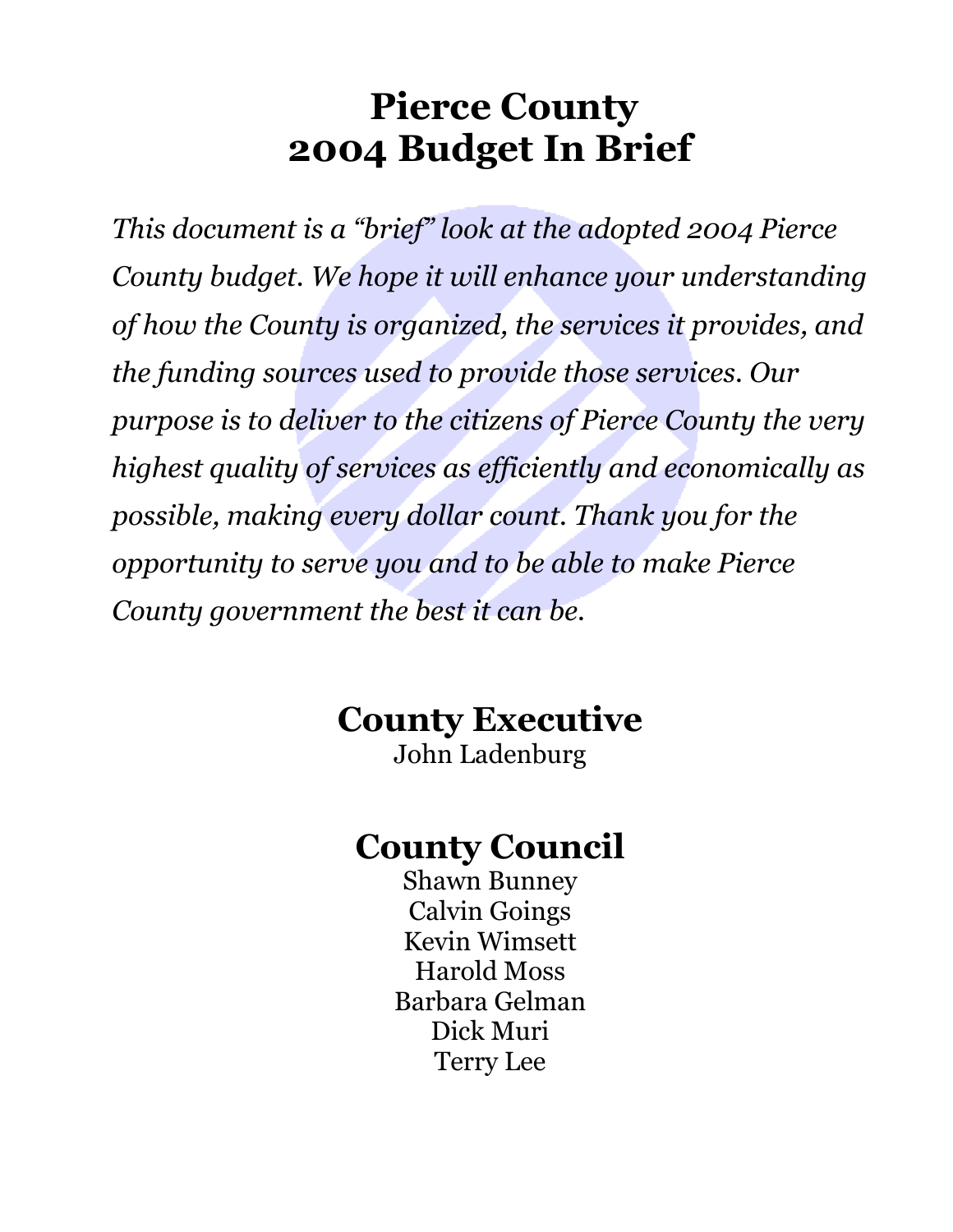

The Government Finance Officers Association of the United States and Canada (GFOA) presented a Distinguished Budget Presentation Award to Pierce County, Washington for its annual budget for the fiscal year beginning January 1, 2003. In order to receive this award, a governmental unit must publish a budget document that meets program criteria as a policy document, as an operations guide, as a financial plan, and as a communications device.

This award is valid for a period of one year only. We believe our current budget continues to conform to program requirements, and we are submitting it to GFOA to determine its eligibility for another award.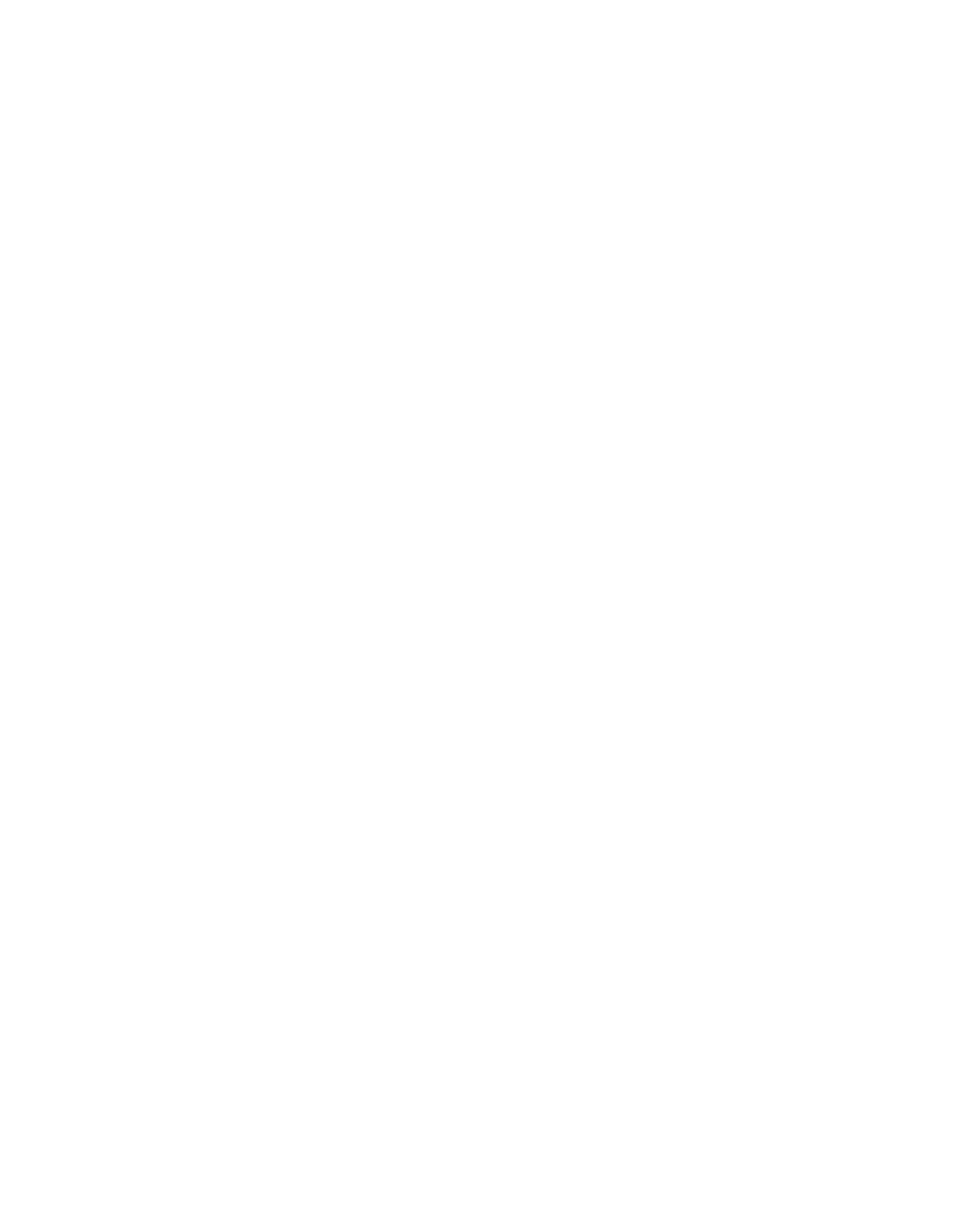### **General Information**

- Pierce County was established in 1852 and became a Home Rule County by a vote of the people in 1981. The County is governed by an elected County Executive and seven elected Council Members. The Prosecutor, Assessor-Treasurer, Auditor, Superior Court Judges, and District Court Judges are also elected by the people.
- The County is located on scenic Puget Sound and covers 1,794 square miles (1,676 square miles of land and 118 square miles of water). Altitudes in the County range from sea level in the Tacoma metropolitan area to 14,411 feet at the top of Mount Rainier.
- The average daily temperature in the winter is 40°F and in the summer it's 70°F. Average rainfall is 39.9 inches, 75% of which falls between October and March.
- Pierce County boasts of 10 hospitals, 15 public school districts, a large number of private schools, two vocational technical colleges, two community colleges, and six four-year colleges or universities.
- The third largest army post in the United States, Fort Lewis, is located in the County as are McChord Air Force Base, Madigan Army Medical Center, and Camp Murray National Guard post. Altogether these military installations contribute over 33,000 military and civilian jobs to the local economy.

### **Transportation**

Pierce County is served by Sea-Tac Airport 16 miles to the north and the Tacoma Narrows Airport between Gig Harbor and the City of Tacoma. There are also three general aviation airports. Interstates 5 and 705 run through the County as do numerous state highways. Pierce Transit provides excellent bus service extending from the state capital, Olympia, to the City of Seattle. Sound Transit, the regional transit authority, recently completed a light rail line that connects downtown Tacoma to a major transit hub near the Tacoma Dome. Two transcontinental railroad systems connect the County with the rest of the nation as do 30 interstate trucking companies.

## **Economic Conditions**

Pierce County continues to feel the impact of the economic slowdown with most key indicators moving downward. However, the County is in a good position to recover and experience future economic growth. Recent forecasts describe some of the advantages the County enjoys: (1) a major port with the potential for future expansion, (2) relatively low property costs in rural areas, (3) available and competitively priced office and commercial space, and (4) its situation as the geographic anchor for the central Puget Sound." Some specific sectors are highlighted in the following paragraphs.

### *Manufacturing*

Pierce County's manufactured products include chemicals, machinery, hardware, food products, and electronics. Among the major manufacturers are Intel (1,500 jobs), Boeing (1,000), Milgard Glass (740), and Simpson Tacoma Kraft wood products (508). Intel has already invested over \$160 million in Pierce County and has plans for future expansion. Boeing has completed two phases of construction on a Pierce County facility which builds components for the 777 aircraft.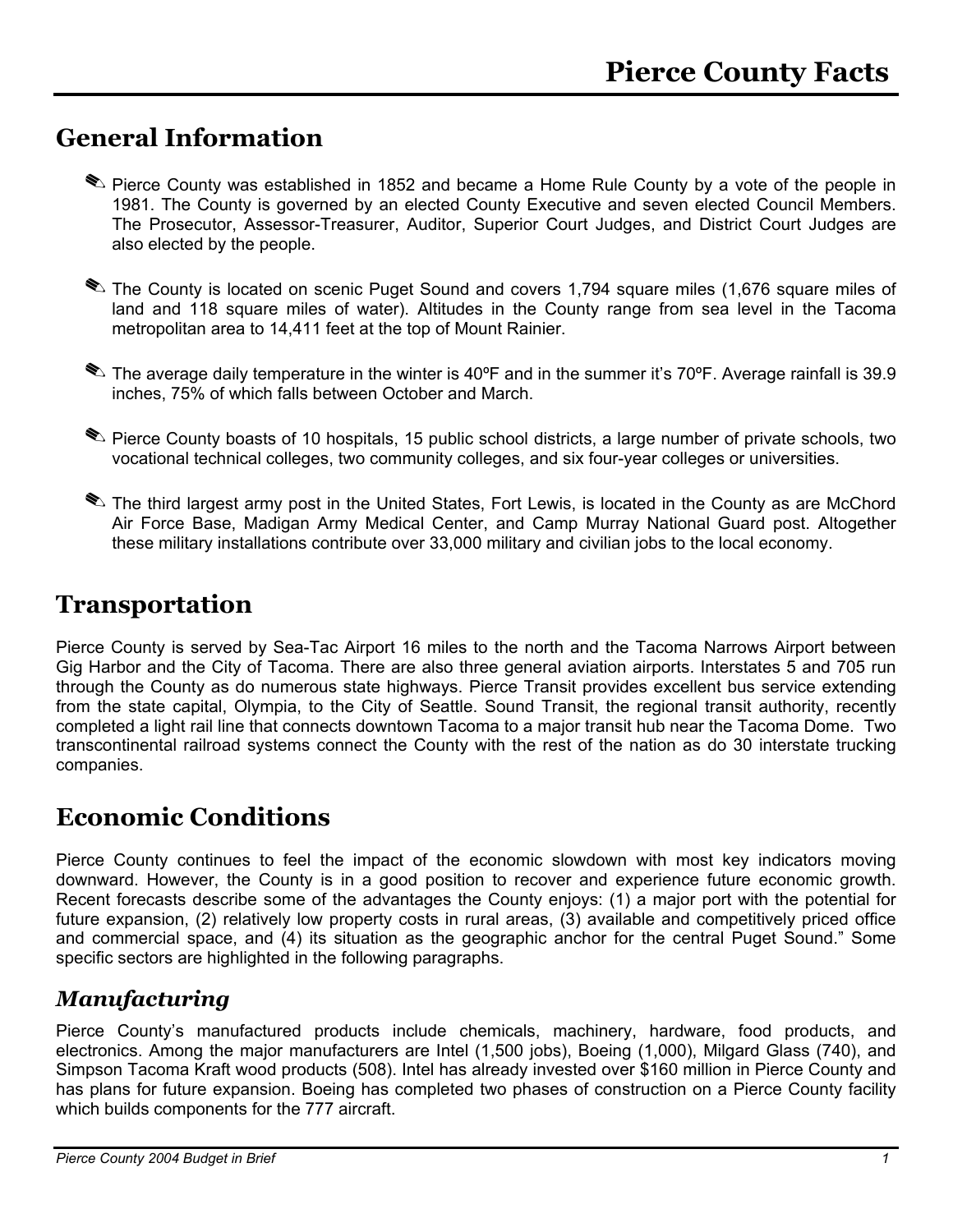### *Port Facilities*

In describing the Port of Tacoma, the Economic Development Board of Pierce County says "The Port of Tacoma has become one of the fastest growing ports in the United States. It is strategically located...and offers efficient connections to sea, rail, highway, and air transportation networks. It enjoys strong international ties with nations on the Pacific Rim and around the world."

As the sixth busiest container port in North America, and one of the 25 busiest in the world, the Port of Tacoma plays an important part in the local economy. This deep-water port covers 2,400 acres and offers a combination of facilities and services including 34 deepwater berths, two million square feet of warehouse and office space, and 131 acres of industrial yard. One economic impact study showed that more the 22,000 jobs in Pierce County are related to the Port activities.

### *Service/Government*

One of the largest components of the service sector is health care. The largest employers include Multicare Medical Center (4,519), the Franciscan Health System (2,892), and Good Samaritan Hospital (1,600). In addition, Da Vita, the nation's second largest provider of dialysis services, completed the renovation of a large downtown building in Tacoma which now employs 686 people.

Fort Lewis Army Base and Madigan Army Medical Center occupy 86,000 acres in southwest Pierce County while the adjacent McChord Air Force Base sits on 5,000 acres. Together these facilities employ over 35,000 military and civilian personnel. Unlike many military installations across the country, Fort Lewis and McChord have expanded as people are transferred from closed facilities to the northwest. In addition, President Bush's 2003 budget included a 4.1% pay raise for all military members and more than \$106 million for construction projects at Fort Lewis.

Other government employment includes the local public school districts (12,778), the City of Tacoma including Tacoma Public Utilities (3,136), Pierce County (3,034), and, the Puyallup Tribe (1,795).

## **Population**

Pierce County is home to an estimated 733,700 people, making it the second largest county in the state. Its five largest cities are Tacoma (196,300), Lakewood (58,940), Puyallup (35,490), University Place (30,720), and Bonney Lake (12,950). As shown in the charts below, population growth has been steady, averaging about 1.5% per year over the last 10 years. The only notable exception was 2000 when the U.S. Census figures were used to establish the new population base.



#### **Pierce County Population History Pierce County Population Percent Change**

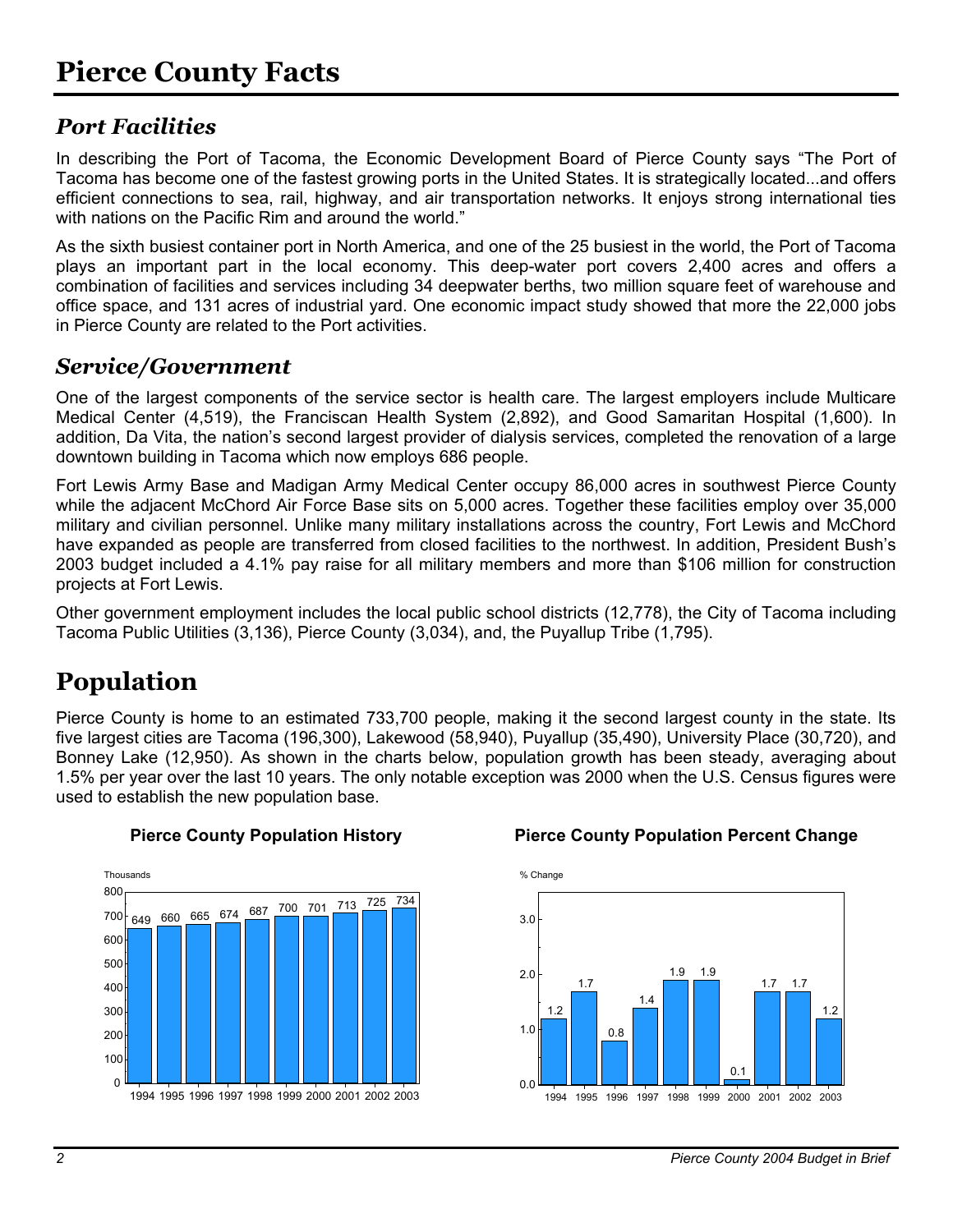### **Economic Indicators**

The following indicators are key elements in the evaluation of current economic conditions and are useful when developing projections or economic forecasts:

- **Inflation:** Inflation as measured by the Seattle-Tacoma-Everett Consumer Price Index for all urban consumers decreased from 2.5% in 2001 to 2.1% in 2002. During the same period, the U. S. average (CPI-U) went from 1.6% in 2001 to 2.6% in 2002.
- **Employment:** Total employment increased to 316,000, while the rate of unemployment increased to 6.7%. Pierce County unemployment is slightly lower that the statewide average of 6.8% but higher that the U.S. average of 5.8%.



 **Taxable Retail Sales:** Taxable retail sales continued the pattern of slow growth that began in 2001. Still, 2002 taxable retail sales managed to increase 2.3% over 2001. Based on current economic forecasts, we anticipate that total taxable retail sales will be slightly higher in 2003.

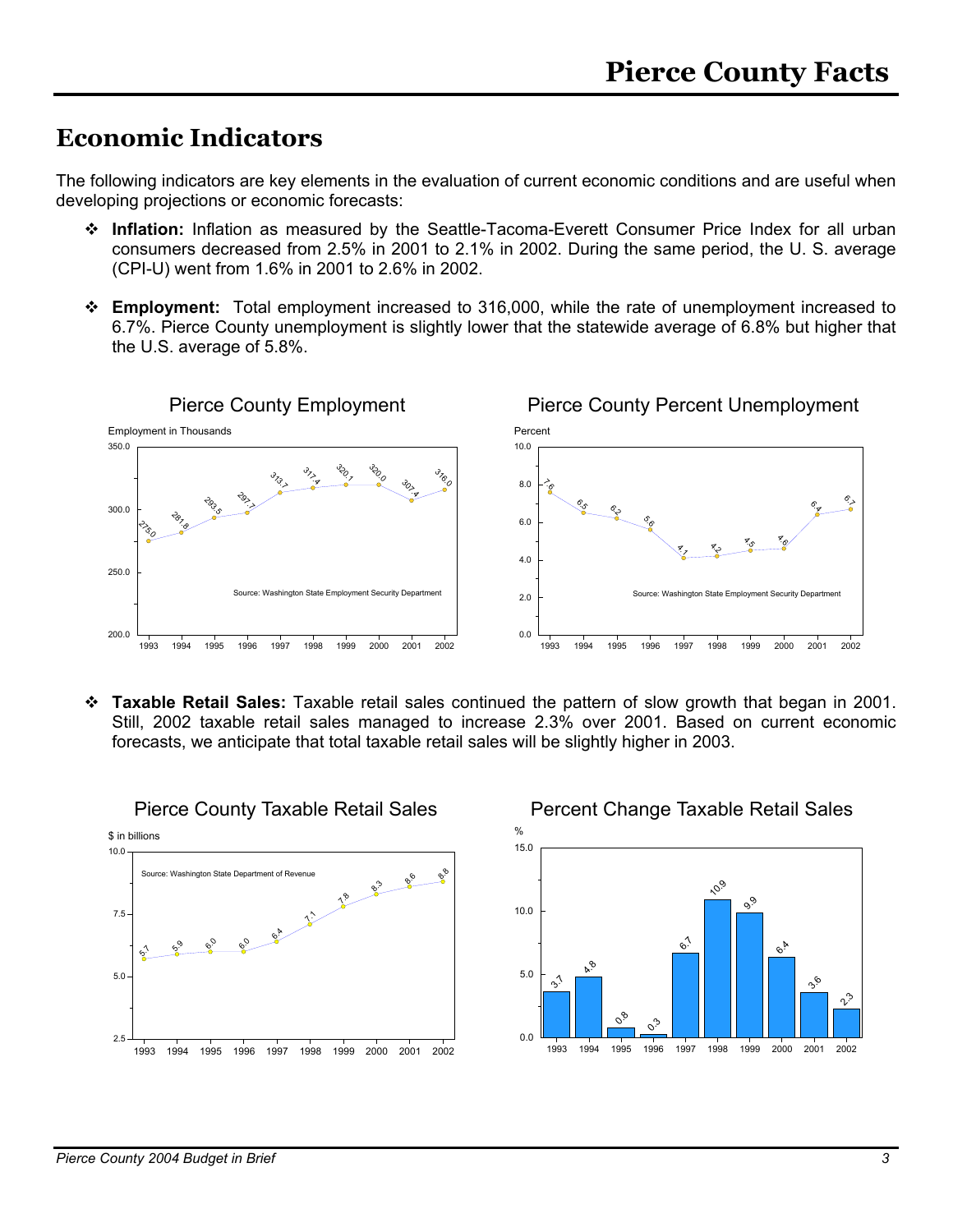## **Organizational Overview**



The Council is the policy setting body of the County and has all the powers of the County which are not otherwise reserved to the People, the Executive, and general law. The Council members are nominated and elected by the voters of seven districts in Pierce County. Legislative authority is exercised by the adoption and enactment of ordinances or resolutions.

The executive branch is comprised of the Executive and all executive departments established by the Charter or by ordinance. Executive departments include two elected positions (Assessor-Treasurer and Auditor) with the other department directors recommended by the Executive and approved by the Council.

According to the charter, all executive departments are subject to the personnel, budgeting, expenditure and any other policies of general application established by the Executive. Control of County finances is under the authority of the Executive and is delegated to the Department of Budget and Finance.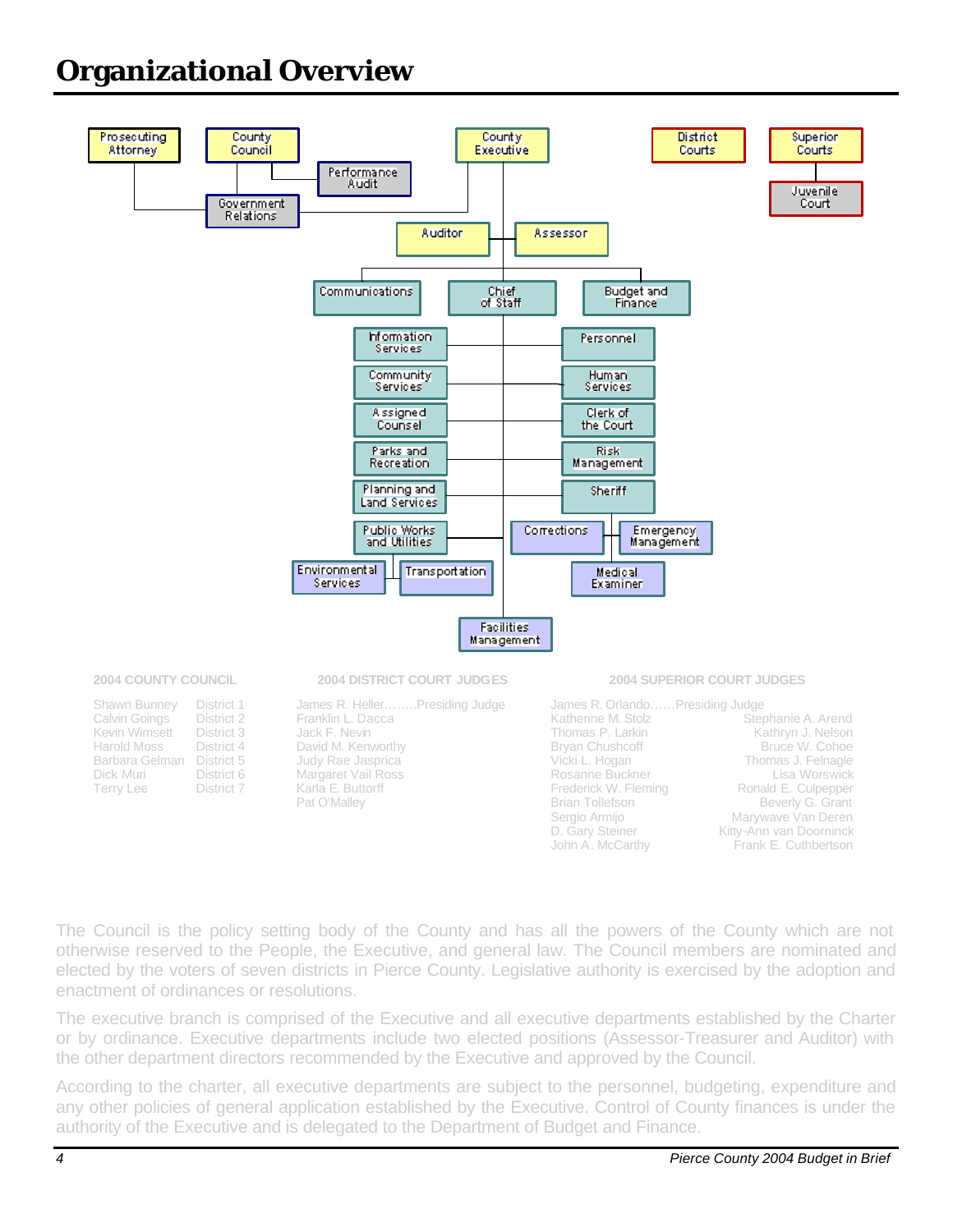### **Mission, Goals and Performance Measures**

In 1993, the County began a process to redefine or clarify the mission and goals for Pierce County government. Based on input from department directors and employee focus groups, the Mission Statement and Goals were developed. Subsequent development resulted in a hierarchical pyramid which contains the elements noted below. For the 2004 budget we are continuing the department Performance Measures initiative, and have placed increased emphasis on the specificity of each Measure. These Measures focus on the most vital aspects of each department operation.

#### *The Mission Statement*  **I.**

*"Pierce County government, in partnership with the citizens, will enhance the livability of our community through responsive services which address our current and future needs."* 

- **II. Executive Goals,** shown below, guide the County in the development of appropriate policies and procedures, and form the basis of each year's Budget and Performance Measures.
- **III. Performance Measures** are developed for each departmental budget. These measures are specific and quantifiable statements of what major items will be accomplished in this fiscal year and are listed in each department's section of the 2004 Budget Document.

## **Executive Goals**

- A Plan and implement necessary transportation system improvements to meet existing and future requirements.
- B Promote economic development and diversification.
- C Enhance public safety through crime prevention, apprehension, and prosecution programs.
- D Strengthen community programs that provide recreational, health, and social services.
- E Work cooperatively with other governmental units in the County to address issues of mutual concern.
- F Enhance the effectiveness of the development review process and related code enforcement efforts.
- G Encourage a more positive public image for Pierce County Government and improve customer service through an enhanced communications program.
- H Improve the cost efficiency of County services.
- I Promote a balanced response to environmental matters dealing with site clean-up issues, water concerns, and endangered species act requirements.
- J Build an effective work force through an emphasis on diversity; and the promotion of programs which stress training, incentives, recognition, and innovation.
- K Implement infrastructure improvements in county buildings which will address employee safety, workspace and environmental issues; and thus enhance employee morale.



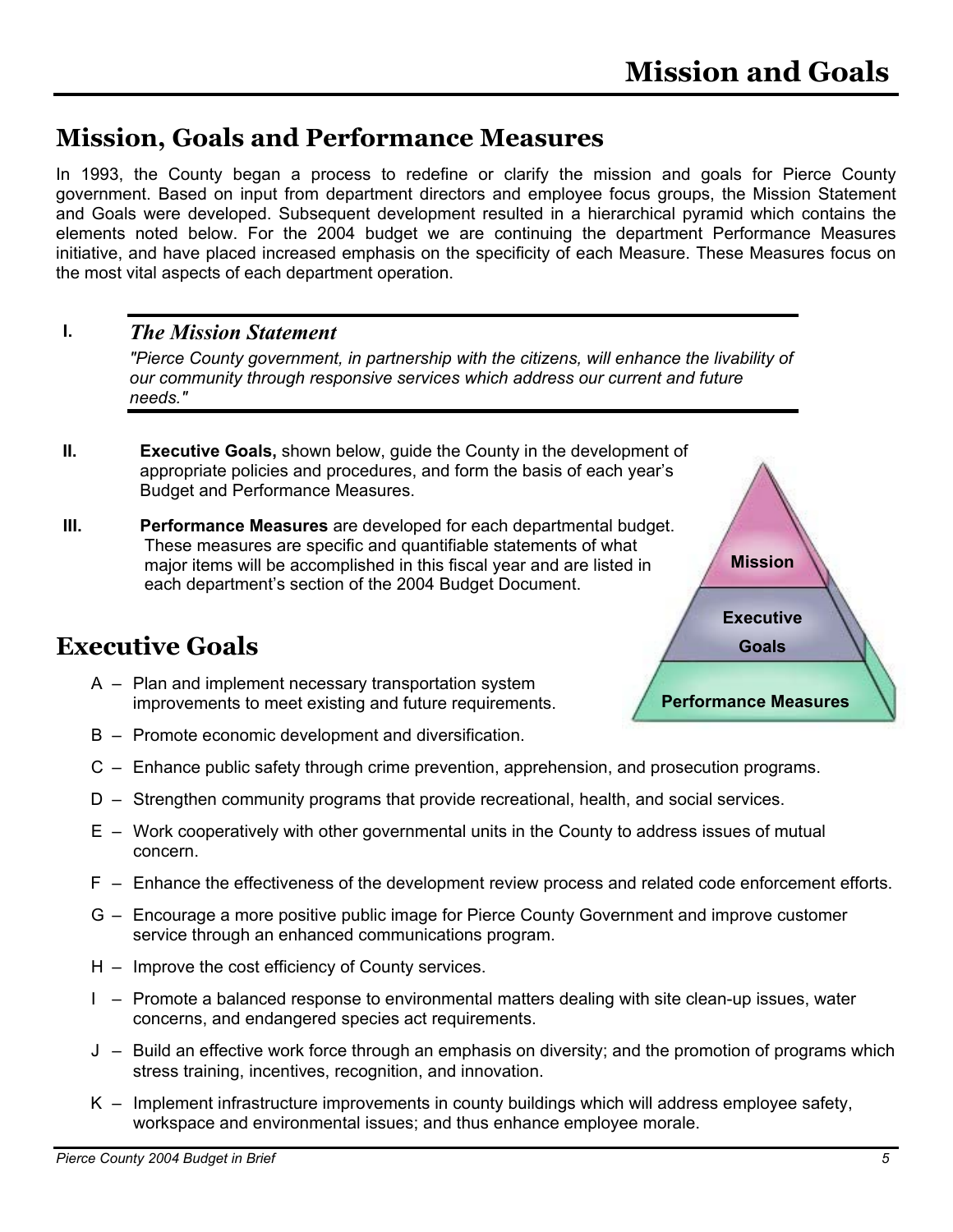## **Budget Highlights**

The Pierce County 2004 budget reflects the revenue limitations confronting county government, the impact of a sluggish economy, and the need to make priority decisions in order to preserve our most vital services. Even with our fiscal limitations, the County remains committed to effectively addressing the challenges and opportunities before us. These include public safety staffing, the operation of the New Jail, justice services workload, growth management, effective land use planning and regulation, new habitat preservation responsibilities, our transportation network, flooding concerns, and intergovernmental cooperation. It is our responsibility to exhibit leadership in addressing these issues, and to provide cost-effective public services to our citizens.

This is the third budget year which has been impacted by the crippling effects of I-747 (1% property tax growth limitation). This has caused great difficulty for local entities in the State of Washington. This initiative, the weak state of the economy, and the cutbacks in State funding resulting from their budget problems have all combined to create a severe budget crunch for local governments. The resultant revenue limitations have made it impossible for us to meet all the budget requests from our department directors, or to fully meet our service obligations to our citizens. For 2004, we have simply allocated available resources to enhance a few priority public safety and justice service programs as funds permitted, while maintaining most existing programs and services. For the General Fund, this can best be described as a status quo budget.

## **Budget History**

The proposed 2004 Pierce County Budget totals \$739,729,205, which is a decrease of \$28.1 million (3.7%) from 2003. Most of the decrease is due to reduced construction expenses.

Pierce County's budget history over the past ten years for both the General Fund and the Total County are shown in the accompanying table. While the General

Fund pattern shows a gradual upward trend, the Total Budget varies considerably from year to year, usually due to the level of major construction activity.

In terms of overall approach to the budget, the following assumptions, considerations, and priorities guided our deliberations and recommendations:

- ◊ First, existing challenges involving criminal activity, domestic violence, meth labs and other drug activity will continue to place great pressure on public safety and justice services. We have one of the lowest ratios of law enforcement officers to population, and conversely one of the highest crime rates in the state.
- ◊ Second, as previously stated, this must be considered a **"status quo" General Fund**



Total Budget

**budget**. In these times of financial stress, we consider our ability to substantially maintain the status quo to be a major accomplishment.

- ◊ Third, we will continue to emphasize **pro-active prevention programs.** This budget funds many of the alternatives to incarceration programs recommended by the Criminal Justice Task Force, including county funding for Breaking the Cycle, Drug Court and Juvenile Alternative to Detention programs. These programs decrease criminal activity and reduce future jail costs.
- ◊ Fourth, we will continue to fund balanced **Land Use Regulatory** programs, solid **Road Maintenance** services; and a **substantially enhanced Parks and Recreation program** utilizing recently approved parks sales tax, real estate excise tax, and parks impact fees.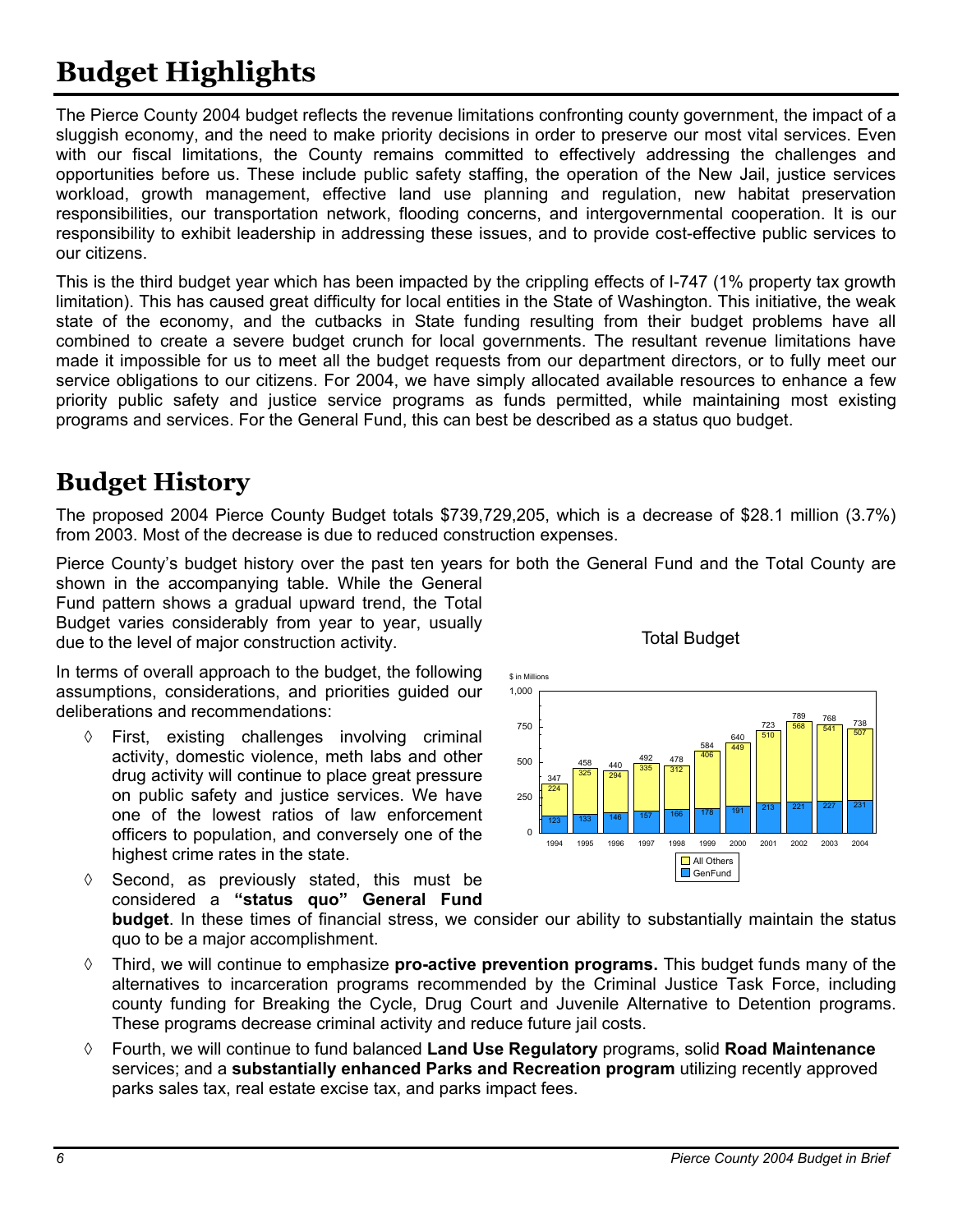## **Total Pierce County Revenue & Expenditure Overview**

Total revenues and expenditures projected for all 2004 Pierce County operations are summarized and compared to prior years on the following pages and are also discussed throughout the Executive Message. In total, the County's budget will be 3.8% below the 2003 level. Just over 30% of the County's funding comes from Intergovernmental Revenues. Property and Other Taxes equals almost 29% of the total revenues. Service Charges, Licenses/Permits, and Fines/Forfeits provide another 15%. The 12% All Other Sources category is primarily made up of the use of prior fund balance. The 13% for Other Miscellaneous includes the sale of fixed assets and transfers from operating funds to construction and debt service funds for those purposes. Interest revenues are just over than 1%. The revenues for Internal Service Funds have been excluded from the totals used to calculate the percentages shown on the pie chart.

Over 36% of the County's total budget line-item is allocated to personnel costs. All other operating costs consume approximately 47%. The remaining 17% is for capital construction, and debt service.

The Public Safety and Legal/Judicial Services combined accounts for almost 28% of the total County expenditures, with the Mental and Physical Health system absorbing just over 21%. Over 34% of the total expenditures is invested in the support of Transportation, Utilities, and the Physical Environment. Six percent of the total expenditures is related to Culture and Recreation. Just over 4% is expended for Economic Environment activity and almost 7% supports general government functions and debt service. The revenues for Internal Service Funds have been excluded from the totals used to calculate the percentages shown on the pie chart.



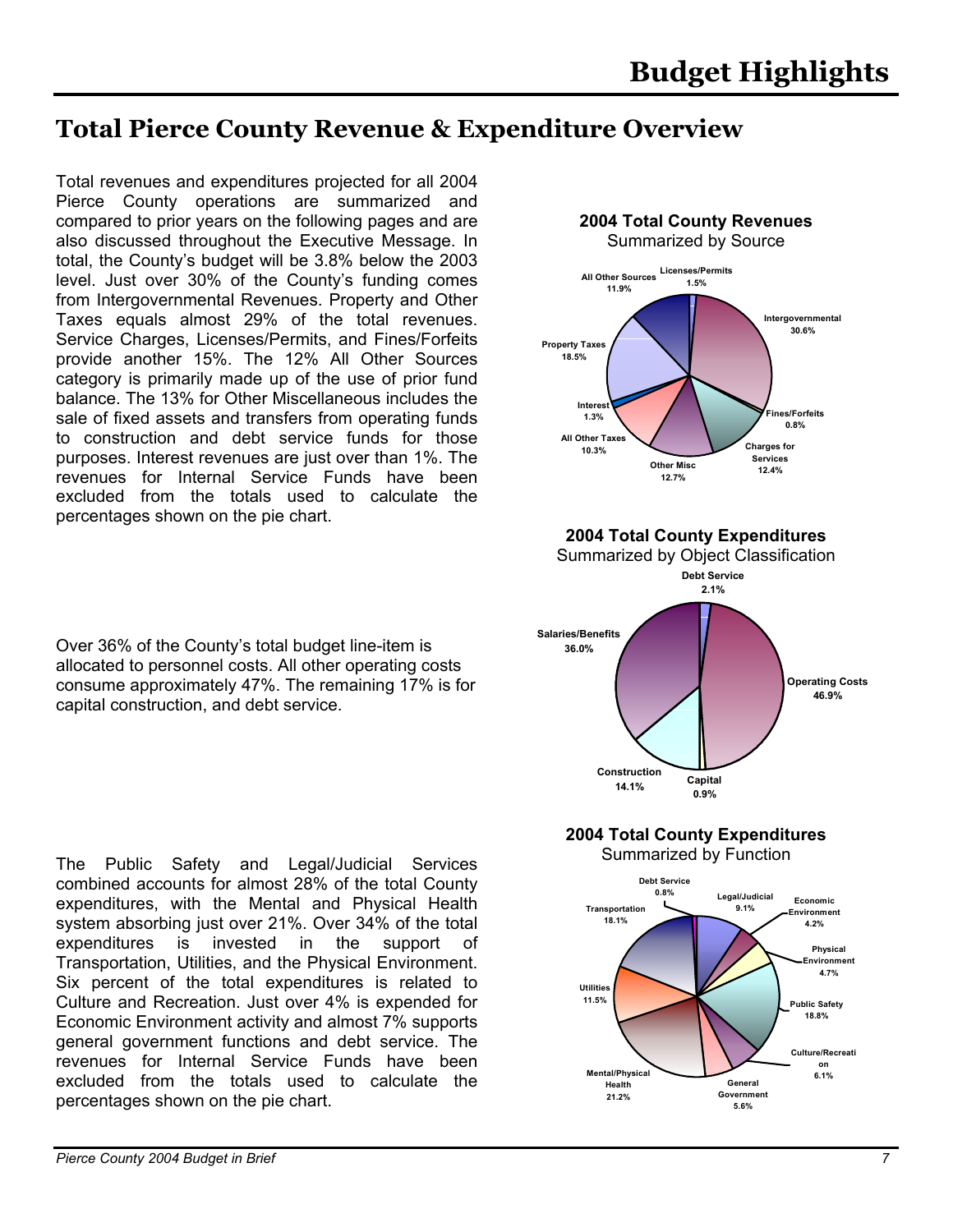## **General Fund**

As the name implies, this is the fund that receives undesignated revenues which can be budgeted for any appropriate County purpose. This fund finances the majority of the traditional services associated with County government. Most of the budget deliberations center around this fund since it provides the most flexibility in terms of resource allocation alternatives.

### **Revenues**

A summary of the 2004 revenues, with a comparison to the current year, is shown in the table below:

| <b>GENERAL FUND REVENUE SUMMARY</b> |                  |                  |                 |                |  |  |
|-------------------------------------|------------------|------------------|-----------------|----------------|--|--|
|                                     | 2004             | 2003             | <b>Absolute</b> | <b>Percent</b> |  |  |
|                                     | <b>Budget</b>    | <b>Budget</b>    | Change          | Change         |  |  |
| <b>Property Taxes</b>               | 93,199,360<br>\$ | \$<br>89,424,660 | \$<br>3,774,700 | 4.2%           |  |  |
| Sales Taxes                         | 44,256,500       | 41,290,000       | 2,966,500       | 7.2            |  |  |
| <b>Other Taxes</b>                  | 2,175,050        | 2,155,540        | 19,510          | 0.9            |  |  |
| Licenses and Permits                | 6,586,840        | 5,435,030        | 1,151,810       | 21.2           |  |  |
| Intergovernmental Revenue           | 37,018,300       | 38,115,987       | (1,097,687)     | (2.9)          |  |  |
| <b>Charges for Services</b>         | 30,231,410       | 29,643,965       | 587,445         | 2.0            |  |  |
| <b>Fines and Forfeitures</b>        | 5,549,810        | 4,954,680        | 595,130         | 12.0           |  |  |
| Interest Revenue                    | 7,042,000        | 7,543,430        | (501, 430)      | (6.6)          |  |  |
| <b>Other Miscellaneous Revenue</b>  | 3,542,410        | 3,426,227        | 116,183         | 3.4            |  |  |
| <b>Subtotal Revenues</b>            | \$229,601,680    | \$221,989,519    | 7,612,161<br>\$ | 3.4%           |  |  |
| <b>Fund Balance</b>                 | 2,992,000        | 5,213,000        | (2,221,000)     | (42.6)         |  |  |
| <b>Total Available Resources</b>    | \$232,593,680    | \$227,202,519    | 5,391,161<br>S  | 2.4<br>%       |  |  |

Our revenue projections are based largely upon the following assumptions:

- ◊ The local economy will grow at a relatively slow pace in 2004. The level of economic growth will be sharply less than that experienced in the 1995-2001 fiscal years.
- $\Diamond$  Inflation will be approximately 2-3% next year, thus giving a modest boost to Sales Taxes, Intergovernmental Revenues, and Charges for Services.
- ◊ Interest rates will stay at their current very low levels, which will result in less interest revenues than were earned in previous periods.
- ◊ We will continue to receive city contract revenues for several major services (principally police services, jail, roads maintenance, and court services).
- ◊ Modest fee increases are proposed for the Sheriff, Auditor's Office, and Parks and Recreation departments.

Based upon the above assumptions and an in-depth review of our revenue patterns, we are projecting a growth in General Fund revenues of 3.4% in 2004. However, the 2002 budget also included an allocation of \$5,213,000 in Prior Fund Balance. Since the recommended use of Prior Fund Balance in 2004 is only \$2,992,000, the resulting increase in **available resources** to finance next year's budget is only 2.4%.

Comparative revenue increase figures for the last decade are shown in the Figure 1 on the following page. The projected increase of 3.4% in 2004 is the second lowest in the decade, due to four factors:

- $\Diamond$  Initiative 747 continues to erode our real financial base. The negative impact grows exponentially each year (see next page).
- $\Diamond$  In several of the preceding years there was a major new revenue source (e.g., state criminal justice funds, criminal justice sales tax, jail/juvenile sales tax, and the law levy transfer to the General Fund). No major new revenue source is included in 2004.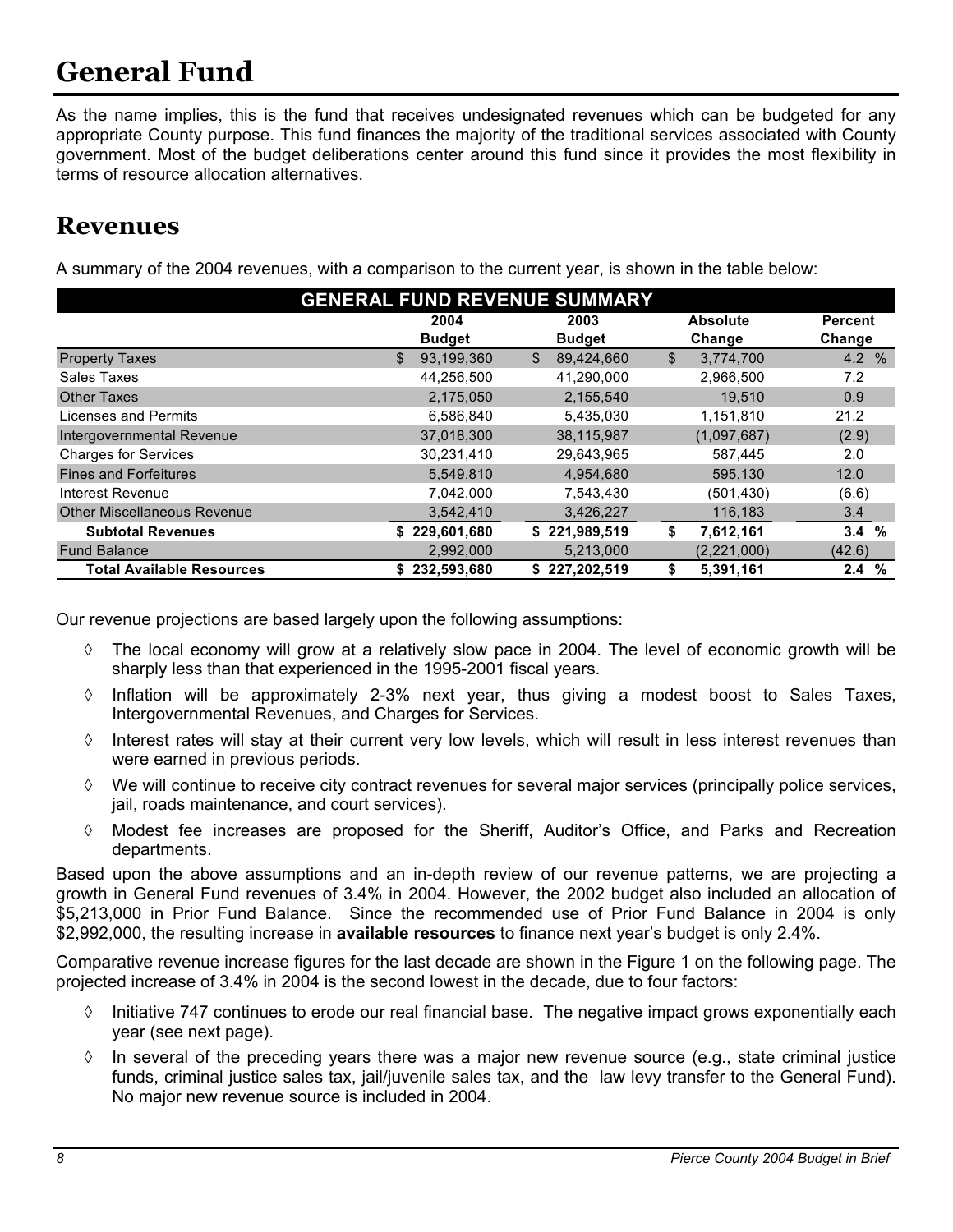- ◊ During most years there are mid-year events which give rise to revenue increases, but which almost always are accompanied by at least a corresponding increase in related expenses (e.g., new specific grants, storm reimbursements, special elections). This could well happen again as fiscal 2004 unfolds; thus pushing the final percent increase above the originally budgeted 3.4%.
- $\Diamond$  The economy is much less robust than in earlier years, and the climb out of the state recession is projected to be gradual.



#### **Percent Change in General Fund Revenues**

As you can gather from our earlier comments, I-747 casts a major shadow over our finances. This initiative limits the growth in taxes from existing property to only 1% per year (in place of the previously available 6%). Such a limitation, which is well below the level of inflation, imposes severe fiscal constraints on the County. The inevitable result is that service cutbacks and staff reductions become unavoidable, and will grow in future years. The annual revenue loss for the first three years affected by this initiative is shown below. The exact revenue loss over the next several years is difficult to precisely determine (depends upon inflationary increases in existing property values). The estimates provided below are simply reflections of the actual results for 2002-2004.

| <b>General Fund</b> |    |                 |  |
|---------------------|----|-----------------|--|
| 2002                | \$ | 3,482,800       |  |
| 2003                |    | 7,325,500       |  |
| 2004                |    | 10,903,900      |  |
| 2005                |    | 14,503,900 est. |  |
| 2006                |    | 18,203,900 est. |  |
| Total               | S  | 54,420,000      |  |

These are very significant revenue losses, and are geometric in impact. For fiscal 2004, the revenue loss in just that year is equal to 4.7% of our General Fund budget. By 2006, it will grow to over 7%. The cumulative 5 year loss is equal to the construction costs of the New Jail. The Road fund levy is also affected by I-747, although to a lesser extent (2004 loss estimated at \$2,036,000).

This initiative is causing inexorable erosion in our financial foundation and will lead to significant long term reductions in public safety, the justice system, road maintenance, health services, and other vital county programs. That was one of the major reason for the .3% sales tax ballot measure presented to the voters in November 2003.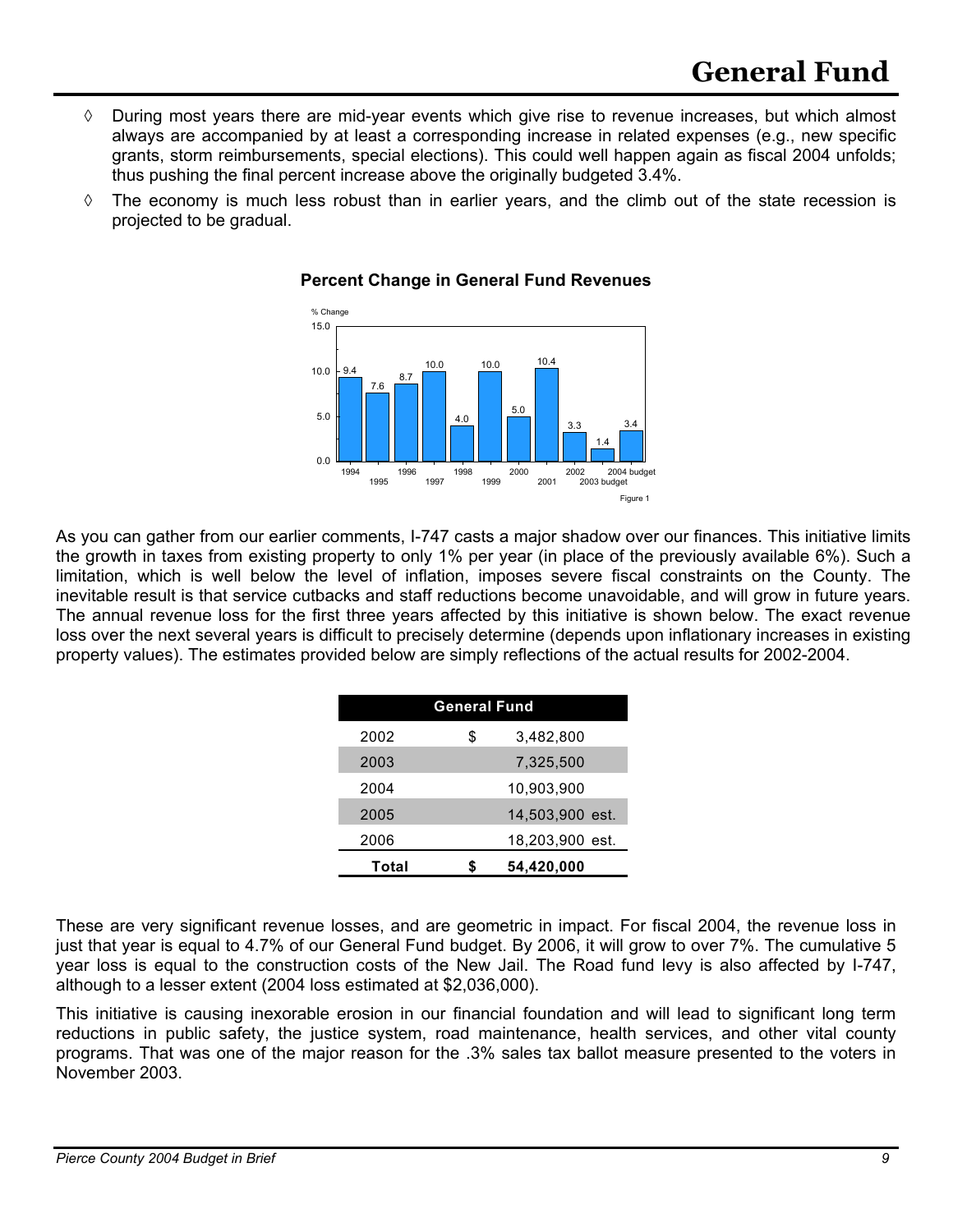### *Revenue Sources*

Following is a detailed discussion regarding the changes in each major category of revenue:

- **General and Law Levy Property Taxes** are projected to increase by 4.2% in 2004. This increase is based upon two factors. The first is the 1% available under I-747. The second, and most important factor, is the tax growth related to new construction and improvements.
- ◊ **Other Taxes** (gambling, leasehold excise, etc.) reflect no appreciable growth.
- ◊ **Sales Taxes** are projected to increase by 6.4% in 2004. This is based upon the actual revenue patterns for 2003 Y-T-D, coupled with projections for moderate growth in the next 12-16 months.
- ◊ **Licenses and Permits** are projected to grow by 21% in 2004, which assumes that the current high level of construction activity will continue into next year.



### **2004 General Fund Revenues**

- ◊ **Intergovernmental Revenues** shows a bottom-line decrease of 2.9% in 2004. This is mostly due to jail population levels which are well below earlier projections, and hence jail billings are down.
- ◊ **Charges for Services Revenues** are estimated to be above the 2004 budget by 2.0%. This bottom-line change is composed of many dramatic changes in specific revenue sources, the most significant being:
	- Recording Fees are currently running well above 2003 budgeted levels, and we are projecting that a high level of activity will continue in the new year (although at somewhat reduced numbers due to a drop in mortgage refinancings).
	- − Election expense reimbursements will be significantly below 2003 because the state is not required to reimburse us for their election costs in even numbered years.
- ◊ **Fines and Forfeits** are projected to be above the 2003 Budget by 12%, based mostly upon the actual revenue pattern in the current year.
- ◊ **Interest Revenues** are projected to show a decline from the 2003 budgeted amounts, due to the decrease in interest rates over the last 12 to 18 months.
- ◊ **Miscellaneous Revenues** will increase by 3.4% in 2004, which largely reflects the 2003 items adjusted for inflation.
- ◊ **Prior Fund Balance** use was budgeted at \$5,213,000 in 2003 for one-time building purchase or remodel expenses. For next year we are recommending that we allocate only \$2,992,000, which will be used for Building Improvement expenses (\$2,000,000) and other one-time expenses in the 2004 budget (\$992,000).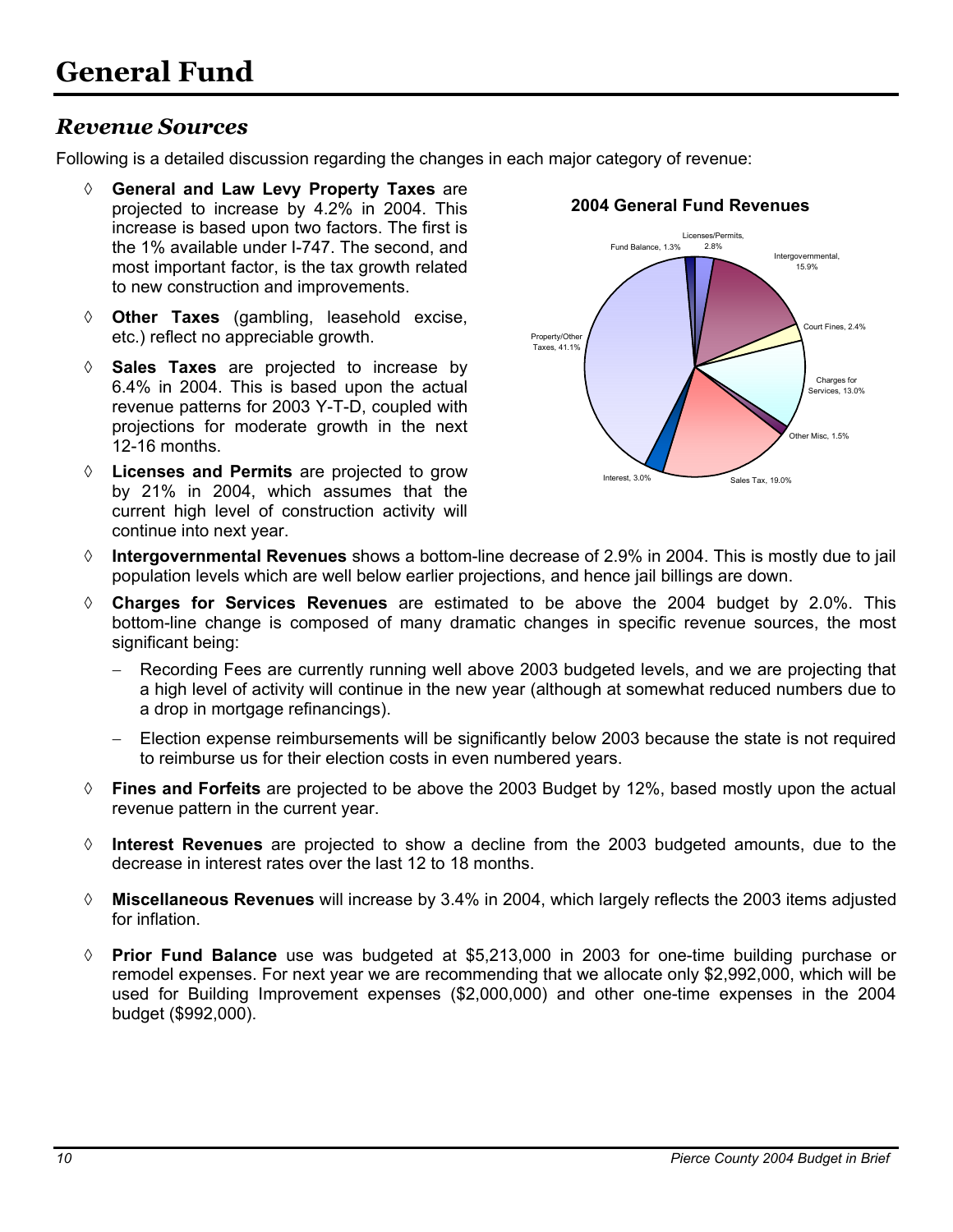## **Expenditures**

The 3.4% revenue growth discussed in the preceding section will be sufficient to continue most programs and staff at the 2003 level, with a few additions in vital areas as discussed below. The following table summarizes the 2004 General Fund Expenditure Budget, and compares it with the 2003 budget.

| <b>GENERAL FUND EXPENDITURES BY FUNCTION</b> |                                 |                  |               |                    |  |  |
|----------------------------------------------|---------------------------------|------------------|---------------|--------------------|--|--|
|                                              | <b>Absolute</b><br>2004<br>2003 |                  |               |                    |  |  |
|                                              | <b>Budget</b>                   | <b>Budget</b>    | Change        | Change             |  |  |
| <b>General Government</b>                    | 31,558,550<br>\$                | 31,066,000<br>\$ | 492,550<br>\$ | 1.6%               |  |  |
| <b>Public Safety</b>                         | 115,889,360                     | 114,739,659      | 1,149,701     | 1.0                |  |  |
| <b>Physical Environment</b>                  | 1,855,090                       | 1,741,460        | 113,630       | 6.5                |  |  |
| Legal & Judicial                             | 57,908,210                      | 55,364,132       | 2,544,078     | 4.6                |  |  |
| <b>Economic Environment</b>                  | 14,184,060                      | 13,759,168       | 424,892       | 3.1                |  |  |
| Mental/Physical Health                       | 3,460,090                       | 3,535,100        | (75,010)      | (2.1)              |  |  |
| <b>Cultural &amp; Recreation</b>             | 7,638,320                       | 6,997,000        | 641,320       | 9.2                |  |  |
| Transportation                               | 100,000                         |                  | 100,000       | $\infty$           |  |  |
| <b>Total General Fund</b>                    | 232,593,680<br>S.               | \$227,202,519    | 5,391,161     | %<br>$2.4^{\circ}$ |  |  |

As indicated by the functions table, the emphasis in 2004 continues to be Public Safety and Legal/Judicial services. The General Fund expenditures increase is \$5.4 million. Approximately \$3.7 million of that increase is allocated to these two major functions. **That equals 69% of next year's budget increase.** In total, 75% of the entire General Fund budget is now allocated to these priority services. This percentage continues to grow by approximately 1% of the total each year, and is higher than other large Washington counties. This emphasis on public safety and justice services continues the pattern established over the last decade. Approximately 90% of all the staff added in the General Fund in the last decade has been in the Public Safety and Justice Services departments.

As shown in below Figure 2, the 2.4% budget increase for expenditures is considerably less than all previous years in the last decade.



### **2004 General Fund Expenditures Percent Change in General Fund Expenditures**

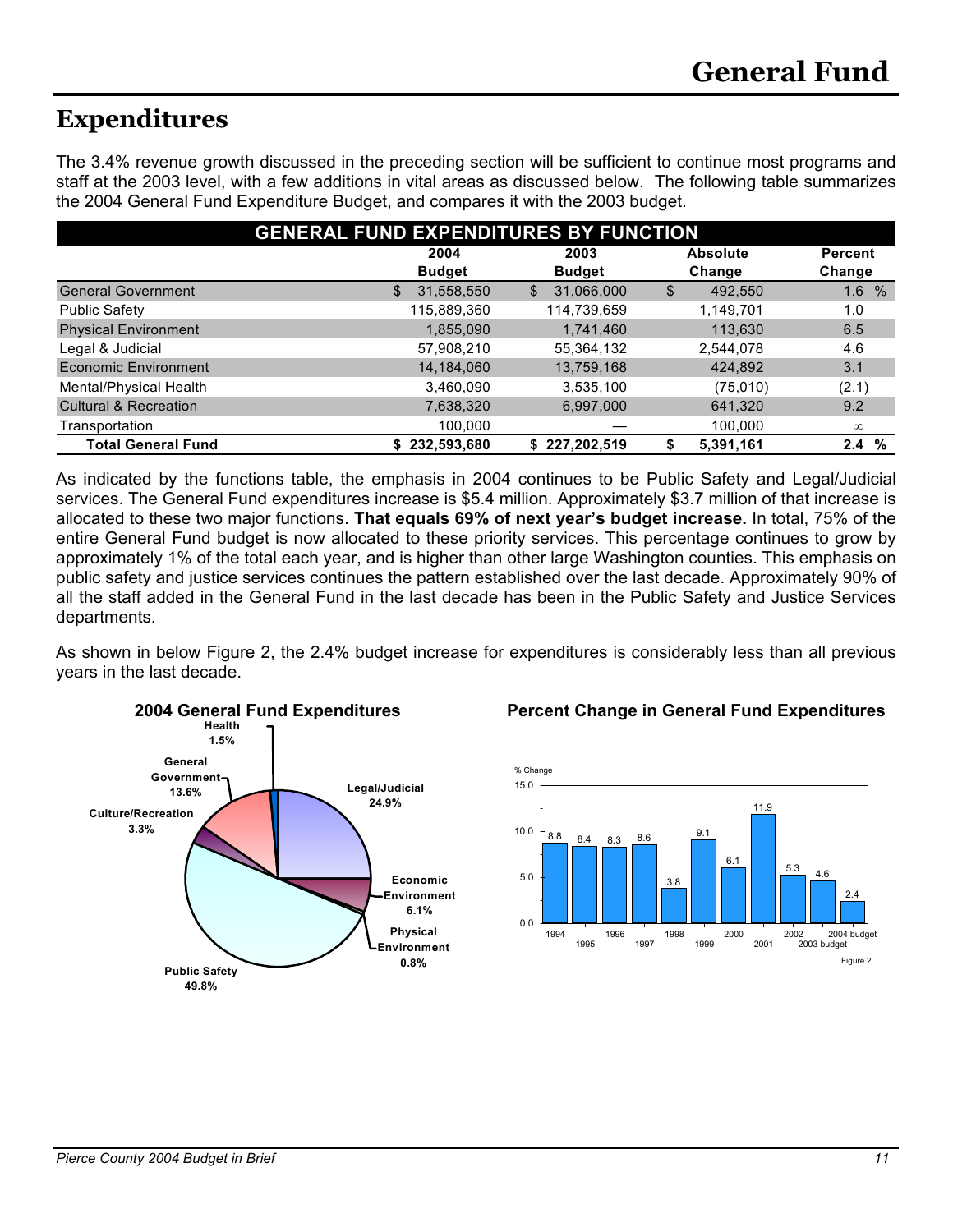## **General Fund**

As indicated earlier there are only a few major changes in the 2004 General Fund budget. These are indicated below:

## **2004 Service & Program Changes**

#### **Sheriff**

- ◊ 3 new school resource officer deputies, which are funded by grant monies, school allocations, and County monies.
- ◊ County share of LESA funding for 8 "temporary positions".

#### **Juvenile**

- ◊ Funding for 2 probation officer positions (CASA and Diversion programs), which were previously budgeted from the Prevention Services monies.
- ◊ Instituting a new Alternative to Detention Services program, with the corresponding closing of "C wing" at Remann Hall.

#### **Assigned Counsel**

 $\Diamond$  Increased compensation levels for felony cases assigned to the outside attorney panel.

#### **District Court**

- ◊ Addition of 4 staff positions due to recent workload increases.
- $\Diamond$  The Hosmer facility will be remodeled and reopened for Friday public service.

#### **Personnel**

◊ Funding for a personnel specialist position formerly budgeted in the New Jail Transition account.

The remaining General Fund departments not mentioned above experienced a largely status-quo budget.

As a cautionary note, the percentage change in a particular budget may not always be a valid indication of the extent to which a department's real inflation adjusted resources are growing (or decreasing) from the prior year. This is often the case because:

- ◊ Many departments had grants or service contracts in 2003 which are not renewed in 2004, or vice versa.
- $\Diamond$  Several departments have other unique items in 2003 which are not present in 2004 (special election costs, capital equipment purchases, one time projects, etc.).

It is necessary to review each department's situation in some detail to determine what is happening in 2004.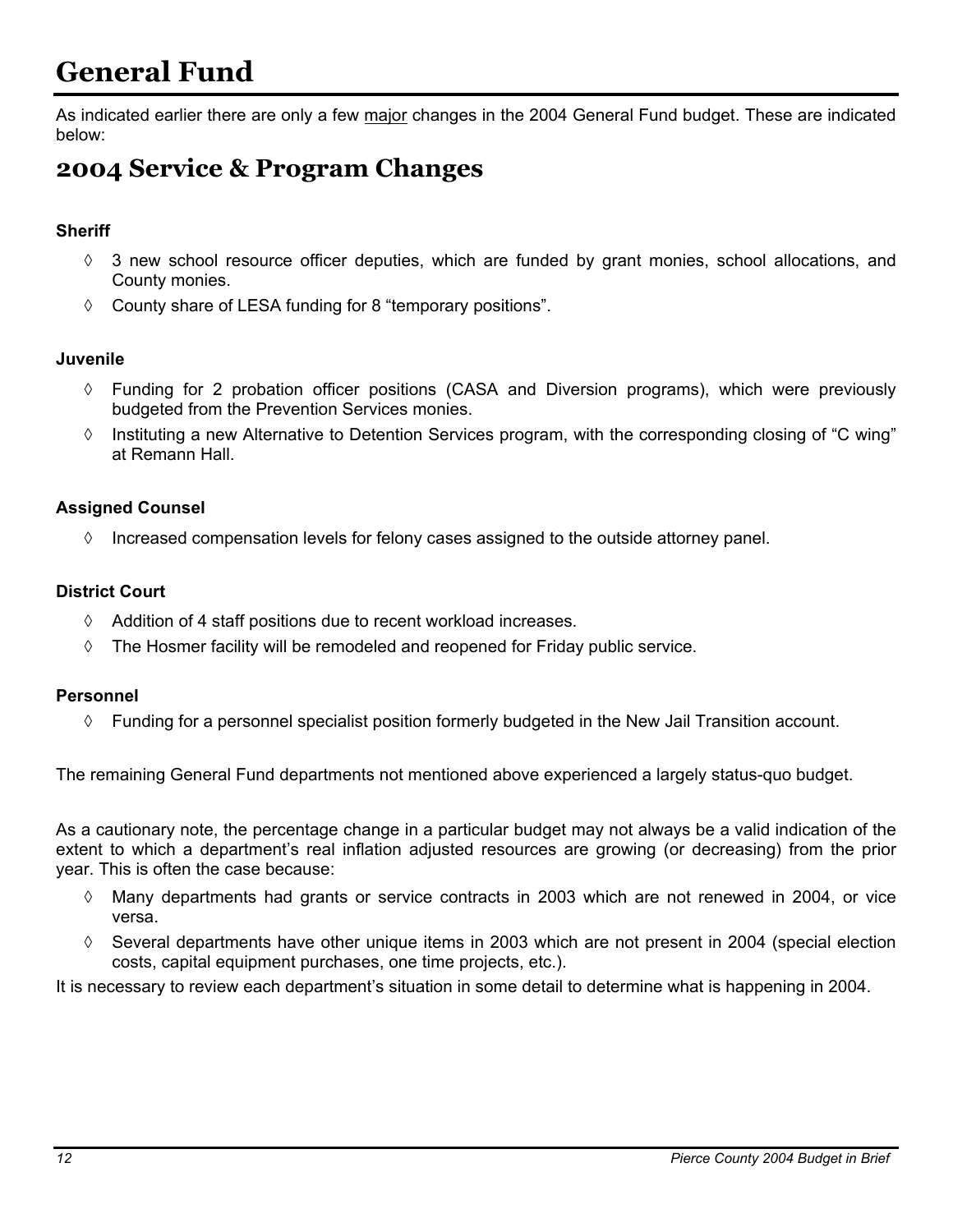### **Use of Prior Fund Balance**

The tables below present the actual financial results for the General Fund during the 1993-2002 period, and the budgeted amounts for 2003-2004. As indicated in Figure 3, the trend during the last decade has been largely positive. Both a strong economy and prudent fiscal policies have produced favorable financial results. However, the actual results for 2002, and the budgeted deficits for 2003 and 2004, reflect a changed fiscal environment. In fiscal 2003 we have budgeted a \$5.2 million deficit, most which is for one-time expenses. The proposed 2004 budget also reflects a deficit (\$3 million), again for one-time expenses.

If the 2003 actual results match the budget, the General Fund balance will be approximately \$20.5 million at the end of 2003 (see Figure 4). It is the County's policy to maintain a fund balance for emergency and working capital purposes which is between 5% and 8% of the budget. We will still be slightly above that range at the end of fiscal 2003, and slightly below the top of the range at the end of 2004 (as shown in Figure 5).



#### **General Fund Summary Difference Between Revenues & Expenditures**

It should be noted that the charts for 2003-2004 represent the budgeted figures. Our late summer projections have indicated that fiscal 2003 actual results will likely be more positive than budgeted. However, the economy remains weak, and our projections are still tentative.





# **Unreserved General Fund Balance Unreserved General Fund Balance as a**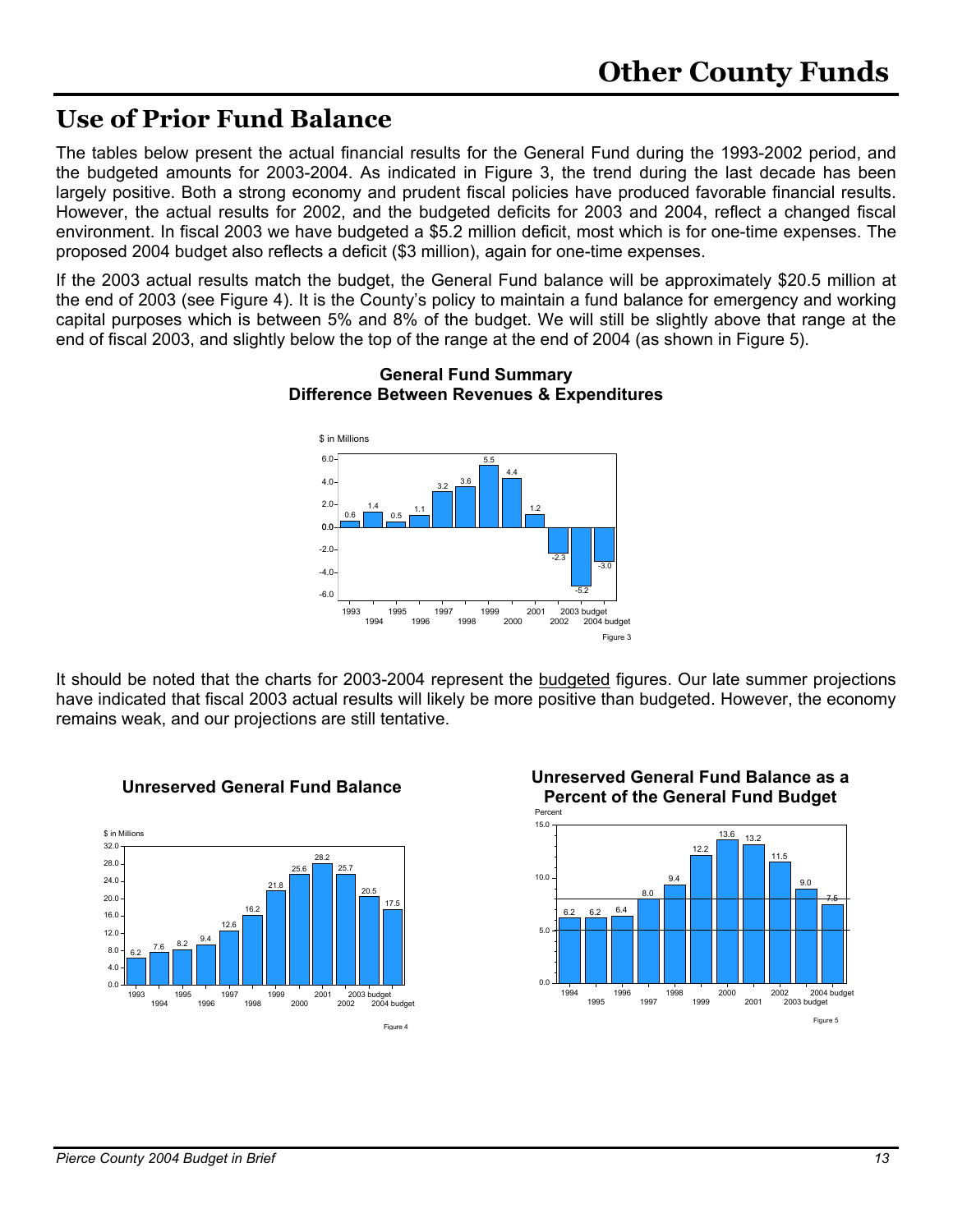## **Other County Funds**

A great many of the County's programs are financed from sources outside of the General Fund. In total, these funds have combined expenditures well in excess of the General Fund budget. However, the nature of the revenue sources mandate that **these monies can only be used for specific activities**. Hence, they are budgeted and accounted for in separate funds. Summary figures for each fund can be found later in the document in the Total Expenditures/Expenses table.

## **Major Community & Human Services Funds**

The County is a major provider of community and human services through programs funded primarily from state and federal grants. Due to the vagaries of the grant funding process, these budgets often vary significantly from year to year. The major 2004 changes are as follows:

- The increase in Community Action is due to an anticipated new transportation services program.
- The 2004 budget for Community Development reflects a reduction in the federal CDBG allocation.
- The 2004 Housing Repair Program budget is 3.2% more than 2003 due to increases in the state COPES and HOME programs.
- The 2004 budget for the Low Income Housing Fee Fund reflects the anticipated carryover of the majority of the 2003 revenues for expenditure in early 2004 due to the timing of the first funding round.
- Human Services shows a slight increase in funding overall due to inflation, plus the addition of a new Mental Health Building cost center (transferred from P.S.B.H.).
- The Puget Sound Behavioral Health fund reflects an overall decrease due largely to downsizing, cost efficiency efforts and transferring the building cost center to Human Services.

It is our belief that the funding from state and federal sources is simply inadequate to finance the service levels which ought to be provided. We are working with state and federal agencies to increase the funding levels, and it is possible that additional grant monies will be secured in 2003. However, even these potential new grants will probably be insufficient to cope with many of the human service needs in Pierce County. Even though most of the funding for these human and community service programs comes from state and federal grants, the General Fund and other locally generated revenues still provide a sizeable

| <b>Community &amp; Human Services</b> |   |                       |    |                       |  |
|---------------------------------------|---|-----------------------|----|-----------------------|--|
| Fund                                  |   | 2004<br><b>Budget</b> |    | 2003<br><b>Budget</b> |  |
| <b>Community Action</b>               | S | 5,887,250             | \$ | 5,769,304             |  |
| <b>Community Development</b>          |   | 5,541,560             |    | 6,702,880             |  |
| <b>Housing Repair Program</b>         |   | 9,152,920             |    | 8,870,840             |  |
| <b>Human Services</b>                 |   | 88,254,500            |    | 86.387.472            |  |
| <b>Puget Sound Behavioral Hith</b>    |   | 12,001,570            |    | 15,660,970            |  |
| Low income Housing Fund               |   | 3,500,000             |    | 1,630,000             |  |
| Total                                 |   | 124,337,800           | S  | 125,021,466           |  |

#### **General Fund Contributions**

| Alliance Against Domestic Violence 20,000 |             |
|-------------------------------------------|-------------|
| Breast Cancer Awareness Center21,890      |             |
|                                           |             |
| Community Action Grant Match50,000        |             |
| Day Care Referral Program20,010           |             |
| Domestic Violence Commission92,250        |             |
|                                           |             |
| Emergency Food Network 12,260             |             |
| Family Counseling Services 3,290          |             |
| Involuntary Commitment Program98,000      |             |
| Mental Health Services in the             |             |
|                                           |             |
| Pierce County Alliance - CRESTOS 7,880    |             |
|                                           |             |
|                                           |             |
| Social Service Programs (earmarked        |             |
|                                           |             |
| Social Service (substance abuse           |             |
| program from liquor taxes)25,920          |             |
|                                           |             |
|                                           | \$2,377,310 |

contribution, as indicated in the table. In addition, many of the General Fund dollars allocated to the Health Department will in turn be budgeted for social and human services.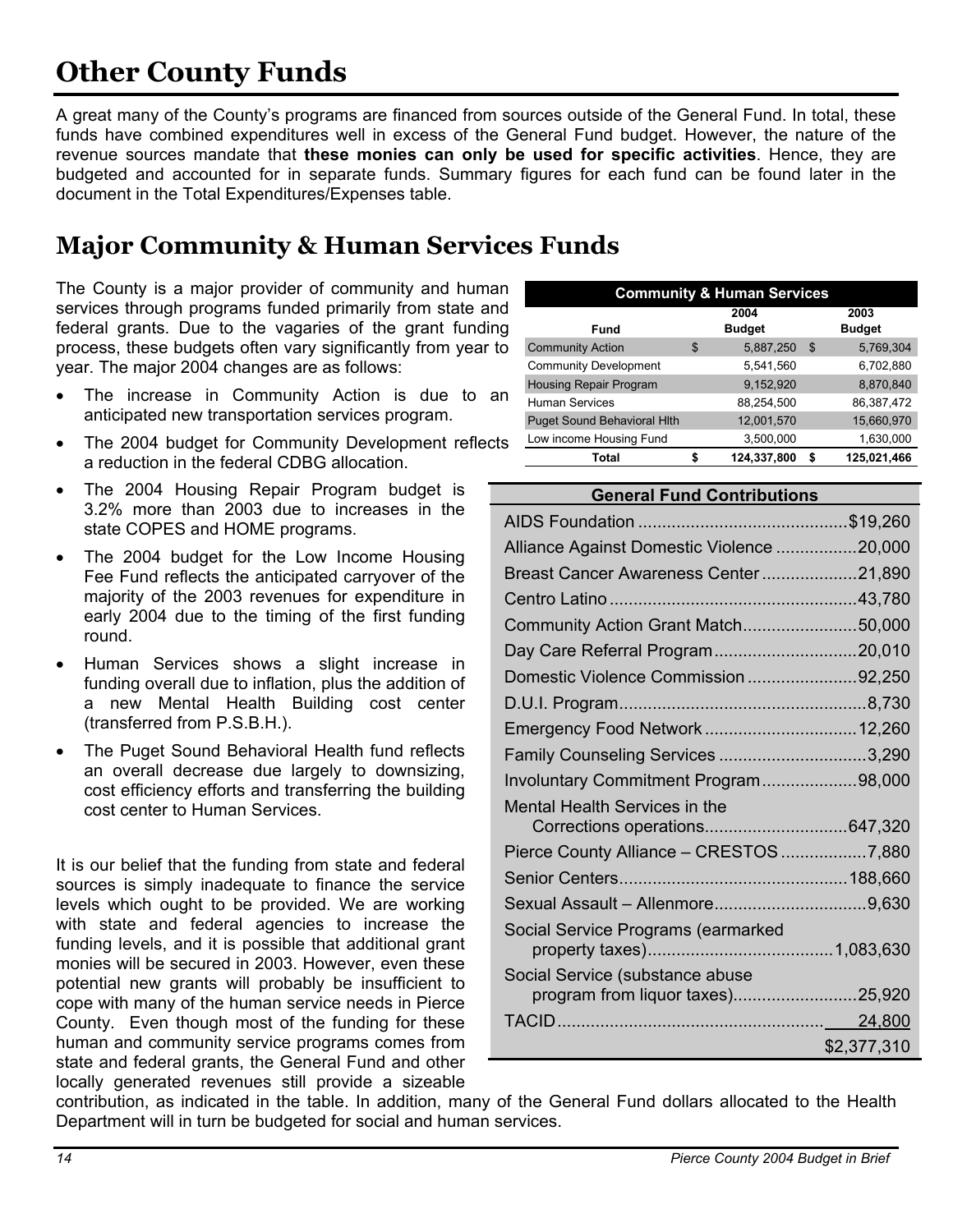## **Transportation Services Funds**

The county has major transportation responsibilities, and accounts for theses responsibilities and service costs in five major funds:

- **County Roads** roadway and traffic maintenance services, and allocations for construction projects
- **Roads Construction Fund** new construction and major roadway repair projects
- **Pierce County Ferry Services** operating and capital expenses related to Ferry services to the Islands
- **Airport** capital, operating and maintenance expenses at the Pierce County Airport
- **Roads Second REET** major specific capital projects.

The 2004 budgets, with comparisons to 2003, are show in the table. The major items of note for next year are:

- **County Roads Fund** new staff positions (6 ½), and significant allocations for roadway construction projects and major facility improvements.
- **Roads Construction Fund** still reflects a substantial capital construction program, although somewhat less than the 2003 budgeted amount.
- **PC Ferry Services Fund** major allocations are provided for a new ferry boat, dry docking expenses and facility improvements. A fee increase for the new boat and an expanded ferry schedule are included in this budget.

| <b>Road Funds</b>        |                       |                       |             |  |  |  |
|--------------------------|-----------------------|-----------------------|-------------|--|--|--|
| Fund                     | 2004<br><b>Budget</b> | 2003<br><b>Budget</b> | %<br>Change |  |  |  |
| <b>County Roads Fund</b> | \$66,830,370          | \$59,328,570          | 12.5%       |  |  |  |
| Road Construction Fund   | 38,266,000            | 51,845,000            | $(26.2)\%$  |  |  |  |
| PC Ferry Services Fund   | 7,211,370             | 2,615,250             | 175.7%      |  |  |  |
| Airport Fund             | 585,610               | 583,880               | $(3.5)\%$   |  |  |  |
| <b>Roads Second REET</b> | 11.044.060            | 7,501,300             | 47.2%       |  |  |  |

• **Roads Second REET** – reflects an increase in the capital improvement program in 2004

## **Environmental Services Funds**

The county Public Works and Utilities Department has five funds which deal with environmental issues. These funds and budgets are listed in the table. The major aspects of each fund can be summarized as follows:

- **Sewer Utility** a reduction in the capital construction program, the addition of 6 new maintenance positions, and a proposed sewer rate increase.
- **Surface Water Management** 5 new positions, and a large capital facilities program.
- **Solid Waste** a reduction in post closure and self insurance expenses, and the continuation of the Pierce County Responds program (+ ½ Office Assistant position).
- **Water Utility** a reduction in comprehensive water plan expenses.

| <b>Environmental Services Funds</b> |               |               |            |  |  |  |
|-------------------------------------|---------------|---------------|------------|--|--|--|
| %<br>2004<br>2003                   |               |               |            |  |  |  |
| Fund                                | <b>Budget</b> | <b>Budget</b> | Change     |  |  |  |
| Sew er Utility                      | \$74,030,090  | \$85,221,620  | $(13.1)\%$ |  |  |  |
| Surface Water Management            | 18,572,220    | 17,967,340    | 3.4%       |  |  |  |
| Solid Waste                         | 4,902,140     | 5,664,540     | $(13.5)\%$ |  |  |  |
| <b>Water Utility</b>                | 162,830       | 426,490       | $-61.8%$   |  |  |  |
| <b>REET-River</b>                   | 1,779,800     | 2,058,600     | $(13.5)\%$ |  |  |  |

**REET River** – a moderate reduction in the acquisition of flood plain properties.

It should be noted that the Sewer Utility fund includes a \$1.3 million loan for the design and engineering phase of the Chambers Creek Golf Course project.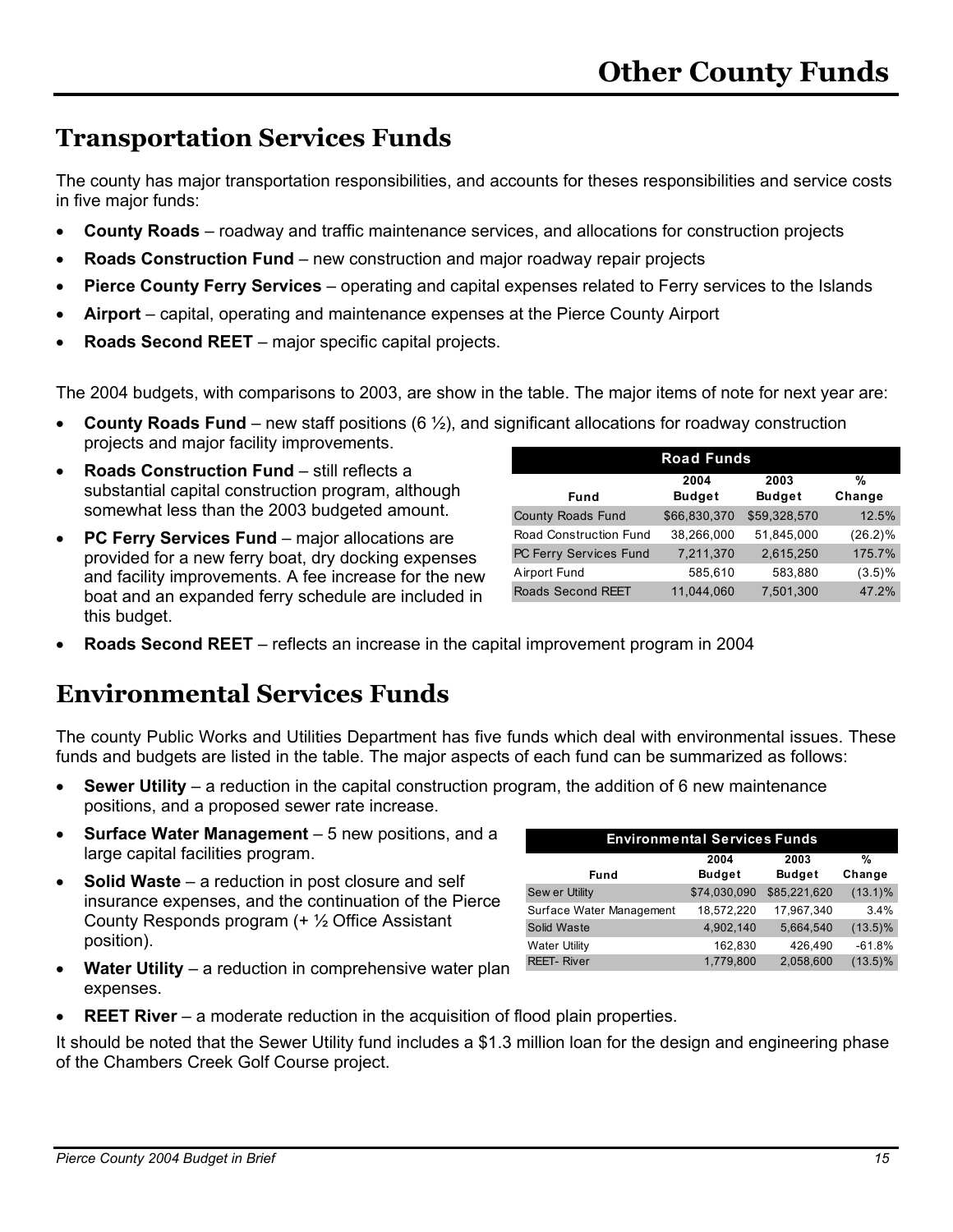## **Parks and Recreation Funding**

Although the County's General Fund provides a direct allocation for parks and recreation services (\$6.2 million in 2004, there are several other county funds which provide parks and recreation services or which construct, repair, or enhance parks and recreation facilities. The 2004 budgets for these funds are shown in the table. Although this \$37.8 million total includes some double counting (transfer between funds for project accounting purposes), it still represents an enormous commitment by the County and its citizens to greatly enhanced parks and recreation programs – both for new facility construction as well as annual programs and services.

| <b>Parks Funds</b>                    |              |
|---------------------------------------|--------------|
| <b>Conservation Futures</b>           | \$3,012,180  |
| Parks Impact Fees                     | 1,232,440    |
| Parks Sales Tax                       | 4.231.160    |
| <b>Peninsular Recreation Programs</b> | 344.220      |
| <b>Parks Second REET</b>              | 3,072,250    |
| Paths and Trails                      | 3,262,180    |
| Parks Sales Tax Bond                  | 13,491,680   |
| Parks Construction Fund               | 4.615.730    |
| Parks REET Bond Fund                  | 3,415,000    |
| Golf Courses                          | 1,077,020    |
| Total                                 | \$37,753,860 |

## **Internal Service Funds**

Internal Service Fund operations provide services, supplies, and equipment to other County departments, which pay for these services through various billing systems. In essence, these funds operate under the enterprise fund business model, except that their customers are other County departments. The long-range goal is to establish rates which will pay all operating and capital costs, and to insure that the General Fund does not need to subsidize these activities. The following summarizes **significant** budget changes in 2004:

- **Equipment Services Fund** the decrease results from reductions in both scheduled vehicle replacements, and requests for new additions to the fleet.
- **Information Services** reflects the full year of impact of 6 fewer positions due to the projected efficiencies from the new C.A.T.S. system, and 2 additional positions added for web development and virus protection functions.
- **Workers Compensation** a major increase is recommended based upon claims experience in the 2000- 2003 period.

Many of these internal service funds will rely upon prior fund balance in order to support their 2004 budgets. This results from both the scheduled replacement of capital assets using depreciation reserves, and our desire to keep charges to other funds (especially the General Fund) to a minimum.

## **Special Revenue & Other Funds**

The remaining County Funds have been established by state law or county ordinance to separately record the revenues and expenditures associated with specific programs. The most important 2004 budget highlights are:

- The **Imaging System Fund** contains major allocations to preserve the oldest records in the Auditor's Office, image the "property cards" and other documents in the Assessor's office, and assist in the preservation of official county records in the Public Works department.
- **911 System Fund** includes major allocations for technology improvements as well as increased support for the various communications centers.
- **REET Capital Improvement Fund** includes a substantial construction and repair program affecting several County facilities.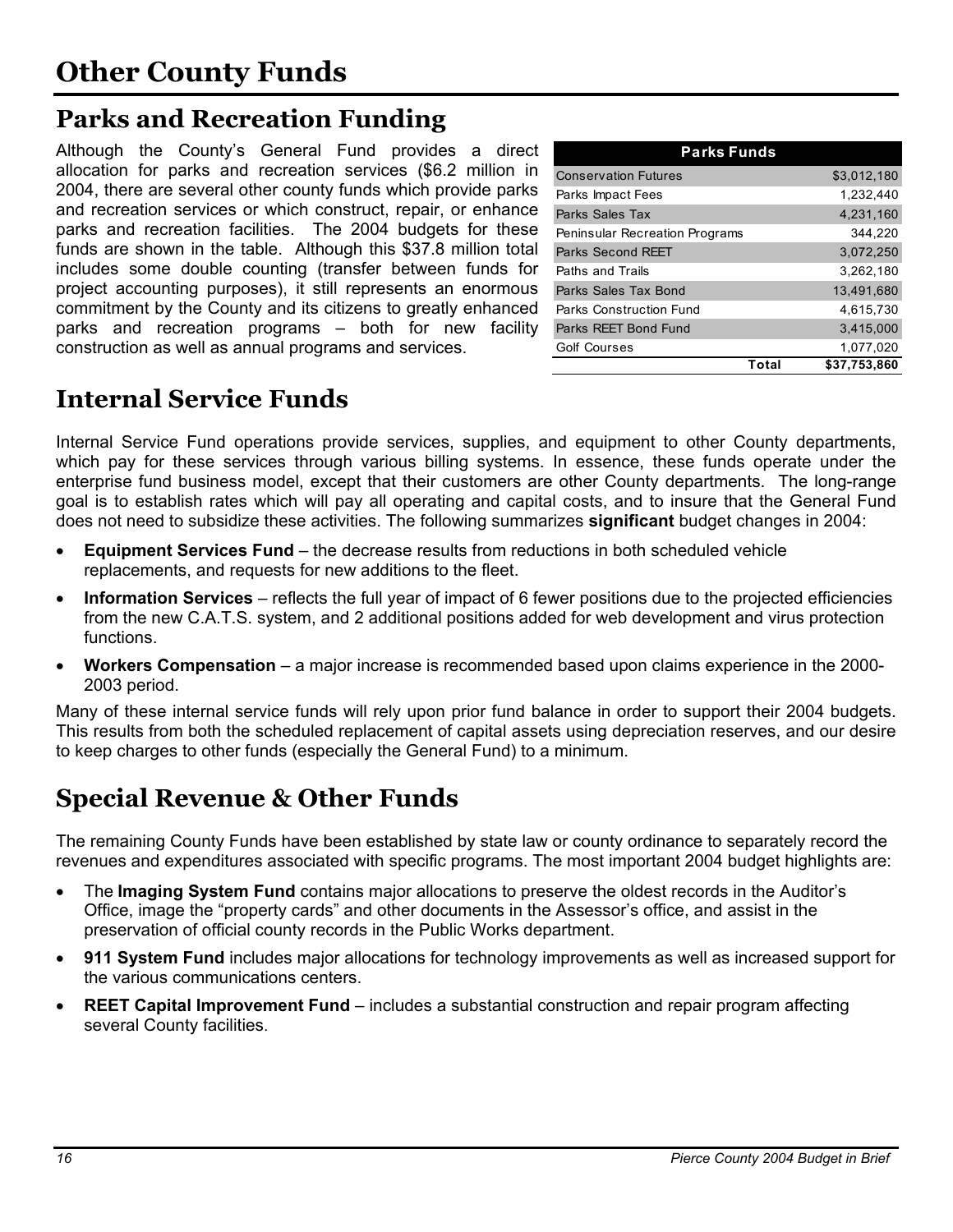## **Unresolved Issues**

Most issues are resolved during the budget preparation and adoption process. However, there are usually several issues which will "play-out" later once the new year is underway, and as developments unfold or new information becomes available. This budget is not unusual in that respect. We have several issues that are still in their formative stages, and which will need a resolution, and perhaps additional funding, in 2004.

- ◊ **Office Space/Courtrooms**  we are renting at least 200,000 sq. ft. of office and storage space, at an estimated cost in excess of \$2,000,000. This becomes more acute each year, and needs to be addressed in the near future. A more immediate space problem concerns the Superior Court, which needs additional courtrooms, judges' chambers, and space for support staff. These space needs are likely to grow in the next several years. We are hopeful that the potential purchase of the Corporate Express Building, the City's vacating of the County-City Building, and the projected move of Community Services to a County facility will provide the necessary county-owned space.
- ◊ **Medical Insurance** preliminary rate quotes for medical insurance are well in excess of what is budgeted, and what we can reasonably afford. Medical premiums have increased almost 50% in the last three years, and such increases are not financially sustainable. We are in the process of analyzing alternative proposals which we hope will maintain our basic benefit program at rates that are affordable.
- ◊ **Habitat Preservation** the County's responsibilities under the Endangered Species Act are still unfolding, and subject to a future series of federal and state guidelines, plan approvals, modified practices, and Council adopted regulations. We have already budgeted significant monies to fund our participation in this process, to assist in the generation of the necessary regulations and plans, and to finance several capital improvements. It is uncertain whether additional allocations may be required to fully comply with all that will be eventually mandated by this Act.
- ◊ **New Jail Operation** we originally budgeted for a 2003 average daily population (A.D.P.) in our jail facilities of 1,412, with corresponding staffing levels for correctional officers and command staff. However, the 2003 Y-T-D population has averaged 1,200. We need to reassess the likelihood of a significant growth in A.D.P., and the appropriate staffing levels.
- ◊ **Emergency Operations Center** both the Executive and Council feel that the current location of the emergency operation center in the basement of the County-City Building is inappropriate. It is our current plan to partner with the City of Tacoma (and perhaps other jurisdictions) to co-locate a permanent joint facility at the Corporate Express Building. However, at this time we are still in the "due diligence" phase of evaluating the building, and in the early stages of design and cost estimation.
- ◊ **New Jail Construction Costs** we have completed and opened the New Jail and are in the midst of remodeling the Main Jail. Due to several construction and system cost issues which have yet to be resolved, we do not have a final total cost figure for the New Jail project. It is our belief that monies in the Jail Construction fund (e.g., interest earnings) will be sufficient to pay for any additional expenses without the need for a General Fund allocation
- ◊ **Union Negotiations** many of our union contracts are either currently unsettled or expire at the end of this year. If the eventual settlement for salary and fringe benefits is beyond the amounts included in the budget, further budget adjustments may be necessary.
- ◊ **Historically Underutilized Business Program**  The County Council recently approved the Historically Underutilized Business ordinance (H.U.B.). The goal of this program is to encourage County contracting with those businesses so designated in order to broaden the scope of economic development in Pierce County. We are now in the early program design and initial implementation stages. Our intention is to make it fully operational over the next 15 months, with existing departmental resources. Hence there is no specific county budget for this program. Our goal is to achieve a 2004 County-wide contract and purchasing participation rate in the 10%-12% range.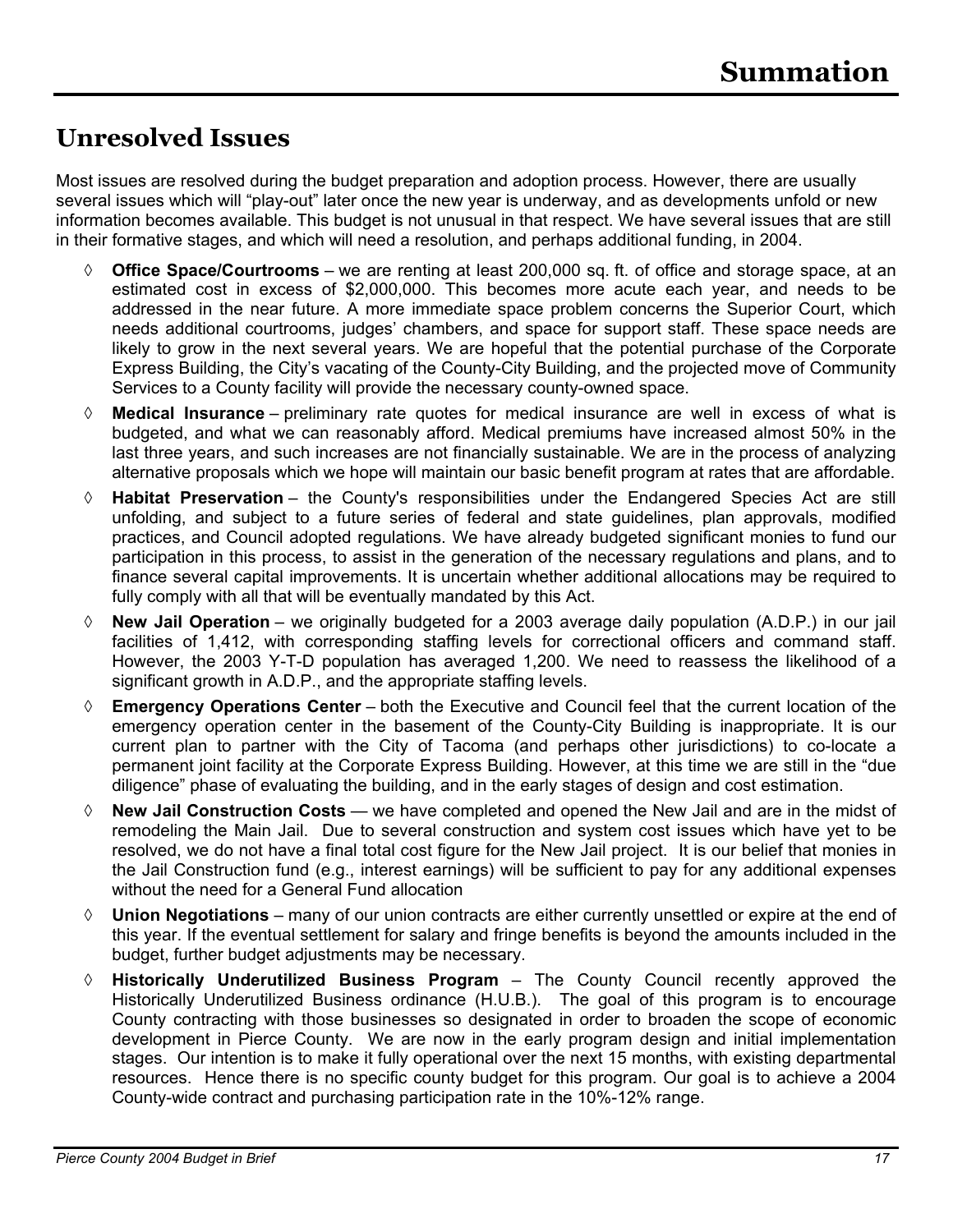## **Overview**

The 2004 budget is being submitted to the County Council at a time of unusual economic and financial stress. Issues surrounding the general state of the economy, Homeland Security responsibilities, the crippling affects of I-747, and the impact of the State's budget crisis argue for a cautious approach to next year's budget. We are also advising caution with regard to the use of any fund balance reserves. It is my view that the use of reserves should only be for one-time activities or projects (e.g. new facilities, building remodeling), or for emergencies. They should not be allocated for ongoing staff and programs.

Despite these pressures and uncertainties, we still have a responsibility to move forward and make the best use of the resources available to us. We believe that this proposed budget does that. We also believe that we have a responsibility to allow our citizens to enhance the services available to them if they so desire. The public safety sales tax vote placed on the November 2003 ballot, which failed, provided that opportunity.

## **Prognosis for Fiscal 2005**

In this uncertain time it is difficult to confidently project ahead to fiscal 2005. Based upon our best "crystal ball" judgments, this is what we see:

- The state and local economies are in for a period of moderate growth (at best) over the next 24 months.
- It is likely that fiscal 2005, without the approval of the .3% sales tax measure, will be worse than fiscal 2004 for the following reasons:
	- $\Diamond$  The impact of I-747 becomes progressively worse with each passing year.
	- ◊ The massive State budget problems will likely result in more reductions in grants and allocations to local units of government.
	- ◊ The impact of the New Jail (with the possible opening of an additional pod) will add to our Corrections Department expenses.
	- $\Diamond$  Salary increases will be above the 1% property tax limitation, and health benefit increases will be significantly above the level of general inflation.
	- ◊ Early State pension projections reflect a dramatic increase for PERS and LEOFF rates, starting in mid 2005.
	- $\Diamond$  A property tax reduction initiative (25% for local governments) may be proposed for 2005.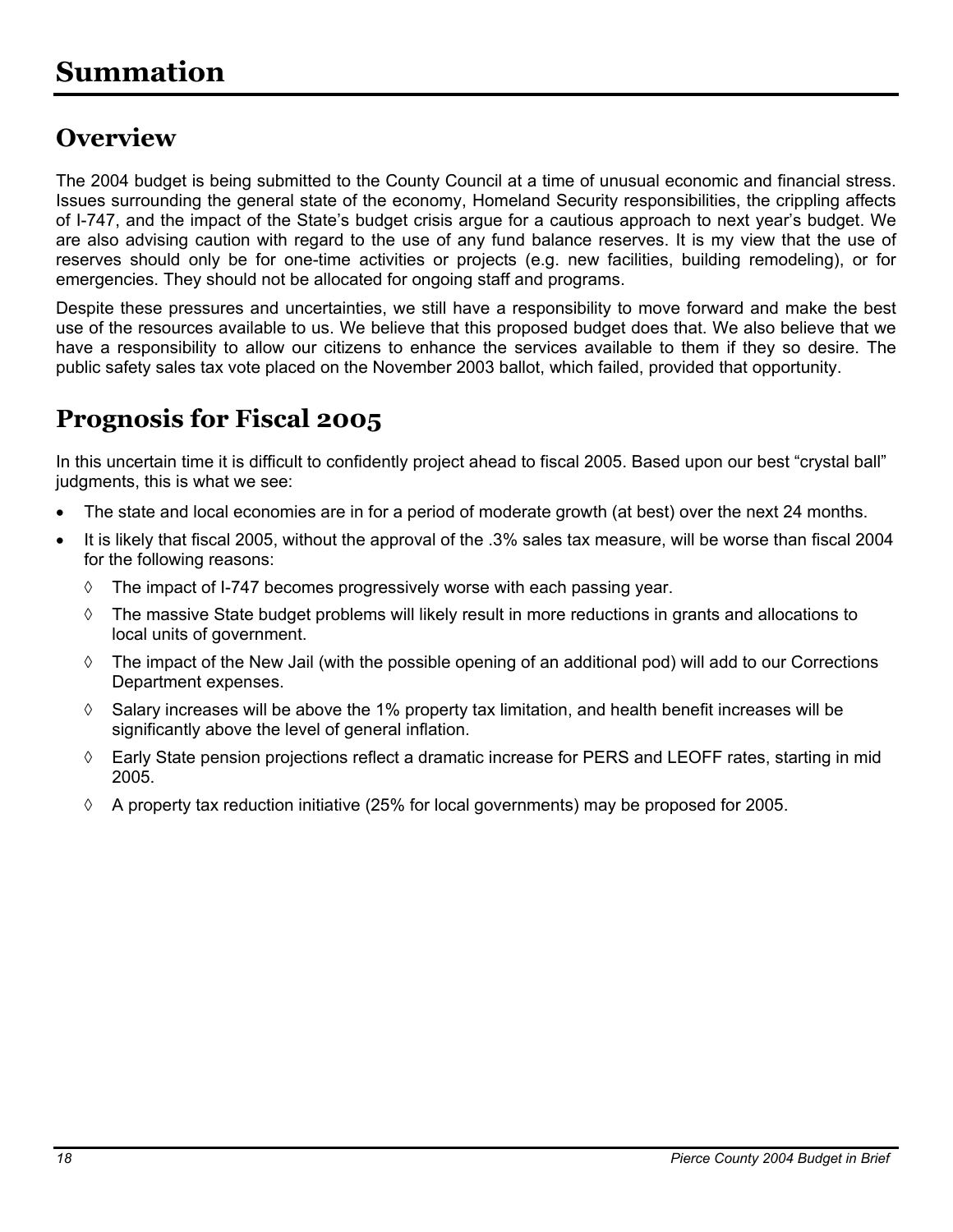### **Property Taxes and Assessed Valuation**

Property tax is the largest source of revenue in the General Fund and a major source of Road Fund revenue. The growth in Property Tax revenue is dependent upon both the actual growth in assessed valuation and the tax rate. The growth in assessed valuation from 2003 to 2004 is approximately \$2.9 billion (6.3%). Approximately 63% of the growth is due to new construction, and 37% is due existing property revaluation.

## **Property Tax Levy Rates**

**Combined Property Tax Millages** Levy rates determine the amount of tax that a property owner pays per thousand dollars of assessed value. The November 2001 passage of Initiative 747 limits the maximum growth in property tax revenues from existing property to the lesser of 1% or the percentage increase in the Implicit Price Deflator (IPD), which is 1.84% in 2004. This limitation on the growth in property tax revenues coupled with an inflationary increase in existing property revaluations has resulted in a 2% reduction in the 2004 County Levy tax rate from 2003. The 2004 Road Levy tax rate and Conservation Futures tax rate have increased almost 1% from 2003, although the Conservation Futures tax rate is limited by almost 7% due to the 1%.

### **Total Assessed Valuation**





Note: The Conservation Futures rate was reduced to .0247 in 1996 due to levy lid limits and .0600 in 2002 and .0605 in 2003 due to the impact of I747 and the 1% limit.

|                                           | <b>Property Tax Levies</b>       |                     |                        |                  |  |
|-------------------------------------------|----------------------------------|---------------------|------------------------|------------------|--|
|                                           |                                  | 2003                | 2004                   |                  |  |
|                                           | Tax Rate <sup>1</sup>            | Revenue             | Tax Rate <sup>1</sup>  | Revenue          |  |
|                                           | Assessed Value: \$46,539,831,881 |                     | Assessed Value:        | \$49,480,808,069 |  |
| A. County Levy (\$1.80 maximum)           |                                  |                     |                        |                  |  |
| General Fund                              | S<br>1.5755                      | \$<br>73,323,505    | \$<br>1.5478           | \$<br>76,587,888 |  |
| Administrative Refund RCW 84.69           | 0.0036                           | 167,543             | 0.0025                 | 121,942          |  |
| Sub Total General Fund                    | 1.5791                           | 73,491,048          | 1.5503                 | 76,709,830       |  |
| Veteren's Relief                          | 0.0105                           | 488,668             | 0.0099                 | 490,000          |  |
| Social Services                           | 0.0223                           | 1,037,839           | 0.0219                 | 1,083,630        |  |
| <b>Total County Levy</b>                  | 1.6119                           | 75,017,555          | 1.5821                 | 78,283,460       |  |
| B. Conservation Futures (\$.0625 Maximum) | 0.0609                           | 2,834,276           | 0.0592                 | 2,927,680        |  |
|                                           | <b>Assessed Value:</b>           | \$19,797,694,673    | <b>Assessed Value:</b> | \$21,169,143,773 |  |
| C. Road District Levy (\$2.25 Maximum)    |                                  |                     |                        |                  |  |
| Allocated to Road Fund                    | 1.7160                           | 33,972,844          | 1.7343                 | 36,712,800       |  |
| Law Enforcement Levy                      | 0.4178                           | 8,271,477           | 0.4222                 | 8,938,530        |  |
| Administrative Refund RCW 84.69           | 0.0030                           | 59,393              |                        |                  |  |
| <b>Total Road District Levy</b>           | 2.1368                           | 42,303,714          | 2.1565                 | 45,651,330       |  |
| <b>TOTAL COUNTY TAX LEVIES</b>            | 3.8096                           | 120, 155, 545<br>\$ | 3.7978                 | 126,862,470      |  |

Please keep in mind that the County's General Fund share of the total property tax is only 11% of the total. Most of the property tax paid by our citizens is allocated to the State of Washington, cities, and local schools.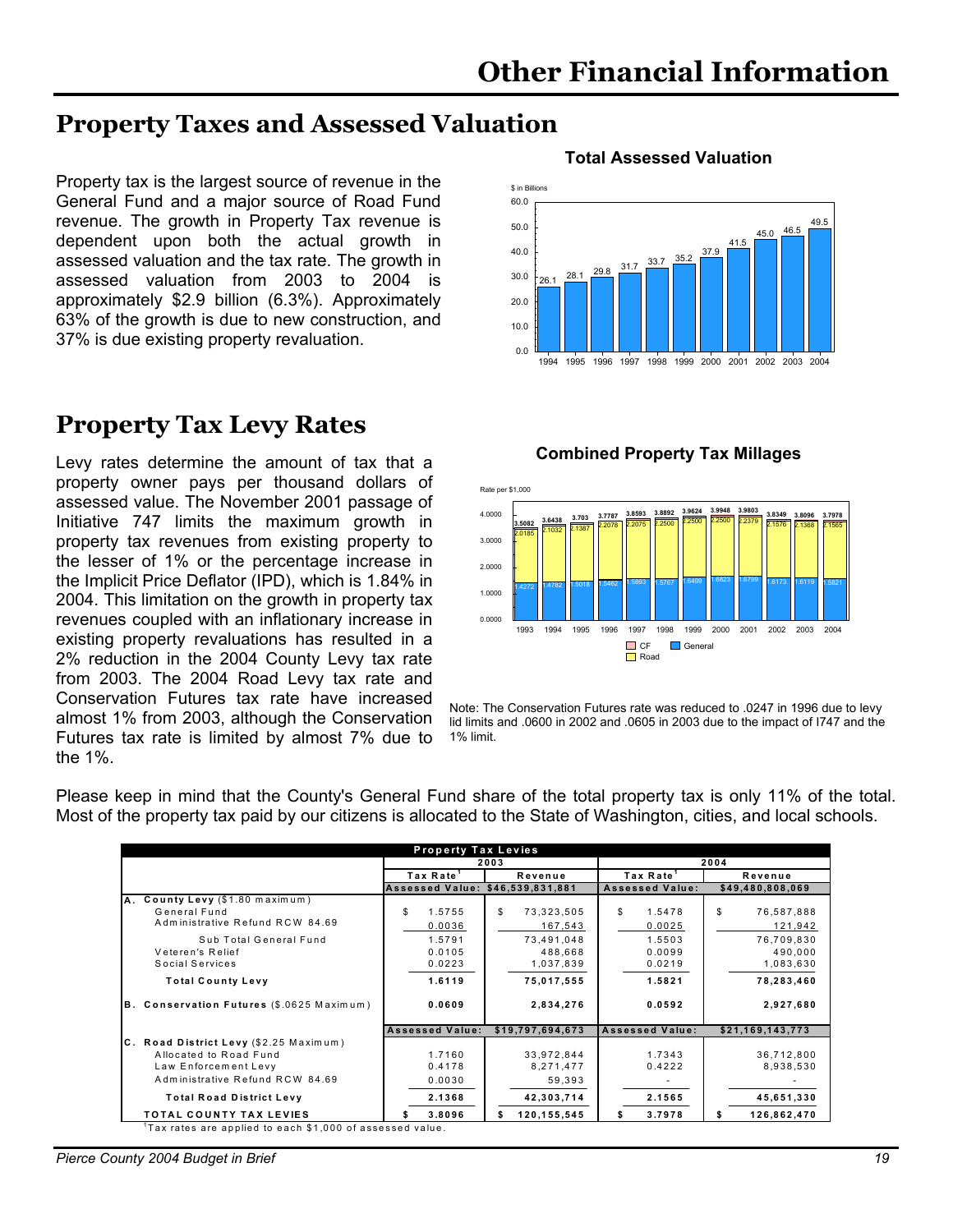## **Debt Capacity**

Under Washington State Law, a county may issue general obligation debt for general county purposes in an amount not to exceed 2½% of all actual value of all taxable property. Unlimited tax debt requires an approving vote of the people, and any election to validate General Obligation Debt must have a voter turnout of at least 40% of those who voted in the last state general election, and 60% of those voting must be in the affirmative. The County Council may, by ordinance, authorize the issuance of limited tax General Obligation Debt in an amount up to 1½% of the actual valuation within the County without a vote of the people. No combination of limited or unlimited tax debt may exceed 2½% of the actual valuation. The debt service on unlimited tax debt is secured by excess tax levies, whereas the debt service on limited tax debt is secured by taxes collected within the \$1.80 per \$1,000 of assessed value county operating levy. As indicated in the following table, we have a significant debt issuance capacity for both limited and unlimited debt. The County currently has no voter approved debt outstanding.

| Debt Capacity as of September 30, 2003                      |                  |    |                |
|-------------------------------------------------------------|------------------|----|----------------|
| 2003 Assessed Vaulation for 2004 Tax Collections            |                  | S  | 49,480,808,069 |
|                                                             |                  |    |                |
| A. Inside Levy (issued without vote of the people)          |                  |    |                |
| Legal Limit (1.5% of property value)                        |                  | \$ | 742.212.121    |
| Amount of Debt Applicable to Debt Limit:                    |                  |    |                |
| Net Limited General Obligation Bonds                        | \$<br>55,562,684 |    |                |
| Net Limited General Obligation Proprietary Type Bonds       | 1,275,000        |    |                |
| Estimated Compensated Absences (12/31/2002)                 | 15,271,000       |    |                |
| Installment Contract - Ferry                                | 1,667,105        |    |                |
| Total Limited Tax General Obligation Debt                   |                  |    | 73,775,790     |
| <b>Limited Tax General Obligation Debt Margin Available</b> |                  | \$ | 668,436,331    |
| B. Outside Levy (issued with vote of the people)            |                  |    |                |
| Legal Limit (2.5% of property value)                        |                  | \$ | 1,237,020,202  |
| Amount of Debt Applicable to Debt Limit:                    |                  |    |                |
| Net Limited General Obligation Debt                         |                  | \$ | 73,775,790     |
| <b>Total General Obligation Debt Margin Available</b>       |                  |    | 1,163,244,412  |

| Pierce County Bonded Debt Ratios Estimated at September 30, 2003              |        |
|-------------------------------------------------------------------------------|--------|
| General Obligation Bonded Debt per Capita                                     |        |
| (excluding Proprietary GO/Debt, Compensated Absences, & Installment Contract) | 75.73  |
|                                                                               |        |
| Assessed Valuation per Capita                                                 | 67.440 |
| Ratio of direct G.O. Bonded Debt to Assessed Value                            |        |
| (including Proprietary GO/Debt)                                               | 0.0011 |

| <b>Pierce County Bond Ratings</b> |            |               |  |  |  |  |  |  |
|-----------------------------------|------------|---------------|--|--|--|--|--|--|
|                                   | General    | Sewer Revenue |  |  |  |  |  |  |
|                                   | Obligation | (Uninsured)   |  |  |  |  |  |  |
| Moody's                           | АаЗ        | A-1           |  |  |  |  |  |  |
| Standard and Poor's               | AA-        | A+            |  |  |  |  |  |  |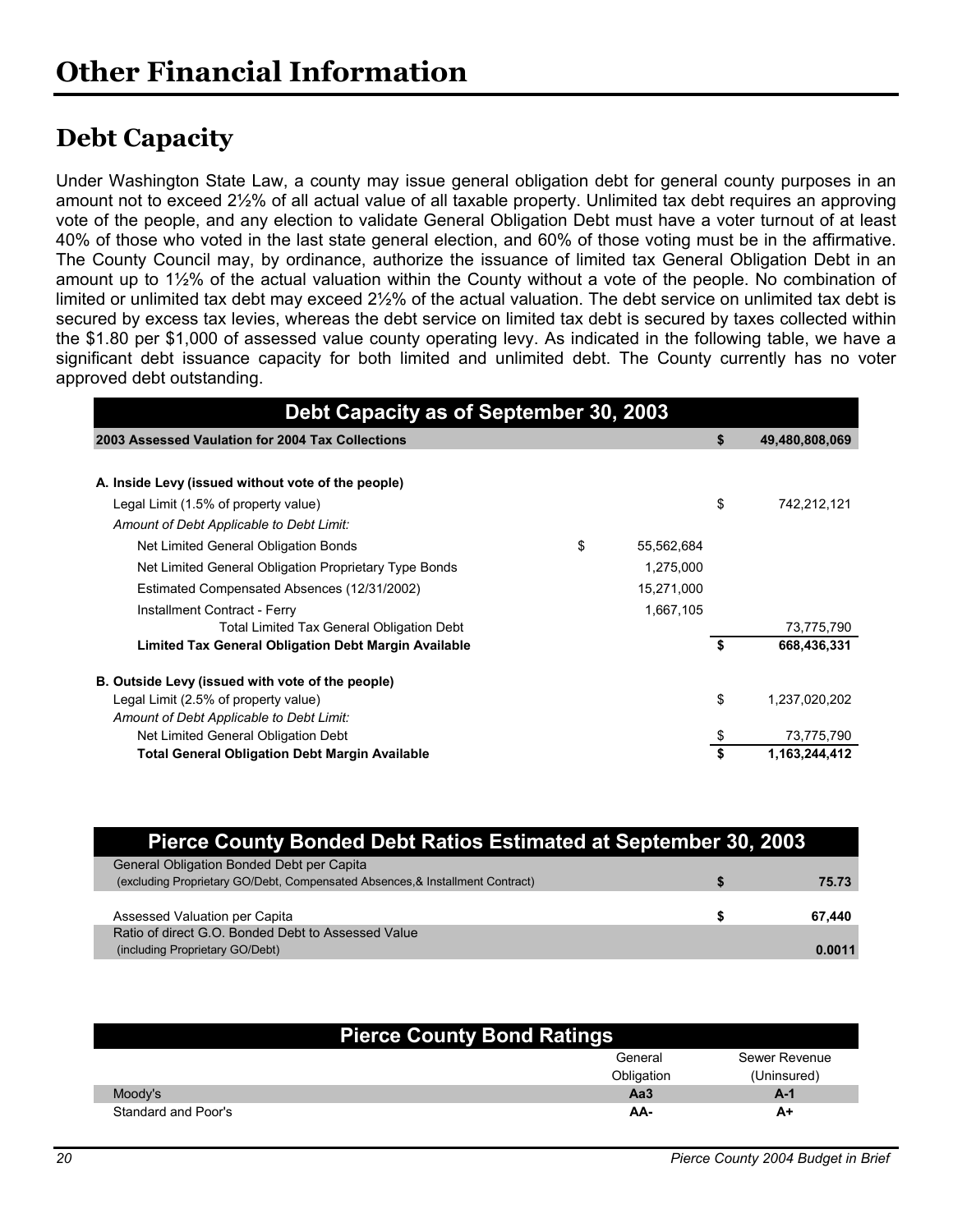Pierce County has historically maintained consistently low bonded debt obligations, as shown in the tables below. The Net Bonded Debt per Capita and Ratio of Net Bonded Debt to Assessed Valuation have not changed appreciably in the last four years and are well below national averages. We consequently have both a large legal margin available if needed, and an existing debt structure which does not have a major negative impact upon the annual budget. The sale of \$37 million debt for the new Detention Center (in late 2000) significantly affected the ratios, although we still remain well below national averages.



#### **Ratio of Net Bonded Debt to Assessed Value (G.O. Bonds Only)**



The table below presents the Debt Service schedule for the bonds payable from general County revenues (excluding proprietary fund debt). As the table indicates, we will retire 30% of the outstanding principal by the end of 2007, and 54% by the end of 2012.

| <b>GOB DEBT SERVICE SCHEDULE as of 12/31/2002</b><br>(amounts in thousands) |                  |                 |                           |  |  |  |  |  |  |  |
|-----------------------------------------------------------------------------|------------------|-----------------|---------------------------|--|--|--|--|--|--|--|
| Year                                                                        | <b>Principal</b> | <b>Interest</b> | <b>Total Debt Service</b> |  |  |  |  |  |  |  |
| 2003                                                                        | 3,605            | 3,075           | 6,680                     |  |  |  |  |  |  |  |
| 2004                                                                        | 2,717            | 2,877           | 5,594                     |  |  |  |  |  |  |  |
| 2005                                                                        | 2,665            | 2,729           | 5,394                     |  |  |  |  |  |  |  |
| 2006                                                                        | 2,815            | 2,583           | 5,398                     |  |  |  |  |  |  |  |
| 2007                                                                        | 2,305            | 2,428           | 4,733                     |  |  |  |  |  |  |  |
| 2008-2012                                                                   | 11,935           | 10,366          | 22,301                    |  |  |  |  |  |  |  |
| 2013-2017                                                                   | 11,425           | 6,972           | 18,397                    |  |  |  |  |  |  |  |
| 2018-2022                                                                   | 11,270           | 3,978           | 15,248                    |  |  |  |  |  |  |  |
| 2023-2027                                                                   | 7,960            | 873             | 8,833                     |  |  |  |  |  |  |  |
| Total                                                                       | 56,697<br>S      | \$<br>35,881    | \$<br>92,578              |  |  |  |  |  |  |  |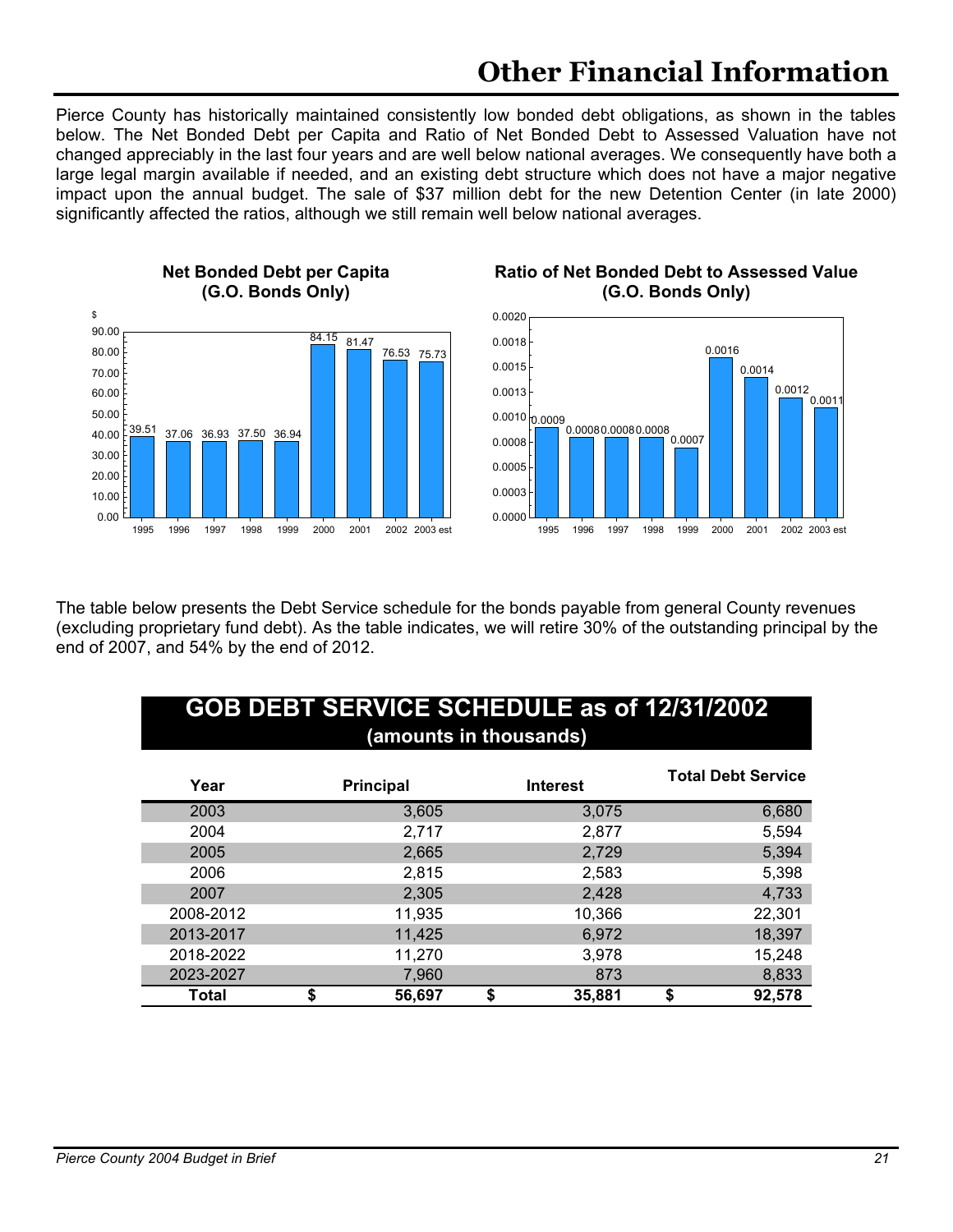## **Capital Improvement Program Summary**

On November 29, 1994 the Pierce County Council adopted the Pierce County Comprehensive Plan to comply with the provisions of the Growth Management Act (ESHB 2929). The plan includes a six-year Capital Facilities Plan (CFP) for financing capital improvements that supports the County's current and future population and economy. This plan is amended annually. The plan amendment to reflect projects for 2004 through 2009 was adopted by the County Council in November of 2003. State legislation requires the County's Capital Facilities Plan to include certain public facilities which are not governed, owned, financed or constructed by Pierce County, such as school districts, water districts, fire districts, library districts, and public transportation systems.

One of the principal criteria for identifying needed capital improvements is standards for level of service (LOS). The CFP specifies the LOS standards for each public facility and requires that new development be served by adequate facilities. The document also includes the designation of facilities required to be concurrent which means "...that adequate public facilities are available when the impacts of development occur". Objectives, principles, and standards that guide and implement the provision of adequate public facilities are contained in the CFP.

For each category of public facility, the Plan includes a current facilities inventory, LOS capacity analysis and projected facility requirements, proposed projects, and related financing plans and operating impacts. The overall purpose of the CFP is to use sound fiscal policies to provide adequate public facilities consistent with the Land Use Element of the Comprehensive Plan on a schedule concurrent with, or prior to, the impacts of development. This will allow the County to achieve and maintain adopted standards for LOS, and to exceed the adopted standards when possible.

In many instances, the CFP reflects other long-range or master plans which have been adopted by the County Council for certain types of facilities, such as the Transportation Improvement Plan, 14-year Ferry Plan, Comprehensive Solid Waste Plan, Comprehensive Flood Control Management Plan, Surface Water Management Plan, and the Parks and Recreation Master Plan. The Capital Facilities Plan does not authorize the expenditure of funds over the six-year time frame of the plan. Rather, the funds for capital projects are appropriated annually in the County's Budget.

### *Definition of Capital Improvement*

In order to be considered a "capital improvement", the expenditure must be for the acquisition of a physical asset which has a useful life in excess of one year and which has a value/cost of at least \$50,000. Excluded from the definition are such items as vehicles, office and data processing equipment, other equipment items (unless they are an integral part of the larger physical improvement), and normal repairs and maintenance. Capital projects and expenditures reflected in the CFP include the cost of design/engineering, land acquisition, construction and acquisition of related equipment, debt service on bond issues, etc.

### *Impact on the 2003 Operating Budget*

The 2004 budget includes capital improvement projects related to roads, the ferry system, utilities, parks, general government buildings, and river and surface water systems as shown in the following summary. When completed, these capital projects will impact 2004 operating budgets to varying degrees, and those impacts have been included in the appropriate budgets.

Minimal maintenance and operating costs are anticipated due to the land acquisitions in Conservation Futures. Several of the regional park projects are through partnerships with other entities who will participate in future maintenance costs. Continued flood plain purchases with REET-River funds is expected to reduce future maintenance costs associated with river control.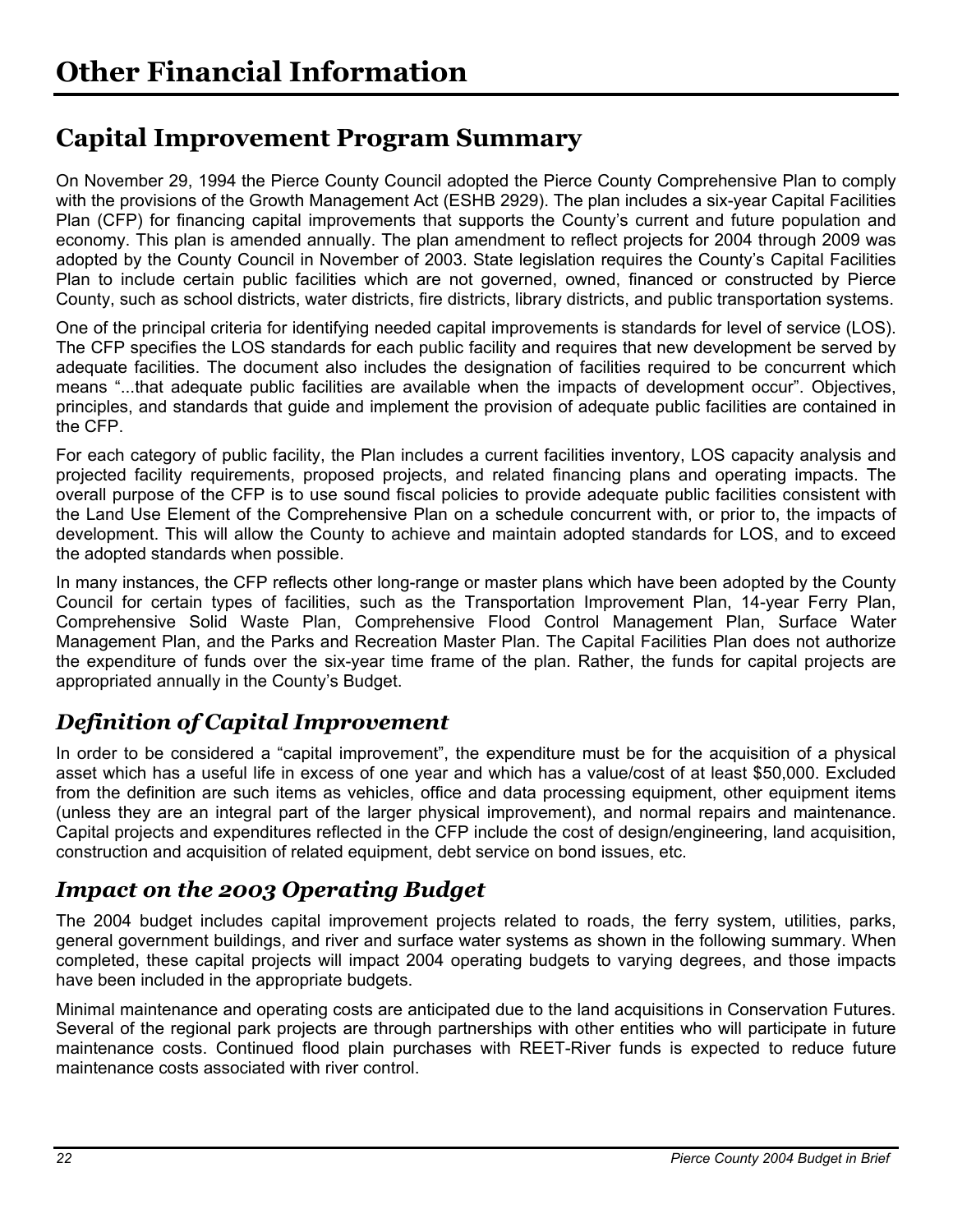Existing County maintenance programs will absorb costs resulting from the completion of the Foothills Trail, capital improvements to the airport, county-owned facilities, and additional infrastructure projects (road/transportation, storm drainage, and sewer utilities).

| Airport - improvement projects                                            | \$<br>169,600 |
|---------------------------------------------------------------------------|---------------|
| <b>Adult Detention - new facility</b>                                     | 4,453,500     |
| <b>Adult Detention - existing facility</b>                                | 1,047,000     |
| General Administration Buildings - improvement projects and major repairs | 2,634,300     |
| Human Services Buildings - improvement projects and major remodel         | 1,001,400     |
| Juvenile Detention Facilities - improvement projects and major repairs    | 185,000       |
| <b>Superior Court - improvement projects</b>                              | 150,000       |
| <b>District Court - improvement projects</b>                              | 150,000       |
| <b>Law Enforcement - Sheriff Facilities</b>                               | 3,339,000     |
| Parks and Recreation - regional parks/paths and trails                    | 27,045,300    |
| River Improvement - various projects                                      | 1,779,800     |
| Ferry System - improvements and a new 54 car ferry                        | 4,505,000     |
| <b>County Roads - Transportation Improvement Plan projects</b>            | 38,266,000    |
| <b>County Roads - facility improvements</b>                               | 13,075,000    |
| Sewer Utilities - system capital improvements                             | 18,145,000    |
| Surface Water Management - stormwater systems                             | 7,351,300     |
| <b>Total Capital Project Appropriation-2003</b>                           | \$123,297,200 |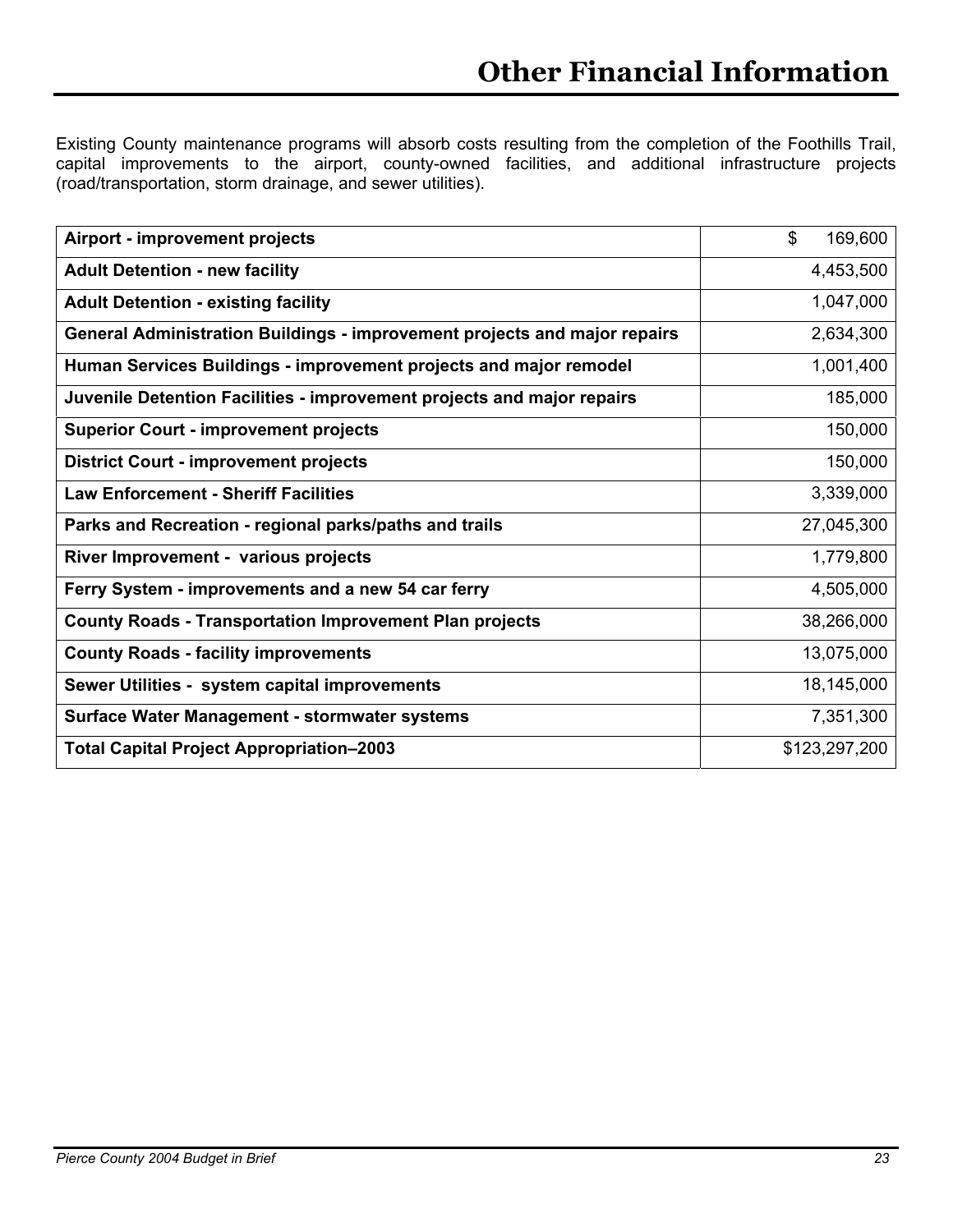## **Staffing Information**

As the population of Pierce County has increased, the demand for county services has risen correspondingly. General Fund staffing (authorized positions) has increased by 470 FTEs (30%) since 1994 while staffing in all other funds (special revenue, enterprise, and internal services) has increased by 311 FTEs (35%). Overall, 781 FTEs have been added since 1994, an increase of 32%.



#### **Percent Change in County-wide Staffing**

In 1994 - 1996 we saw a slight upsurge as the impact of the state criminal justice revenue, the local option .1% sales tax and additional Road Fund revenues resulted in new staffing. The growth in 1997 through 2000 has been due to a) staffing requirements for the new Jail Annex and recently expanded juvenile detention facility, b) additional staff to address caseload issues in the court system, primarily the Prosecutor's Office, c) public safety staff enhancements (especially the Sheriff's Department), and d) an increase in Human Services staff related to continued implementation of the Mental Health Regional Support Network and Prepaid Health Plan.

In August of 2000, the County took over Inpatient Services at Puget Sound Behavioral Health (PSBH), eventually adding 239 new staff positions to the County in fiscal 2000 and 2001. The PSBH FTE count subsequently dropped to 170 in 2002 as service centers were restructured; and with the elimination of chemical dependency outpatient, detoxification center and associated services. This is a major cause for the small 2002 percentage changes in Countywide staffing totals. The other cause is Initiative 747 (1% property tax limitation).

Several major initiatives impacted the 2003 staffing levels. The County implemented a new Computerized Appraisal Tax System which resulted in the reduction of 14 FTE's. The District Courts were consolidated resulting in a reduction of 4 FTE's and 8 positions were eliminated in Corrections due to revision in the phasing plan for staffing of the new jail. A reduced level of state funding for the Involuntary Treatment Program caused a scale back, eliminating 4.3 FTE's. Net reduction of 44 more FTE's in 2003 in the Puget Sound Behavioral Health Fund (18 staff were moved to the Human Services Fund) completed the final adjustments to the staffing levels for the inpatient program. Conversely, twenty new positions were added in the General Fund in 2003, mostly in the Sheriff Department to address services levels and in PALS for fee-supported activities.

The 2002 - 2004 staffing levels also reflect the continuing impact of I-747 on resources. This 3 year period is the only such time in the last twenty years that staff levels have actually declined. Although the 2004 total staffing level increased by 0.5%, the General Fund staffing level decreased by 0.1% from 2003. The reduction in the General Fund staffing is primarily due to the closure of "C" wing at Remann Hall and instituting a new Alternative Detention Services program in that portion of the building, a net reduction of 15 positions.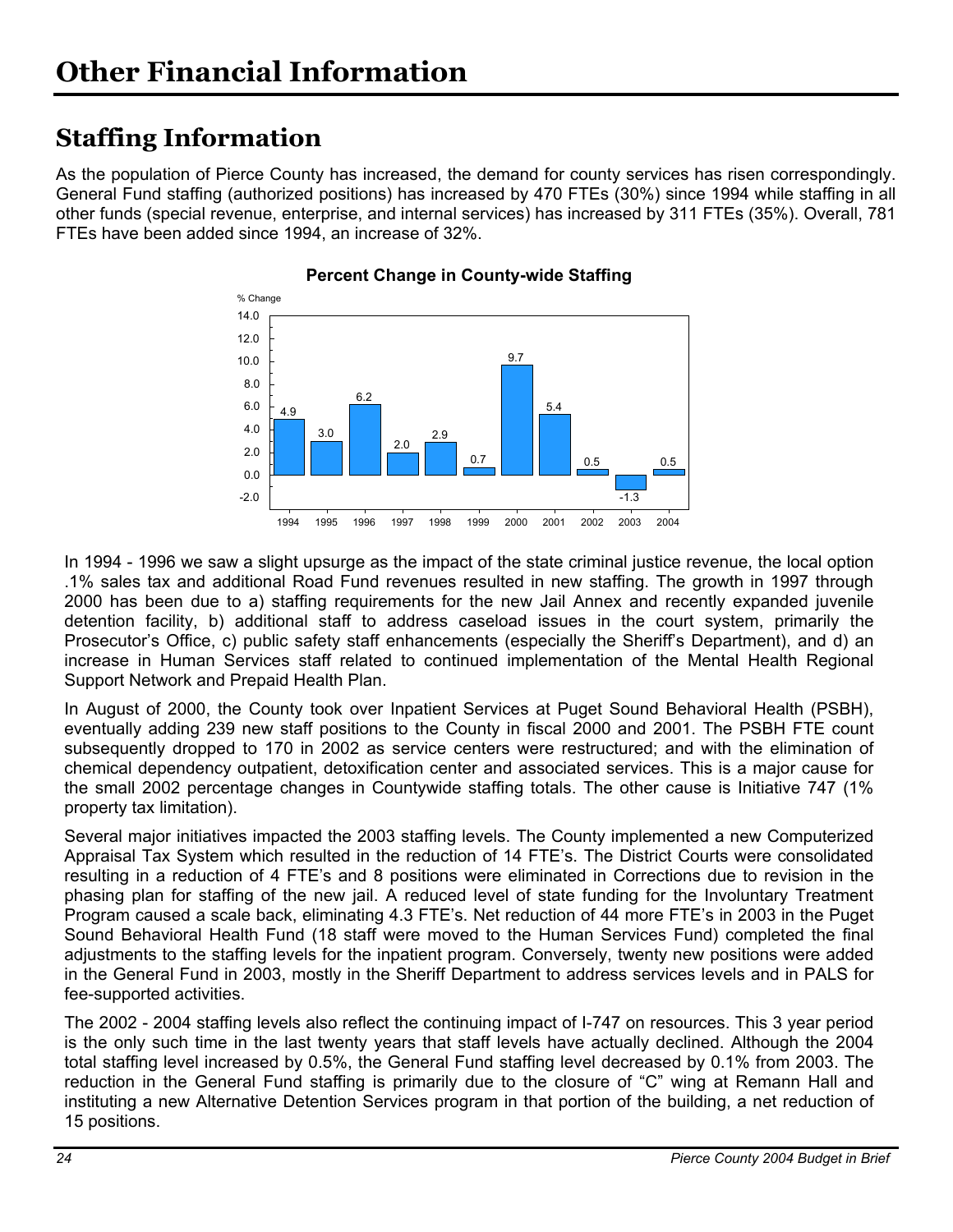

#### **County-wide Staffing Summary**



The Public Safety and Justice Services systems combined accounts for just over 50% of the total County staff, with the Mental and Physical Health system at almost 12%. Almost 17% of the total staff provides Transportation, Utilities, and the Physical Environment services. Two percent of the total staff is related to Culture and Recreation. Almost five percent are involved in Economic Environment activity and 14% staffing provide general government functions (including internal service funds).





The Public Safety and Justice Services systems combined accounts for just over 78% of all General Fund staff. Twelve percent provide General Governmental services. Almost 7% of the General Fund staff support Economic Environment activities and almost 3% are involved in Culture and Recreation, and Physical Environment activities.

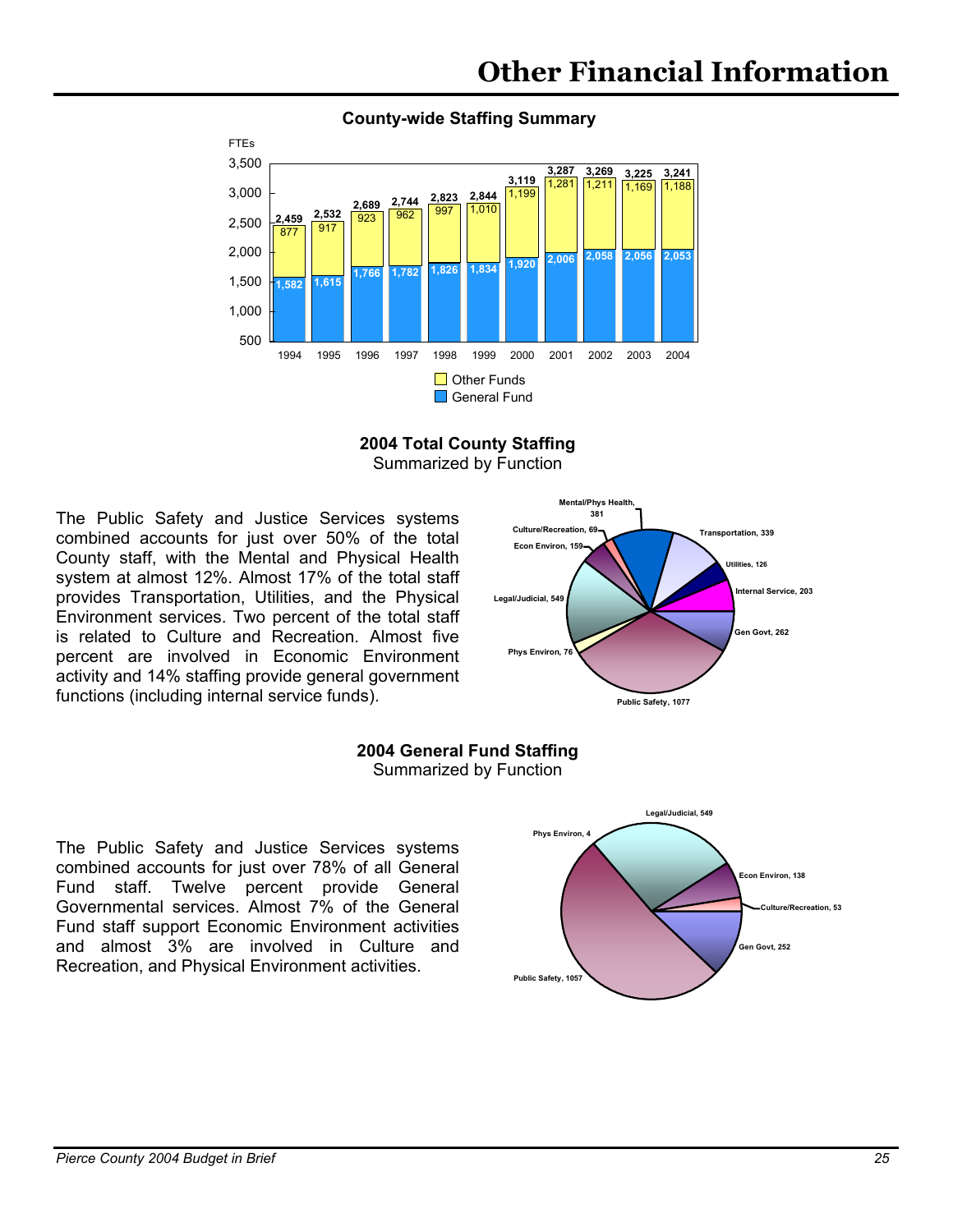| <b>STAFFING SUMMARY</b>                |                          |                          |                          |                          |                    |                          |                          |                        |  |  |  |
|----------------------------------------|--------------------------|--------------------------|--------------------------|--------------------------|--------------------|--------------------------|--------------------------|------------------------|--|--|--|
|                                        | 1994<br><b>FTE</b>       | 1997<br><b>FTE</b>       | 2000<br><b>FTE</b>       | 2001<br><b>FTE</b>       | 2002<br><b>FTE</b> | 2003<br><b>FTE</b>       | 2004<br><b>FTE</b>       | Change<br>from<br>1994 |  |  |  |
| <b>General Fund:</b>                   |                          |                          |                          |                          |                    |                          |                          |                        |  |  |  |
| Assessor/Treasurer                     | 96.25                    | 98.00                    | 98.80                    | 100.30                   | 98.30              | 90.30                    | 90.30                    | (5.95)                 |  |  |  |
| <b>Assigned Counsel</b>                | 71.31                    | 87.87                    | 89.50                    | 85.90                    | 83.20              | 85.00                    | 85.00                    | 13.69                  |  |  |  |
| Auditor                                | 41.00                    | 42.00                    | 41.00                    | 42.00                    | 43.00              | 43.00                    | 43.00                    | 2.00                   |  |  |  |
| <b>Budget &amp; Finance</b>            | 42.20                    | 42.85                    | 43.95                    | 43.95                    | 43.45              | 43.20                    | 43.20                    | 1.00                   |  |  |  |
| Clerk of the Superior Court            | 45.00                    | 50.50                    | 52.50                    | 54.50                    | 53.50              | 57.00                    | 57.00                    | 12.00                  |  |  |  |
| Communications                         |                          |                          |                          | 5.00                     | 5.00               | 5.00                     | 5.00                     | 5.00                   |  |  |  |
| Cooperative Extension                  | 3.60                     | 3.60                     | 3.60                     | 3.60                     | 3.60               | 3.62                     | 3.62                     | .02                    |  |  |  |
| Corrections                            | 234.00                   | 330.60                   | 347.80                   | 349.80                   | 393.80             | 377.70                   | 376.70                   | 142.70                 |  |  |  |
| <b>County Council</b>                  | 31.00                    | 32.00                    | 31.00                    | 29.50                    | 29.50              | 29.00                    | 29.00                    | (2.00)                 |  |  |  |
| <b>County Executive</b>                | 8.75                     | 8.75                     | 6.75                     | 8.75                     | 8.00               | 8.00                     | 8.00                     | (0.75)                 |  |  |  |
| <b>District Court</b>                  | 64.00                    | 69.00                    | 65.50                    | 64.50                    | 64.50              | 70.00                    | 74.00                    | 10.00                  |  |  |  |
| District Court 2 - Gig Harbor          | 6.00                     | 6.00                     | 6.00                     | 6.00                     | 6.00               |                          | $\blacksquare$           | (6.00)                 |  |  |  |
| District Court 3 - Eatonville          | 3.75                     | 3.75                     | 3.75                     | 3.75                     | 2.25               | $\blacksquare$           | $\overline{\phantom{a}}$ | (3.75)                 |  |  |  |
| District Court 4 - Buckley             | 1.10                     | 1.10                     | 1.30                     | 1.30                     | 1.30               | $\overline{\phantom{a}}$ | $\overline{\phantom{a}}$ | (1.10)                 |  |  |  |
| <b>District Court Probation</b>        | 16.50                    | 27.00                    | 35.00                    | 37.00                    | 37.00              | 36.00                    | 36.00                    | 19.50                  |  |  |  |
| <b>Economic Development</b>            | 2.75                     | 3.58                     | 3.80                     | 5.80                     | 4.80               | 6.15                     | 6.15                     | 3.40                   |  |  |  |
| <b>Emergency Management</b>            | 23.30                    | 20.90                    | 21.40                    | 22.40                    | 22.12              | 22.07                    | 22.03                    | (1.27)                 |  |  |  |
| <b>Facilities Management</b>           | 3.56                     |                          |                          |                          |                    |                          |                          | (3.56)                 |  |  |  |
| Juvenile                               | 142.40                   | 167.32                   | 174.52                   | 178.82                   | 179.12             | 186.62                   | 175.12                   | 32.72                  |  |  |  |
| <b>Medical Examiner</b>                | 12.00                    | 14.00                    | 13.00                    | 13.00                    | 14.00              | 14.00                    | 14.50                    | 2.50                   |  |  |  |
| <b>Parks &amp; Recreation Services</b> | 46.00                    | 47.58                    | 49.68                    | 50.68                    | 50.63              | 50.65                    | 49.52                    | 3.52                   |  |  |  |
| Personnel                              | 19.00                    | 22.00                    | 24.00                    | 24.60                    | 24.60              | 24.60                    | 26.60                    | 7.60                   |  |  |  |
| <b>Planning &amp; Land Services</b>    | 135.00                   | 122.00                   | 127.75                   | 125.50                   | 124.50             | 131.50                   | 131.50                   | (3.50)                 |  |  |  |
| <b>Prevention Services &amp; Pgms</b>  | $\overline{\phantom{0}}$ | ٠                        | .80                      | .73                      | .41                | .64                      | 1.22                     | 1.22                   |  |  |  |
| <b>Prosecuting Attorney</b>            | 176.50                   | 212.67                   | 219.07                   | 221.57                   | 231.72             | 232.22                   | 229.57                   | 53.07                  |  |  |  |
| River Improvement                      | 11.77                    |                          |                          |                          |                    |                          |                          | (11.77)                |  |  |  |
| Sheriff                                | 267.00                   | 277.00                   | 357.00                   | 428.00                   | 434.00             | 440.00                   | 446.00                   | 179.00                 |  |  |  |
| <b>Special Projects</b>                | 6.25                     | 11.14                    | 14.99                    | 9.89                     | 10.60              | 10.49                    | 10.96                    | 4.71                   |  |  |  |
| <b>Superior Court</b>                  | 72.40                    | 80.38                    | 87.38                    | 88.88                    | 88.88              | 88.88                    | 88.88                    | 16.48                  |  |  |  |
| <b>Total General Fund</b>              | 1,582.39                 | 1,781.59                 | 1,919.84                 | 2,005.72                 | 2,057.78           | 2,055.64                 | 2,052.87                 | 470.48                 |  |  |  |
| <b>Special Revenue Funds:</b>          |                          |                          |                          |                          |                    |                          |                          |                        |  |  |  |
| <b>Arts &amp; Cultural Services</b>    | 3.10                     | 3.10                     | 1.79                     | 1.79                     | 1.64               | 1.51                     | 1.66                     | (1.44)                 |  |  |  |
| <b>Auditor Maint. &amp; Operations</b> | 1.00                     | 1.00                     | 2.00                     | .50                      | .50                | .50                      | .50                      | (0.50)                 |  |  |  |
| <b>Community Action</b>                | 47.91                    | 32.76                    | 59.31                    | 59.56                    | 52.21              | 49.30                    | 49.30                    | 1.39                   |  |  |  |
| <b>Community Development</b>           | 9.80                     | 13.32                    | 9.96                     | 12.00                    | 10.22              | 9.92                     | 8.95                     | (0.85)                 |  |  |  |
| <b>Conservation Futures Fund</b>       | .85                      | 1.00                     | 1.00                     | 1.00                     | 1.00               | 1.00                     | 1.00                     | .15                    |  |  |  |
| County Road Fund                       | 327.00                   | 328.20                   | 326.35                   | 328.70                   | 327.03             | 330.28                   | 336.28                   | 9.28                   |  |  |  |
| <b>Criminal Justive Fund</b>           | ÷,                       | 1.00                     |                          | 1.00                     | 1.00               | 2.00                     | 2.00                     | 2.00                   |  |  |  |
| <b>Detention Center Commissary</b>     |                          |                          |                          |                          | 2.40               | 3.00                     | 3.00                     | 3.00                   |  |  |  |
| Drug Investigation Fund                | 2.00                     | 1.00                     | $\overline{\phantom{a}}$ | ۰.                       |                    |                          |                          | (2.00)                 |  |  |  |
| <b>Emergency Mgmt Grant Fd</b>         |                          | $\overline{\phantom{a}}$ | $\overline{\phantom{a}}$ | $\overline{\phantom{a}}$ | 3.88               | 8.88                     | 8.87                     | 8.87                   |  |  |  |
| <b>Endangered Species Act</b>          |                          | $\overline{\phantom{a}}$ |                          | $\blacksquare$           | .62                | .62                      |                          |                        |  |  |  |
| Geographical Info.System               | 6.00                     | 18.00                    | 19.00                    | 19.00                    | 18.00              | 17.00                    | 17.00                    | 11.00                  |  |  |  |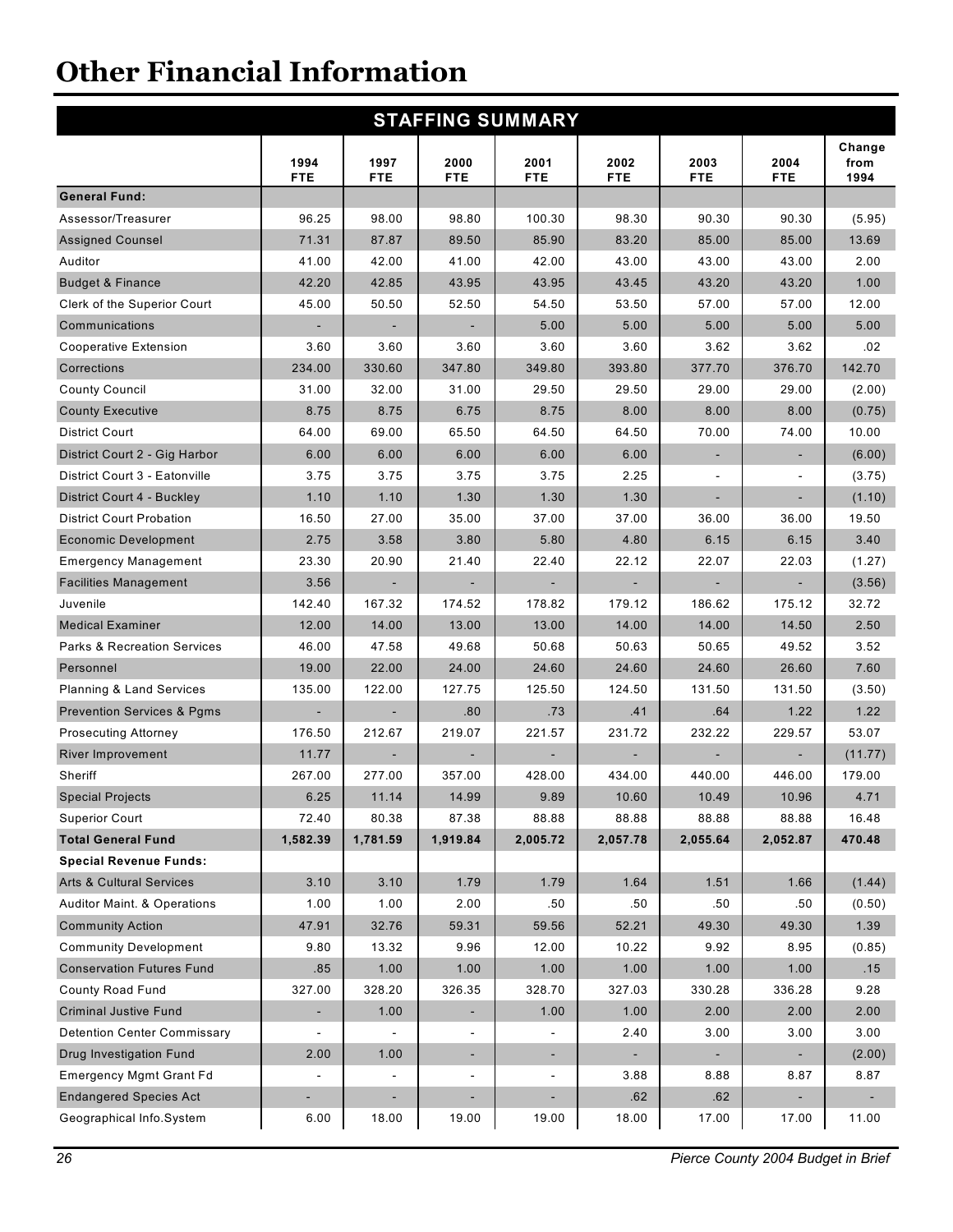| <b>STAFFING SUMMARY</b>              |                          |                          |                    |                    |                          |                          |                          |                          |  |  |  |
|--------------------------------------|--------------------------|--------------------------|--------------------|--------------------|--------------------------|--------------------------|--------------------------|--------------------------|--|--|--|
|                                      | 1994<br><b>FTE</b>       | 1997<br><b>FTE</b>       | 2000<br><b>FTE</b> | 2001<br><b>FTE</b> | 2002<br><b>FTE</b>       | 2003<br><b>FTE</b>       | 2004<br><b>FTE</b>       | Change<br>from<br>1994   |  |  |  |
| <b>Housing Repair Program</b>        | 10.00                    | 12.00                    | 12.00              | 12.00              | 11.50                    | 12.26                    | 12.56                    | 2.56                     |  |  |  |
| <b>Human Services</b>                | 94.00                    | 122.57                   | 143.74             | 185.23             | 202.11                   | 220.20                   | 220.45                   | 126.45                   |  |  |  |
| Law Enforcement Fund                 | 86.30                    | 72.00                    | 47.00              |                    |                          |                          |                          | (86.30)                  |  |  |  |
| Parks Sales Tax                      |                          |                          |                    |                    |                          |                          | .14                      | .14                      |  |  |  |
| Paths and Trails                     | 1.50                     | 2.25                     | 1.47               | 1.47               | 1.52                     | 2.11                     | 2.02                     | .52                      |  |  |  |
| Peninsula Recreation Program         | ٠                        |                          |                    |                    | 1.00                     | 2.00                     | 2.00                     | 2.00                     |  |  |  |
| <b>Puget Sound Behavioral Health</b> | ۰                        | $\overline{\phantom{a}}$ | 183.29             | 238.59             | 170.05                   | 108.40                   | 108.40                   | 108.40                   |  |  |  |
| Rainier Commun. Comm.                | $\overline{a}$           | 5.00                     | 5.00               | 6.00               | 6.00                     | 6.00                     | 6.00                     | 6.00                     |  |  |  |
| <b>Real Est Exc Tax Ryr</b>          | 3.48                     | 3.90                     | 2.02               | 1.72               | 1.79                     | 1.95                     | 1.71                     | (1.77)                   |  |  |  |
| Second REET - Park                   |                          |                          |                    |                    |                          | .25                      | .39                      | .39                      |  |  |  |
| Surface Water Mgmt. Fd.              | 15.00                    | 32.20                    | 43.15              | 43.50              | 46.11                    | 46.15                    | 51.89                    | 36.89                    |  |  |  |
| Tourism, Promo., Cap. Fac.           |                          |                          | .13                | .16                | .10                      | .43                      | .42                      | .42                      |  |  |  |
| <b>Veterans Relief Fund</b>          | 3.00                     | 3.00                     | 3.00               | 3.00               | 3.00                     | 3.00                     | 3.00                     | $\overline{\phantom{a}}$ |  |  |  |
| <b>Wellness Program</b>              | 1.00                     | 1.00                     | 1.00               |                    |                          |                          |                          | (1.00)                   |  |  |  |
| 911 System                           | 3.70                     | 3.55                     | 4.50               | 4.50               | 4.78                     | 4.88                     | 4.96                     | 1.26                     |  |  |  |
| <b>Total Spc Rev Funds</b>           | 616.50                   | 656.85                   | 865.71             | 919.72             | 866.46                   | 831.64                   | 842.50                   | 226.00                   |  |  |  |
| <b>Capital Projects:</b>             |                          |                          |                    |                    |                          |                          |                          |                          |  |  |  |
| Admin Bldg & Fac. Fund               | .35                      | .10                      | .17                | .16                | .16                      | .16                      | $\overline{\phantom{a}}$ | (0.35)                   |  |  |  |
| <b>Parking Facility Fund</b>         | $\overline{\phantom{a}}$ | .33                      | .56                |                    | $\overline{\phantom{a}}$ | $\overline{\phantom{a}}$ | ٠                        |                          |  |  |  |
| Permanent Jail Const.                |                          | 2.21                     | 8.51               | 35.10              | 4.90                     | 4.92                     | .89                      | .89                      |  |  |  |
| <b>REET-Capital Projects</b>         | 1.23                     | 1.27                     | 1.07               | 1.69               | 2.69                     | 2.74                     | 3.45                     | 2.22                     |  |  |  |
| 1% for Arts Construction             |                          |                          |                    |                    | .15                      | .25                      | .10                      | .10                      |  |  |  |
| <b>Total Capital Proj</b>            | 3.30                     | 3.91                     | 10.31              | 36.95              | 7.90                     | 8.07                     | 4.44                     | 1.14                     |  |  |  |
| <b>Enterprise Funds:</b>             |                          |                          |                    |                    |                          |                          |                          |                          |  |  |  |
| Airport                              | 1.00                     | 1.02                     | 1.50               | 1.60               | 1.60                     | 1.60                     | 1.60                     | .60                      |  |  |  |
| <b>Golf Courses</b>                  | 8.65                     | 8.55                     | 8.45               | 8.45               | 8.45                     | 8.84                     | 8.78                     | .13                      |  |  |  |
| P.C. Ferry Services                  |                          |                          | .67                | 1.32               | 1.32                     | 1.07                     | 1.57                     | 1.57                     |  |  |  |
| Sewer Utilities Fund                 | 86.00                    | 91.65                    | 103.26             | 102.11             | 104.66                   | 104.66                   | 111.59                   | 25.59                    |  |  |  |
| <b>Sewer Utility Construction</b>    |                          | 2.00                     | ٠                  |                    |                          |                          |                          |                          |  |  |  |
| Solid Waste Mgmt. Fund               | 10.00                    | 13.56                    | 11.11              | 11.21              | 13.71                    | 13.71                    | 14.28                    | 4.28                     |  |  |  |
| <b>Water Utility Fund</b>            |                          |                          | .90                | 1.00               | .30                      | .30                      | .31                      | .31                      |  |  |  |
| <b>Total Enterp Funds</b>            | 105.65                   | 116.78                   | 125.89             | 125.69             | 130.04                   | 130.18                   | 138.13                   | 32.48                    |  |  |  |
| <b>Internal Srv Funds:</b>           |                          |                          |                    |                    |                          |                          |                          |                          |  |  |  |
| Equipment Rental & Rev.              | 24.00                    | 26.12                    | 24.10              | 24.10              | 24.43                    | 24.43                    | 24.43                    | .43                      |  |  |  |
| <b>Facilities Management</b>         | 20.14                    | 36.10                    | 41.86              | 42.82              | 44.62                    | 44.75                    | 45.97                    | 25.83                    |  |  |  |
| <b>Fleet Rental</b>                  | 3.30                     | 3.15                     | 3.15               | 3.15               | 3.15                     | 3.40                     | 3.40                     | .10                      |  |  |  |
| <b>General Services</b>              | 6.76                     | 7.45                     | 8.20               | 8.20               | 8.20                     | 8.20                     | 8.20                     | 1.44                     |  |  |  |
| Information Services Fund            | 85.98                    | 97.04                    | 104.00             | 105.00             | 108.00                   | 102.00                   | 104.00                   | 18.02                    |  |  |  |
| Radio Communic. Fund                 | 4.50                     | 6.05                     | 7.10               | 7.10               | 9.10                     | 8.05                     | 8.02                     | 3.52                     |  |  |  |
| Self Insurance Fund                  | 5.65                     | 6.30                     | 6.30               | 6.30               | 6.30                     | 6.30                     | 6.30                     | .65                      |  |  |  |
| <b>Workers Compensation</b>          | 1.35                     | 2.70                     | 2.70               | 2.70               | 2.70                     | 2.70                     | 2.70                     | 1.35                     |  |  |  |
| <b>Total Int Serv Fnds</b>           | 151.68                   | 184.91                   | 197.41             | 199.37             | 206.50                   | 199.83                   | 203.02                   | 51.34                    |  |  |  |
| <b>TOTAL FUNDS</b>                   | 2,459.52                 | 2,744.04                 | 3,119.16           | 3,287.45           | 3,268.68                 | 3,225.36                 | 3,240.96                 | 781.44                   |  |  |  |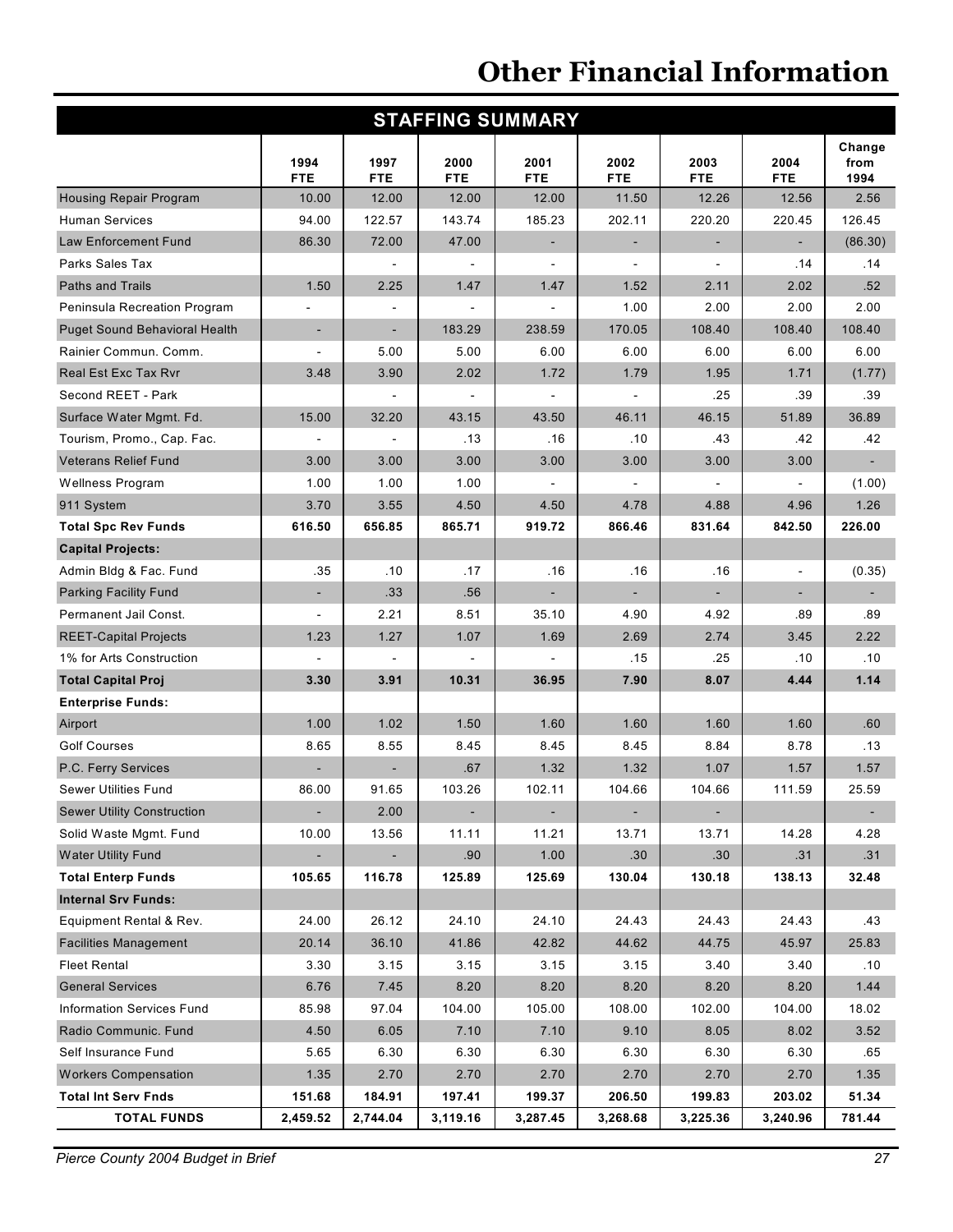## **Revenue and Expenditure Summaries**

The following revenue and expenditure summaries present a variety of views of the funding sources available to the County, and the services and activities provided with these resources. A brief description of each of the tables is given below.

**All Funds Comparison of 2004 Revenues and Expenditures.......................................................................29** The most comprehensive presentation of the functional expenditures and their related funding sources can be found in the All Funds Comparison of 2004 Revenues and Expenditures which displays this information by fund type.

#### **Total Expenditures/Expenses..........................................................................................................................30**  The total 2004 budget for each Fund, or each department in the General Fund, can be found in the Total Expenditures/Expenses table

**Departmental Expenditures/Expenses By Function .....................................................................................32** 

The Departmental Expenditures/Expenses By Function table organizes the various Fund budgets and department budgets of the General Fund by functional category. The functional categories presented comply with the Budgeting, Accounting and Reporting System maintained by the State Auditor's Office.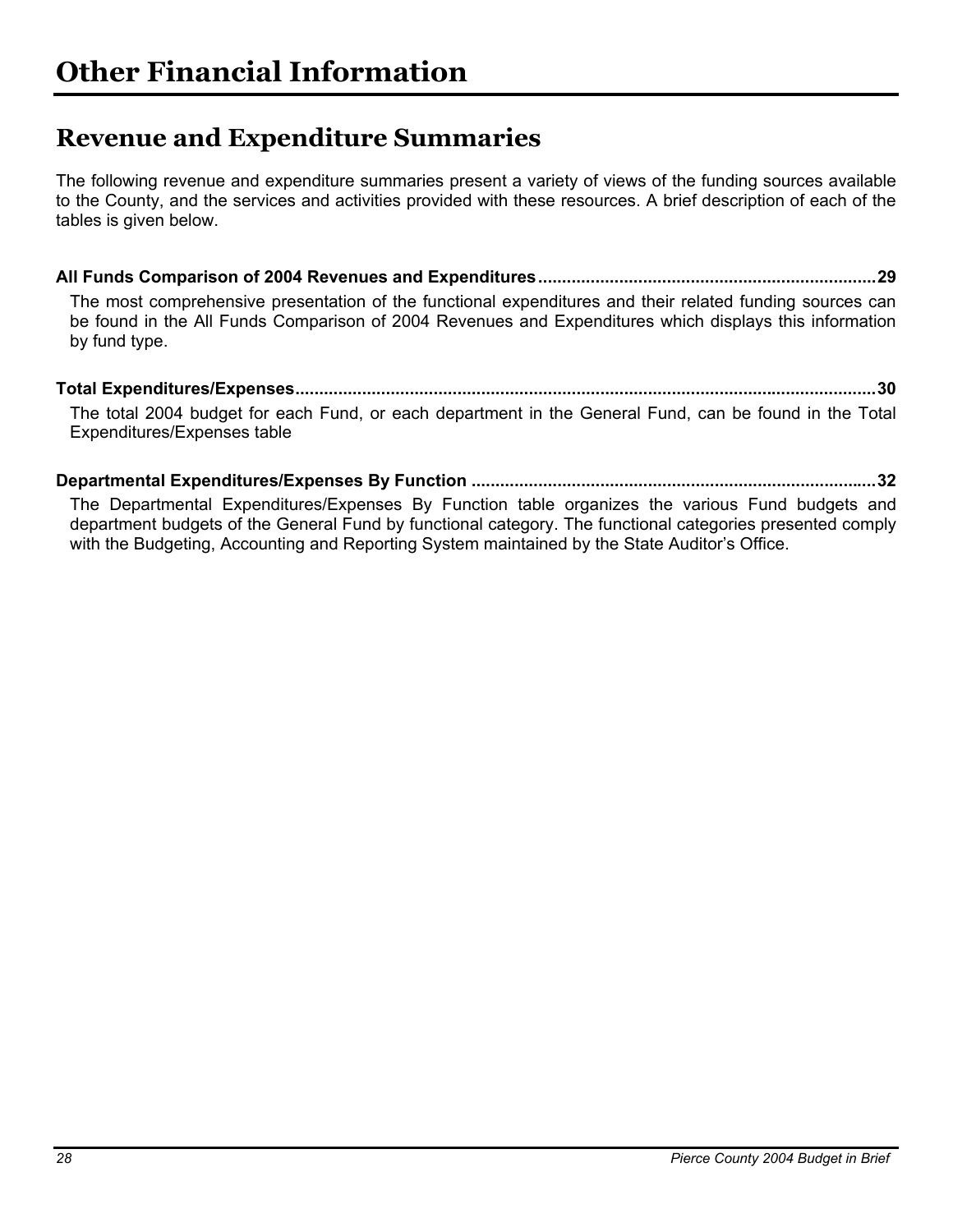#### **ALL FUNDS COMPARISON OF 2004 REVENUES AND EXPENDITURES**

|                                          |              | General<br>Fund |      | <b>Special</b><br>Revenue<br><b>Funds</b> |          | <b>Debt</b><br><b>Service</b><br><b>Funds</b> |              | Capital<br>Project<br><b>Funds</b> |              | <b>Enterprise</b><br><b>Funds</b> |              | Internal<br><b>Service</b><br>Funds |                | Tacoma/<br><b>Pierce County</b><br><b>Health Dept</b> |                | <b>Total</b><br>All<br><b>Fund Types</b> |
|------------------------------------------|--------------|-----------------|------|-------------------------------------------|----------|-----------------------------------------------|--------------|------------------------------------|--------------|-----------------------------------|--------------|-------------------------------------|----------------|-------------------------------------------------------|----------------|------------------------------------------|
| <b>Revenues/Other Financing Sources:</b> |              |                 |      |                                           |          |                                               |              |                                    |              |                                   |              |                                     |                |                                                       |                |                                          |
| <b>Charges For Services</b>              | $\mathbb{S}$ | 30.231.410 \$   |      | 19,548,720                                | <b>S</b> |                                               | $\mathbf{s}$ | 614.020                            | $\mathbf{s}$ | 29.492.290                        | $\mathbf{s}$ | 21.731.240                          | - \$           | 4.792.455                                             | $\mathfrak{L}$ | 106,410,135                              |
| <b>Contributed Capital</b>               |              |                 |      |                                           |          |                                               |              |                                    |              | 4,015,000                         |              |                                     |                |                                                       |                | 4,015,000                                |
| <b>Fines and Forfeitures</b>             |              | 5,549,810       |      |                                           |          |                                               |              |                                    |              |                                   |              |                                     |                |                                                       |                | 5,549,810                                |
| Intergovernmental Rev                    |              | 37,018,300      |      | 134,440,630                               |          |                                               |              | 14,964,970                         |              | 1,352,350                         |              | 141.920                             |                | 21,648,722                                            |                | 209,566,892                              |
| <b>Licenses and Permits</b>              |              | 6.586.840       |      | 86,000                                    |          |                                               |              |                                    |              |                                   |              |                                     |                | 3,263,685                                             |                | 9,936,525                                |
| <b>Other Financing Sources</b>           |              |                 |      |                                           |          |                                               |              |                                    |              | 2,408,540                         |              |                                     |                |                                                       |                | 2,408,540                                |
| <b>Other Miscellaneous Rev</b>           |              | 10.584.410      |      | 7.134.390                                 |          | 5.430.640                                     |              | 40.738.580                         |              | 26,998,130                        |              | 29.687.940                          |                | 1.427.809                                             |                | 122,001,899                              |
| Other Taxes                              |              | 2,175,050       |      | 10,281,210                                |          |                                               |              | 3,456,000                          |              | 144,000                           |              |                                     |                |                                                       |                | 16,056,260                               |
| <b>Property Taxes</b>                    |              | 93,199,360      |      | 41,214,110                                |          |                                               |              |                                    |              |                                   |              |                                     |                |                                                       |                | 134,413,470                              |
| Sales Taxes                              |              | 44,256,500      |      | 2,565,000                                 |          | —                                             |              |                                    |              |                                   |              |                                     |                |                                                       |                | 46,821,500                               |
| Use of Fund Balance                      |              | 2,992,000       |      | 37,190,150                                |          |                                               |              | 11.551.200                         |              | 24.885.350                        |              | 3.029.890                           |                | 2.900.584                                             |                | 82,549,174                               |
| <b>Total Revenues</b>                    | s.           | 232,593,680 \$  |      | 252,460,210 \$                            |          | 5,430,640                                     | \$           | 71,324,770                         | - \$         | 89,295,660                        | \$           | 54,590,990                          | \$             | 34,033,255                                            | - \$           | 739,729,205                              |
| <b>Expenditures/Expenses:</b>            |              |                 |      |                                           |          |                                               |              |                                    |              |                                   |              |                                     |                |                                                       |                |                                          |
| <b>Cultural &amp; Recreation</b>         | $\mathbb{S}$ | 7.638.320       | - \$ | 13.157.710                                | - \$     |                                               | \$           | 18.433.410                         | \$           | 2.403.620 \$                      |              |                                     | $\mathfrak{S}$ | $\equiv$                                              | $\mathfrak{S}$ | 41,633,060                               |
| Debt Service                             |              |                 |      |                                           |          | 5,430,640                                     |              |                                    |              |                                   |              |                                     |                | —                                                     |                | 5,430,640                                |
| <b>Economic Environment</b>              |              | 14,184,060      |      | 14,694,490                                |          |                                               |              |                                    |              |                                   |              |                                     |                |                                                       |                | 28,878,550                               |
| General Government                       |              | 31,558,550      |      | 1,949,420                                 |          |                                               |              | 4.612.600                          |              |                                   |              |                                     |                | $\overline{\phantom{0}}$                              |                | 38,120,570                               |
| <b>Internal Service</b>                  |              |                 |      |                                           |          |                                               |              |                                    |              |                                   |              | 54.590.990                          |                |                                                       |                | 54,590,990                               |
| Legal & Judicial                         |              | 57,908,210      |      | 354.000                                   |          |                                               |              | 3.827.860                          |              |                                   |              |                                     |                |                                                       |                | 62,090,070                               |
| Mental/Physical Health                   |              | 3,460,090       |      | 106,653,850                               |          |                                               |              | 1,001,400                          |              |                                   |              |                                     |                | 34.033.255                                            |                | 145, 148, 595                            |
| <b>Physical Environment</b>              |              | 1.855.090       |      | 30,004,800                                |          |                                               |              |                                    |              |                                   |              |                                     |                |                                                       |                | 31,859,890                               |
| <b>Public Safety</b>                     |              | 115,889,360     |      | 7,771,510                                 |          |                                               |              | 5,183,500                          |              | —                                 |              | –                                   |                |                                                       |                | 128,844,370                              |
| Transportation                           |              | 100,000         |      | 77,874,430                                |          |                                               |              | 38,266,000                         |              | 7,796,980                         |              |                                     |                |                                                       |                | 124,037,410                              |
| <b>Utilities</b>                         |              |                 |      |                                           |          |                                               |              |                                    |              | 79.095.060                        |              |                                     |                |                                                       |                | 79,095,060                               |
| <b>Total Expenditures</b>                | \$           | 232,593,680     | - \$ | 252,460,210 \$                            |          | 5,430,640                                     | \$           | 71,324,770                         | - \$         | 89,295,660                        | \$           | 54,590,990                          | \$             | 34,033,255                                            | \$             | 739,729,205                              |

This table presents a comprehensive view of resources and services provided by fund type. The Executive Message, in the front of this document, includes significant discussion of the highlights of the various budgets within each of these fund types. Refer to the Total Expenditures/Expenses summary table in the back of this document for a detailed list of the funds by fund type.

Internal Services are those services provided to ourselves, such as information services, telecommunications, self insurance, vehicle and equipment pools, facilities maintenance, routing, and mail processing. The revenues to these Internal Service Funds are expenditures for the other funds receiving their services. Therefore, to obtain a truer net total budget for the County as a whole, we must remove the budget for the Internal Services (less fund balance and any revenues from non-county sources). The "netted" 2004 Budget for Pierce County is \$686,994,725 (total budget of \$738,413,905 less Internal Service Funds of \$54,590,990 plus \$141,920 in Intergovernmental Revenue from non-county sources and \$3,029,890 in Internal Service Funds use of fund balance).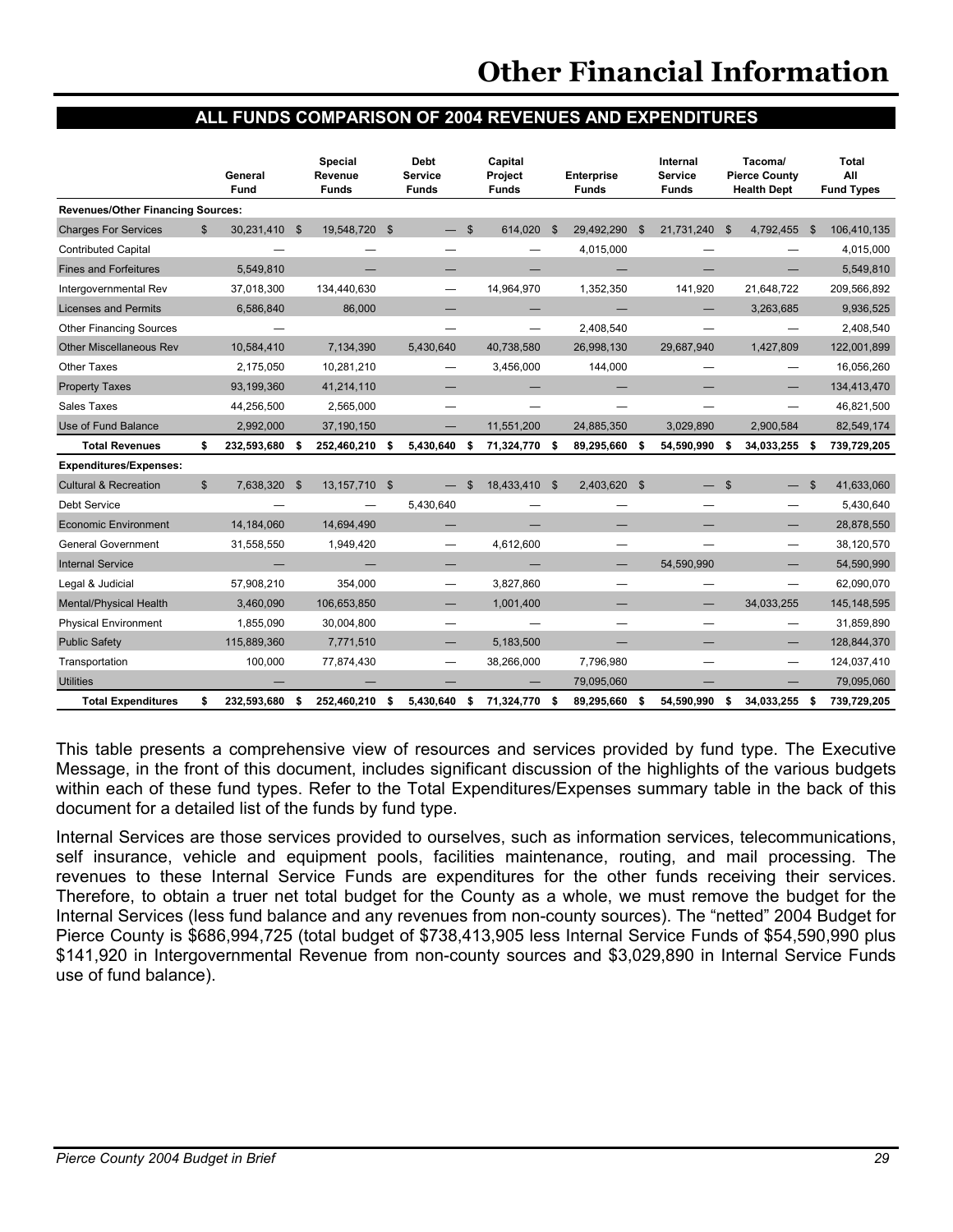| 2003<br>2003<br>2002<br>2004<br>Absolute<br>Percent<br>Actual<br><b>Budget</b><br><b>Estimate</b><br><b>Budget</b><br>Change<br>Change<br><b>General Fund</b><br>9,835,725<br>\$<br>\$<br>10,126,020 \$<br>10,126,020<br>9,621,630 \$<br>(504, 390)<br>(5.0) %<br>Assessor/Treasurer<br>- \$<br>10,099,840<br>10,553,910<br>453,480<br><b>Assigned Counsel</b><br>10,434,669<br>10,100,430<br>4.5<br>Auditor<br>5,856,250<br>6,129,930<br>4.7<br>6,248,017<br>5,831,170<br>273,680<br>2,070,640<br><b>Bond Debt Service</b><br>1,936,260<br>2,070,640<br>1,377,290<br>(693, 350)<br>(33.5)<br>Budget & Finance<br>4,171,467<br>4,278,750<br>4,267,090<br>4,351,970<br>73,220<br>1.7<br><b>Building Improvement Projects</b><br>1,428,302<br>2,000,000<br>1,980,700<br>2,000,000<br>$\overline{\phantom{0}}$<br>Clerk of the Superior Court<br>4,043,060<br>291,830<br>7.8<br>3,713,184<br>3,751,230<br>3,731,890<br>553,090<br>595,130<br>42,040<br>7.6<br>Communications<br>540,285<br>553,090<br>4.9<br><b>Cooperative Extension</b><br>566,777<br>578,610<br>577,230<br>607,050<br>28,440<br>3.4<br>Corrections<br>31,258,924<br>36,094,000<br>36.395.925<br>37,334,970<br>1.240.970<br><b>County Council</b><br>3.022.796<br>3,143,920<br>3,143,920<br>3,222,140<br>78,220<br>2.5<br><b>County Executive</b><br>892,188<br>948,000<br>943,300<br>969,010<br>21,010<br>2.2<br>354,380<br><b>District Court</b><br>5,557,927<br>6,602,550<br>6,581,178<br>6,956,930<br>5.4<br>District Court # 2 Gig Harbor<br>644,585<br>$\overline{\phantom{0}}$<br>$-$<br>$\overline{\phantom{0}}$<br>$\qquad \qquad$<br>$\equiv$<br>District Court # 3 Eatonville<br>260,600<br>$\overline{\phantom{0}}$<br>$\overline{\phantom{0}}$<br>$\overline{\phantom{0}}$<br>$\overline{\phantom{0}}$<br>$\equiv$<br>District Court #4 Buckley<br>122,038<br>$\overline{\phantom{0}}$<br>2,362,796<br>2,462,720<br>2,330,493<br>2,526,020<br>63,300<br>2.6<br><b>District Court Probation</b><br>730,840<br>1,154,070<br>423,230<br>57.9<br><b>Economic Development</b><br>664,931<br>813,110<br><b>Emergency Management</b><br>2,371,705<br>2,668,710<br>2,668,710<br>2,539,150<br>(129, 560)<br>(4.9)<br><b>Health Services</b><br>3,080,340<br>3,080,340<br>3,080,340<br>2,995,310<br>(85,030)<br>(2.8)<br>Juvenile<br>15,424,542<br>15,719,716<br>15,680,852<br>16,131,010<br>411,294<br>2.6<br><b>Medical Examiner</b><br>1,671,262<br>1,726,330<br>1,726,290<br>1,716,210<br>(10, 120)<br>(0.6)<br>Miscellaneous Current Expense<br>6,825,300<br>6,825,300<br>5,069,280<br>(1,756,020)<br>4,300,181<br>(25.7)<br>2,000,000<br><b>New Jail Reserve</b><br>5,562,998<br>2,000,000<br>2,000,000<br>$\qquad \qquad -$<br>Parks and Recreation Services<br>6,249,660<br>1.9<br>6,034,984<br>6,133,720<br>6,133,712<br>115.940<br>2,463,530<br>12.5<br>Personnel<br>2,348,971<br>2,475,420<br>2,785,850<br>310,430<br>0.9<br><b>Planning and Land Services</b><br>11,908,294<br>12,548,588<br>12,501,405<br>12,663,250<br>114,662<br>1,237,500<br>37,500<br>3.1<br><b>Prevention Services &amp; Programs</b><br>1,079,142<br>1,200,000<br>1,191,440<br>19,810,715<br>19,746,686<br>20,727,780<br>917,065<br>4.6<br><b>Prosecuting Attorney</b><br>19,356,950<br>53,612,860<br>2,547,280<br>5.0<br>Sheriff<br>48,683,650<br>51,065,580<br>51,018,733<br>27.6<br><b>Special Projects</b><br>5,225,282<br>1,845,630<br>1,845,630<br>2,354,640<br>509,010<br><b>State Auditor</b><br>173,892<br>160,600<br>160,600<br>194,410<br>33,810<br>21.1<br><b>Superior Court</b><br>10,381,734<br>10,644,820<br>10,644,820<br>10,873,660<br>228,840<br>2.1<br>2.4<br><b>Total General Fund</b><br>221,265,398<br>227,202,519<br>227,133,644<br>232,593,680<br>5,391,161<br><b>Special Revenue Funds</b><br><b>Arts and Cultural Services</b><br>286,735<br>292,240<br>240,925<br>289,420<br>(2,820)<br>(1.0)<br>856,768<br>400,000<br>400,000<br>921,270<br>521,270<br>130.3<br>Auditor's Maintenance & Operation<br>2.0<br><b>Community Action</b><br>5,952,149<br>5,769,304<br>5,769,304<br>5,887,250<br>117,946<br><b>Community Development Fund</b><br>(17.3)<br>4,418,522<br>6,702,880<br>4,743,100<br>5,541,560<br>(1, 161, 320)<br><b>Conservation Futures Fund</b><br>4,396,737<br>10,674,010<br>10,018,560<br>3,012,180<br>(7,661,830)<br>(71.8)<br>County Road Fund<br>66,830,370<br>12.6<br>45, 153, 230<br>59,328,570<br>46,404,945<br>7,501,800<br><b>Criminal Justice Fund</b><br>597,148<br>460,870<br>410,140<br>573,590<br>112,720<br>24.5<br><b>Detention Center Commissary</b><br>562,744<br>712,180<br>682,180<br>715,510<br>3,330<br>0.5<br><b>Dispute Resolution Center Fund</b><br>135,319<br>146,000<br>145,870<br>146,000<br>Drug Investigation Fund<br>159,894<br>250,440<br>250,440<br>(38, 750)<br>(15.5)<br>211,690<br><b>Emergency Managemt Grants Fund</b><br>318,641<br>1,442,310<br>1,442,310<br>1,055,230<br>(387,080)<br>(26.8)<br>Employee Assistance Program Fund<br>51,560<br>55,000<br>55,000<br>58,000<br>3,000<br>5.5<br>233,956<br>682,890<br>382,890<br>(480, 720)<br>(70.4)<br><b>Endangered Species Act</b><br>202,170<br><b>Federal Forest Services Fund</b><br>154,876<br>157,000<br>153,000<br>5,890<br>162,890<br>3.8<br>Geographic Information System Fund<br>2,456,168<br>2,680,470<br>2,583,900<br>2,705,540<br>25,070<br>0.9<br>8,870,840<br>8,870,840<br>9,152,930<br>282,090<br>3.2<br>Housing Repair Program<br>4,942,929<br>Human Services Fund<br>83,260,933<br>86, 387, 472<br>85,505,236<br>88,254,500<br>1,867,028<br>2.2<br>Law Enforcement Fund<br>599,662<br>255,000<br>254,866<br>188,580<br>(26.0)<br>(66, 420)<br>1,630,000<br>3,500,000<br>1,870,000<br>114.7<br>Low Income Housing Fee Fund<br>81<br>290,000<br>132,063<br>(41.3)<br>Marine Services Fund<br>357,960<br>357,960<br>210,000<br>(147,960)<br>Parks Impact Fee Fund<br>1,540,563<br>2,977,520<br>2,307,860<br>(1,745,080)<br>(58.6)<br>1,232,440<br>Parks Sales Tax Fund<br>2,834,750<br>734,180<br>4,231,160<br>2,056,160<br>94.5<br>2,175,000<br>Paths and Trails Fund<br>1,764,687<br>2,143,750<br>1,170,110<br>3,262,180<br>1,118,430<br>52.2<br>Peninsula Recreation Program<br>206,920<br>206,920<br>344,220<br>137,300<br>66.4<br><b>Pierce County Fair</b><br>168,581<br>181,230<br>181,230<br>182,040<br>810<br>0.4<br>Puget Sound Behavioral Health<br>14,602,094<br>15,660,970<br>12,478,904<br>12,001,570<br>(3,659,400)<br>(23.4)<br>822,371<br>963,770<br>970,150<br>6,380<br>0.7<br><b>Rainier Communications Commission</b><br>940,170<br>Real Estate Excise Tax - River<br>1,004,195<br>2,058,600<br>1,996,170<br>1,779,800<br>(278, 800)<br>(13.5)<br><b>Second Reet Fund</b><br>283,273<br>8,956,740<br>584,940<br>14,116,310<br>5,159,570<br>57.6<br>Surface Water Management Fund<br>9,685,069<br>18,642,220<br>17,967,340<br>17,924,410<br>674,880<br>3.8<br>Tourism, Promotion, & Capital Facilities Fund<br>25.6<br>291,867<br>433,000<br>421,070<br>544,000<br>111,000<br>Vehicle License Fee Fund<br>3,700,000<br>3,754,000<br>304,000<br>(3,754,000)<br>(100.0)<br><b>Veterans Relief</b><br>10,880<br>456,105<br>499,650<br>499,450<br>510,530<br>2.2<br><b>Wellness Program</b><br>13,745<br>3,344,293<br>4,227,630<br>4,177,680<br>5,024,910<br>797,280<br>18.9<br>911 System<br><b>Total Special Revenue Funds</b><br>195,181,708<br>249,461,556<br>212,888,560<br>252,460,210<br>2,998,654 | <b>TOTAL EXPENDITURES/EXPENSES</b> |  |  |  |  |  |      |  |  |
|-------------------------------------------------------------------------------------------------------------------------------------------------------------------------------------------------------------------------------------------------------------------------------------------------------------------------------------------------------------------------------------------------------------------------------------------------------------------------------------------------------------------------------------------------------------------------------------------------------------------------------------------------------------------------------------------------------------------------------------------------------------------------------------------------------------------------------------------------------------------------------------------------------------------------------------------------------------------------------------------------------------------------------------------------------------------------------------------------------------------------------------------------------------------------------------------------------------------------------------------------------------------------------------------------------------------------------------------------------------------------------------------------------------------------------------------------------------------------------------------------------------------------------------------------------------------------------------------------------------------------------------------------------------------------------------------------------------------------------------------------------------------------------------------------------------------------------------------------------------------------------------------------------------------------------------------------------------------------------------------------------------------------------------------------------------------------------------------------------------------------------------------------------------------------------------------------------------------------------------------------------------------------------------------------------------------------------------------------------------------------------------------------------------------------------------------------------------------------------------------------------------------------------------------------------------------------------------------------------------------------------------------------------------------------------------------------------------------------------------------------------------------------------------------------------------------------------------------------------------------------------------------------------------------------------------------------------------------------------------------------------------------------------------------------------------------------------------------------------------------------------------------------------------------------------------------------------------------------------------------------------------------------------------------------------------------------------------------------------------------------------------------------------------------------------------------------------------------------------------------------------------------------------------------------------------------------------------------------------------------------------------------------------------------------------------------------------------------------------------------------------------------------------------------------------------------------------------------------------------------------------------------------------------------------------------------------------------------------------------------------------------------------------------------------------------------------------------------------------------------------------------------------------------------------------------------------------------------------------------------------------------------------------------------------------------------------------------------------------------------------------------------------------------------------------------------------------------------------------------------------------------------------------------------------------------------------------------------------------------------------------------------------------------------------------------------------------------------------------------------------------------------------------------------------------------------------------------------------------------------------------------------------------------------------------------------------------------------------------------------------------------------------------------------------------------------------------------------------------------------------------------------------------------------------------------------------------------------------------------------------------------------------------------------------------------------------------------------------------------------------------------------------------------------------------------------------------------------------------------------------------------------------------------------------------------------------------------------------------------------------------------------------------------------------------------------------------------------------------------------------------------------------------------------------------------------------------------------------------------------------------------------------------------------------------------------------------------------------------------------------------------------------------------------------------------------------------------------------------------------------------------------------------------------------------------------------------------------------------------------------------------------------------------------------------------------------------------------------------------------------------------------------------------------------------------------------------------------------------------------------------------------------------------------------------------------------------------------------------------------------------------------------------------------------------------------------------------------------------------------------------------------------------------------------------------------------------------------------------------------------------------------------------------------------------------------------------------------------------------------------------------------------------------------------------------------------------------------------------------------------------------------------------------------------------------------------------------------------------------------------------------------------------------------------------------------------------------------------------------------------------------------------------------------------------|------------------------------------|--|--|--|--|--|------|--|--|
|                                                                                                                                                                                                                                                                                                                                                                                                                                                                                                                                                                                                                                                                                                                                                                                                                                                                                                                                                                                                                                                                                                                                                                                                                                                                                                                                                                                                                                                                                                                                                                                                                                                                                                                                                                                                                                                                                                                                                                                                                                                                                                                                                                                                                                                                                                                                                                                                                                                                                                                                                                                                                                                                                                                                                                                                                                                                                                                                                                                                                                                                                                                                                                                                                                                                                                                                                                                                                                                                                                                                                                                                                                                                                                                                                                                                                                                                                                                                                                                                                                                                                                                                                                                                                                                                                                                                                                                                                                                                                                                                                                                                                                                                                                                                                                                                                                                                                                                                                                                                                                                                                                                                                                                                                                                                                                                                                                                                                                                                                                                                                                                                                                                                                                                                                                                                                                                                                                                                                                                                                                                                                                                                                                                                                                                                                                                                                                                                                                                                                                                                                                                                                                                                                                                                                                                                                                                                                                                                                                                                                                                                                                                                                                                                                                                                                                                                                                                                                               |                                    |  |  |  |  |  |      |  |  |
|                                                                                                                                                                                                                                                                                                                                                                                                                                                                                                                                                                                                                                                                                                                                                                                                                                                                                                                                                                                                                                                                                                                                                                                                                                                                                                                                                                                                                                                                                                                                                                                                                                                                                                                                                                                                                                                                                                                                                                                                                                                                                                                                                                                                                                                                                                                                                                                                                                                                                                                                                                                                                                                                                                                                                                                                                                                                                                                                                                                                                                                                                                                                                                                                                                                                                                                                                                                                                                                                                                                                                                                                                                                                                                                                                                                                                                                                                                                                                                                                                                                                                                                                                                                                                                                                                                                                                                                                                                                                                                                                                                                                                                                                                                                                                                                                                                                                                                                                                                                                                                                                                                                                                                                                                                                                                                                                                                                                                                                                                                                                                                                                                                                                                                                                                                                                                                                                                                                                                                                                                                                                                                                                                                                                                                                                                                                                                                                                                                                                                                                                                                                                                                                                                                                                                                                                                                                                                                                                                                                                                                                                                                                                                                                                                                                                                                                                                                                                                               |                                    |  |  |  |  |  |      |  |  |
|                                                                                                                                                                                                                                                                                                                                                                                                                                                                                                                                                                                                                                                                                                                                                                                                                                                                                                                                                                                                                                                                                                                                                                                                                                                                                                                                                                                                                                                                                                                                                                                                                                                                                                                                                                                                                                                                                                                                                                                                                                                                                                                                                                                                                                                                                                                                                                                                                                                                                                                                                                                                                                                                                                                                                                                                                                                                                                                                                                                                                                                                                                                                                                                                                                                                                                                                                                                                                                                                                                                                                                                                                                                                                                                                                                                                                                                                                                                                                                                                                                                                                                                                                                                                                                                                                                                                                                                                                                                                                                                                                                                                                                                                                                                                                                                                                                                                                                                                                                                                                                                                                                                                                                                                                                                                                                                                                                                                                                                                                                                                                                                                                                                                                                                                                                                                                                                                                                                                                                                                                                                                                                                                                                                                                                                                                                                                                                                                                                                                                                                                                                                                                                                                                                                                                                                                                                                                                                                                                                                                                                                                                                                                                                                                                                                                                                                                                                                                                               |                                    |  |  |  |  |  |      |  |  |
|                                                                                                                                                                                                                                                                                                                                                                                                                                                                                                                                                                                                                                                                                                                                                                                                                                                                                                                                                                                                                                                                                                                                                                                                                                                                                                                                                                                                                                                                                                                                                                                                                                                                                                                                                                                                                                                                                                                                                                                                                                                                                                                                                                                                                                                                                                                                                                                                                                                                                                                                                                                                                                                                                                                                                                                                                                                                                                                                                                                                                                                                                                                                                                                                                                                                                                                                                                                                                                                                                                                                                                                                                                                                                                                                                                                                                                                                                                                                                                                                                                                                                                                                                                                                                                                                                                                                                                                                                                                                                                                                                                                                                                                                                                                                                                                                                                                                                                                                                                                                                                                                                                                                                                                                                                                                                                                                                                                                                                                                                                                                                                                                                                                                                                                                                                                                                                                                                                                                                                                                                                                                                                                                                                                                                                                                                                                                                                                                                                                                                                                                                                                                                                                                                                                                                                                                                                                                                                                                                                                                                                                                                                                                                                                                                                                                                                                                                                                                                               |                                    |  |  |  |  |  |      |  |  |
|                                                                                                                                                                                                                                                                                                                                                                                                                                                                                                                                                                                                                                                                                                                                                                                                                                                                                                                                                                                                                                                                                                                                                                                                                                                                                                                                                                                                                                                                                                                                                                                                                                                                                                                                                                                                                                                                                                                                                                                                                                                                                                                                                                                                                                                                                                                                                                                                                                                                                                                                                                                                                                                                                                                                                                                                                                                                                                                                                                                                                                                                                                                                                                                                                                                                                                                                                                                                                                                                                                                                                                                                                                                                                                                                                                                                                                                                                                                                                                                                                                                                                                                                                                                                                                                                                                                                                                                                                                                                                                                                                                                                                                                                                                                                                                                                                                                                                                                                                                                                                                                                                                                                                                                                                                                                                                                                                                                                                                                                                                                                                                                                                                                                                                                                                                                                                                                                                                                                                                                                                                                                                                                                                                                                                                                                                                                                                                                                                                                                                                                                                                                                                                                                                                                                                                                                                                                                                                                                                                                                                                                                                                                                                                                                                                                                                                                                                                                                                               |                                    |  |  |  |  |  |      |  |  |
|                                                                                                                                                                                                                                                                                                                                                                                                                                                                                                                                                                                                                                                                                                                                                                                                                                                                                                                                                                                                                                                                                                                                                                                                                                                                                                                                                                                                                                                                                                                                                                                                                                                                                                                                                                                                                                                                                                                                                                                                                                                                                                                                                                                                                                                                                                                                                                                                                                                                                                                                                                                                                                                                                                                                                                                                                                                                                                                                                                                                                                                                                                                                                                                                                                                                                                                                                                                                                                                                                                                                                                                                                                                                                                                                                                                                                                                                                                                                                                                                                                                                                                                                                                                                                                                                                                                                                                                                                                                                                                                                                                                                                                                                                                                                                                                                                                                                                                                                                                                                                                                                                                                                                                                                                                                                                                                                                                                                                                                                                                                                                                                                                                                                                                                                                                                                                                                                                                                                                                                                                                                                                                                                                                                                                                                                                                                                                                                                                                                                                                                                                                                                                                                                                                                                                                                                                                                                                                                                                                                                                                                                                                                                                                                                                                                                                                                                                                                                                               |                                    |  |  |  |  |  |      |  |  |
|                                                                                                                                                                                                                                                                                                                                                                                                                                                                                                                                                                                                                                                                                                                                                                                                                                                                                                                                                                                                                                                                                                                                                                                                                                                                                                                                                                                                                                                                                                                                                                                                                                                                                                                                                                                                                                                                                                                                                                                                                                                                                                                                                                                                                                                                                                                                                                                                                                                                                                                                                                                                                                                                                                                                                                                                                                                                                                                                                                                                                                                                                                                                                                                                                                                                                                                                                                                                                                                                                                                                                                                                                                                                                                                                                                                                                                                                                                                                                                                                                                                                                                                                                                                                                                                                                                                                                                                                                                                                                                                                                                                                                                                                                                                                                                                                                                                                                                                                                                                                                                                                                                                                                                                                                                                                                                                                                                                                                                                                                                                                                                                                                                                                                                                                                                                                                                                                                                                                                                                                                                                                                                                                                                                                                                                                                                                                                                                                                                                                                                                                                                                                                                                                                                                                                                                                                                                                                                                                                                                                                                                                                                                                                                                                                                                                                                                                                                                                                               |                                    |  |  |  |  |  |      |  |  |
|                                                                                                                                                                                                                                                                                                                                                                                                                                                                                                                                                                                                                                                                                                                                                                                                                                                                                                                                                                                                                                                                                                                                                                                                                                                                                                                                                                                                                                                                                                                                                                                                                                                                                                                                                                                                                                                                                                                                                                                                                                                                                                                                                                                                                                                                                                                                                                                                                                                                                                                                                                                                                                                                                                                                                                                                                                                                                                                                                                                                                                                                                                                                                                                                                                                                                                                                                                                                                                                                                                                                                                                                                                                                                                                                                                                                                                                                                                                                                                                                                                                                                                                                                                                                                                                                                                                                                                                                                                                                                                                                                                                                                                                                                                                                                                                                                                                                                                                                                                                                                                                                                                                                                                                                                                                                                                                                                                                                                                                                                                                                                                                                                                                                                                                                                                                                                                                                                                                                                                                                                                                                                                                                                                                                                                                                                                                                                                                                                                                                                                                                                                                                                                                                                                                                                                                                                                                                                                                                                                                                                                                                                                                                                                                                                                                                                                                                                                                                                               |                                    |  |  |  |  |  |      |  |  |
|                                                                                                                                                                                                                                                                                                                                                                                                                                                                                                                                                                                                                                                                                                                                                                                                                                                                                                                                                                                                                                                                                                                                                                                                                                                                                                                                                                                                                                                                                                                                                                                                                                                                                                                                                                                                                                                                                                                                                                                                                                                                                                                                                                                                                                                                                                                                                                                                                                                                                                                                                                                                                                                                                                                                                                                                                                                                                                                                                                                                                                                                                                                                                                                                                                                                                                                                                                                                                                                                                                                                                                                                                                                                                                                                                                                                                                                                                                                                                                                                                                                                                                                                                                                                                                                                                                                                                                                                                                                                                                                                                                                                                                                                                                                                                                                                                                                                                                                                                                                                                                                                                                                                                                                                                                                                                                                                                                                                                                                                                                                                                                                                                                                                                                                                                                                                                                                                                                                                                                                                                                                                                                                                                                                                                                                                                                                                                                                                                                                                                                                                                                                                                                                                                                                                                                                                                                                                                                                                                                                                                                                                                                                                                                                                                                                                                                                                                                                                                               |                                    |  |  |  |  |  |      |  |  |
|                                                                                                                                                                                                                                                                                                                                                                                                                                                                                                                                                                                                                                                                                                                                                                                                                                                                                                                                                                                                                                                                                                                                                                                                                                                                                                                                                                                                                                                                                                                                                                                                                                                                                                                                                                                                                                                                                                                                                                                                                                                                                                                                                                                                                                                                                                                                                                                                                                                                                                                                                                                                                                                                                                                                                                                                                                                                                                                                                                                                                                                                                                                                                                                                                                                                                                                                                                                                                                                                                                                                                                                                                                                                                                                                                                                                                                                                                                                                                                                                                                                                                                                                                                                                                                                                                                                                                                                                                                                                                                                                                                                                                                                                                                                                                                                                                                                                                                                                                                                                                                                                                                                                                                                                                                                                                                                                                                                                                                                                                                                                                                                                                                                                                                                                                                                                                                                                                                                                                                                                                                                                                                                                                                                                                                                                                                                                                                                                                                                                                                                                                                                                                                                                                                                                                                                                                                                                                                                                                                                                                                                                                                                                                                                                                                                                                                                                                                                                                               |                                    |  |  |  |  |  |      |  |  |
|                                                                                                                                                                                                                                                                                                                                                                                                                                                                                                                                                                                                                                                                                                                                                                                                                                                                                                                                                                                                                                                                                                                                                                                                                                                                                                                                                                                                                                                                                                                                                                                                                                                                                                                                                                                                                                                                                                                                                                                                                                                                                                                                                                                                                                                                                                                                                                                                                                                                                                                                                                                                                                                                                                                                                                                                                                                                                                                                                                                                                                                                                                                                                                                                                                                                                                                                                                                                                                                                                                                                                                                                                                                                                                                                                                                                                                                                                                                                                                                                                                                                                                                                                                                                                                                                                                                                                                                                                                                                                                                                                                                                                                                                                                                                                                                                                                                                                                                                                                                                                                                                                                                                                                                                                                                                                                                                                                                                                                                                                                                                                                                                                                                                                                                                                                                                                                                                                                                                                                                                                                                                                                                                                                                                                                                                                                                                                                                                                                                                                                                                                                                                                                                                                                                                                                                                                                                                                                                                                                                                                                                                                                                                                                                                                                                                                                                                                                                                                               |                                    |  |  |  |  |  |      |  |  |
|                                                                                                                                                                                                                                                                                                                                                                                                                                                                                                                                                                                                                                                                                                                                                                                                                                                                                                                                                                                                                                                                                                                                                                                                                                                                                                                                                                                                                                                                                                                                                                                                                                                                                                                                                                                                                                                                                                                                                                                                                                                                                                                                                                                                                                                                                                                                                                                                                                                                                                                                                                                                                                                                                                                                                                                                                                                                                                                                                                                                                                                                                                                                                                                                                                                                                                                                                                                                                                                                                                                                                                                                                                                                                                                                                                                                                                                                                                                                                                                                                                                                                                                                                                                                                                                                                                                                                                                                                                                                                                                                                                                                                                                                                                                                                                                                                                                                                                                                                                                                                                                                                                                                                                                                                                                                                                                                                                                                                                                                                                                                                                                                                                                                                                                                                                                                                                                                                                                                                                                                                                                                                                                                                                                                                                                                                                                                                                                                                                                                                                                                                                                                                                                                                                                                                                                                                                                                                                                                                                                                                                                                                                                                                                                                                                                                                                                                                                                                                               |                                    |  |  |  |  |  |      |  |  |
|                                                                                                                                                                                                                                                                                                                                                                                                                                                                                                                                                                                                                                                                                                                                                                                                                                                                                                                                                                                                                                                                                                                                                                                                                                                                                                                                                                                                                                                                                                                                                                                                                                                                                                                                                                                                                                                                                                                                                                                                                                                                                                                                                                                                                                                                                                                                                                                                                                                                                                                                                                                                                                                                                                                                                                                                                                                                                                                                                                                                                                                                                                                                                                                                                                                                                                                                                                                                                                                                                                                                                                                                                                                                                                                                                                                                                                                                                                                                                                                                                                                                                                                                                                                                                                                                                                                                                                                                                                                                                                                                                                                                                                                                                                                                                                                                                                                                                                                                                                                                                                                                                                                                                                                                                                                                                                                                                                                                                                                                                                                                                                                                                                                                                                                                                                                                                                                                                                                                                                                                                                                                                                                                                                                                                                                                                                                                                                                                                                                                                                                                                                                                                                                                                                                                                                                                                                                                                                                                                                                                                                                                                                                                                                                                                                                                                                                                                                                                                               |                                    |  |  |  |  |  |      |  |  |
|                                                                                                                                                                                                                                                                                                                                                                                                                                                                                                                                                                                                                                                                                                                                                                                                                                                                                                                                                                                                                                                                                                                                                                                                                                                                                                                                                                                                                                                                                                                                                                                                                                                                                                                                                                                                                                                                                                                                                                                                                                                                                                                                                                                                                                                                                                                                                                                                                                                                                                                                                                                                                                                                                                                                                                                                                                                                                                                                                                                                                                                                                                                                                                                                                                                                                                                                                                                                                                                                                                                                                                                                                                                                                                                                                                                                                                                                                                                                                                                                                                                                                                                                                                                                                                                                                                                                                                                                                                                                                                                                                                                                                                                                                                                                                                                                                                                                                                                                                                                                                                                                                                                                                                                                                                                                                                                                                                                                                                                                                                                                                                                                                                                                                                                                                                                                                                                                                                                                                                                                                                                                                                                                                                                                                                                                                                                                                                                                                                                                                                                                                                                                                                                                                                                                                                                                                                                                                                                                                                                                                                                                                                                                                                                                                                                                                                                                                                                                                               |                                    |  |  |  |  |  |      |  |  |
|                                                                                                                                                                                                                                                                                                                                                                                                                                                                                                                                                                                                                                                                                                                                                                                                                                                                                                                                                                                                                                                                                                                                                                                                                                                                                                                                                                                                                                                                                                                                                                                                                                                                                                                                                                                                                                                                                                                                                                                                                                                                                                                                                                                                                                                                                                                                                                                                                                                                                                                                                                                                                                                                                                                                                                                                                                                                                                                                                                                                                                                                                                                                                                                                                                                                                                                                                                                                                                                                                                                                                                                                                                                                                                                                                                                                                                                                                                                                                                                                                                                                                                                                                                                                                                                                                                                                                                                                                                                                                                                                                                                                                                                                                                                                                                                                                                                                                                                                                                                                                                                                                                                                                                                                                                                                                                                                                                                                                                                                                                                                                                                                                                                                                                                                                                                                                                                                                                                                                                                                                                                                                                                                                                                                                                                                                                                                                                                                                                                                                                                                                                                                                                                                                                                                                                                                                                                                                                                                                                                                                                                                                                                                                                                                                                                                                                                                                                                                                               |                                    |  |  |  |  |  |      |  |  |
|                                                                                                                                                                                                                                                                                                                                                                                                                                                                                                                                                                                                                                                                                                                                                                                                                                                                                                                                                                                                                                                                                                                                                                                                                                                                                                                                                                                                                                                                                                                                                                                                                                                                                                                                                                                                                                                                                                                                                                                                                                                                                                                                                                                                                                                                                                                                                                                                                                                                                                                                                                                                                                                                                                                                                                                                                                                                                                                                                                                                                                                                                                                                                                                                                                                                                                                                                                                                                                                                                                                                                                                                                                                                                                                                                                                                                                                                                                                                                                                                                                                                                                                                                                                                                                                                                                                                                                                                                                                                                                                                                                                                                                                                                                                                                                                                                                                                                                                                                                                                                                                                                                                                                                                                                                                                                                                                                                                                                                                                                                                                                                                                                                                                                                                                                                                                                                                                                                                                                                                                                                                                                                                                                                                                                                                                                                                                                                                                                                                                                                                                                                                                                                                                                                                                                                                                                                                                                                                                                                                                                                                                                                                                                                                                                                                                                                                                                                                                                               |                                    |  |  |  |  |  |      |  |  |
|                                                                                                                                                                                                                                                                                                                                                                                                                                                                                                                                                                                                                                                                                                                                                                                                                                                                                                                                                                                                                                                                                                                                                                                                                                                                                                                                                                                                                                                                                                                                                                                                                                                                                                                                                                                                                                                                                                                                                                                                                                                                                                                                                                                                                                                                                                                                                                                                                                                                                                                                                                                                                                                                                                                                                                                                                                                                                                                                                                                                                                                                                                                                                                                                                                                                                                                                                                                                                                                                                                                                                                                                                                                                                                                                                                                                                                                                                                                                                                                                                                                                                                                                                                                                                                                                                                                                                                                                                                                                                                                                                                                                                                                                                                                                                                                                                                                                                                                                                                                                                                                                                                                                                                                                                                                                                                                                                                                                                                                                                                                                                                                                                                                                                                                                                                                                                                                                                                                                                                                                                                                                                                                                                                                                                                                                                                                                                                                                                                                                                                                                                                                                                                                                                                                                                                                                                                                                                                                                                                                                                                                                                                                                                                                                                                                                                                                                                                                                                               |                                    |  |  |  |  |  |      |  |  |
|                                                                                                                                                                                                                                                                                                                                                                                                                                                                                                                                                                                                                                                                                                                                                                                                                                                                                                                                                                                                                                                                                                                                                                                                                                                                                                                                                                                                                                                                                                                                                                                                                                                                                                                                                                                                                                                                                                                                                                                                                                                                                                                                                                                                                                                                                                                                                                                                                                                                                                                                                                                                                                                                                                                                                                                                                                                                                                                                                                                                                                                                                                                                                                                                                                                                                                                                                                                                                                                                                                                                                                                                                                                                                                                                                                                                                                                                                                                                                                                                                                                                                                                                                                                                                                                                                                                                                                                                                                                                                                                                                                                                                                                                                                                                                                                                                                                                                                                                                                                                                                                                                                                                                                                                                                                                                                                                                                                                                                                                                                                                                                                                                                                                                                                                                                                                                                                                                                                                                                                                                                                                                                                                                                                                                                                                                                                                                                                                                                                                                                                                                                                                                                                                                                                                                                                                                                                                                                                                                                                                                                                                                                                                                                                                                                                                                                                                                                                                                               |                                    |  |  |  |  |  |      |  |  |
|                                                                                                                                                                                                                                                                                                                                                                                                                                                                                                                                                                                                                                                                                                                                                                                                                                                                                                                                                                                                                                                                                                                                                                                                                                                                                                                                                                                                                                                                                                                                                                                                                                                                                                                                                                                                                                                                                                                                                                                                                                                                                                                                                                                                                                                                                                                                                                                                                                                                                                                                                                                                                                                                                                                                                                                                                                                                                                                                                                                                                                                                                                                                                                                                                                                                                                                                                                                                                                                                                                                                                                                                                                                                                                                                                                                                                                                                                                                                                                                                                                                                                                                                                                                                                                                                                                                                                                                                                                                                                                                                                                                                                                                                                                                                                                                                                                                                                                                                                                                                                                                                                                                                                                                                                                                                                                                                                                                                                                                                                                                                                                                                                                                                                                                                                                                                                                                                                                                                                                                                                                                                                                                                                                                                                                                                                                                                                                                                                                                                                                                                                                                                                                                                                                                                                                                                                                                                                                                                                                                                                                                                                                                                                                                                                                                                                                                                                                                                                               |                                    |  |  |  |  |  |      |  |  |
|                                                                                                                                                                                                                                                                                                                                                                                                                                                                                                                                                                                                                                                                                                                                                                                                                                                                                                                                                                                                                                                                                                                                                                                                                                                                                                                                                                                                                                                                                                                                                                                                                                                                                                                                                                                                                                                                                                                                                                                                                                                                                                                                                                                                                                                                                                                                                                                                                                                                                                                                                                                                                                                                                                                                                                                                                                                                                                                                                                                                                                                                                                                                                                                                                                                                                                                                                                                                                                                                                                                                                                                                                                                                                                                                                                                                                                                                                                                                                                                                                                                                                                                                                                                                                                                                                                                                                                                                                                                                                                                                                                                                                                                                                                                                                                                                                                                                                                                                                                                                                                                                                                                                                                                                                                                                                                                                                                                                                                                                                                                                                                                                                                                                                                                                                                                                                                                                                                                                                                                                                                                                                                                                                                                                                                                                                                                                                                                                                                                                                                                                                                                                                                                                                                                                                                                                                                                                                                                                                                                                                                                                                                                                                                                                                                                                                                                                                                                                                               |                                    |  |  |  |  |  |      |  |  |
|                                                                                                                                                                                                                                                                                                                                                                                                                                                                                                                                                                                                                                                                                                                                                                                                                                                                                                                                                                                                                                                                                                                                                                                                                                                                                                                                                                                                                                                                                                                                                                                                                                                                                                                                                                                                                                                                                                                                                                                                                                                                                                                                                                                                                                                                                                                                                                                                                                                                                                                                                                                                                                                                                                                                                                                                                                                                                                                                                                                                                                                                                                                                                                                                                                                                                                                                                                                                                                                                                                                                                                                                                                                                                                                                                                                                                                                                                                                                                                                                                                                                                                                                                                                                                                                                                                                                                                                                                                                                                                                                                                                                                                                                                                                                                                                                                                                                                                                                                                                                                                                                                                                                                                                                                                                                                                                                                                                                                                                                                                                                                                                                                                                                                                                                                                                                                                                                                                                                                                                                                                                                                                                                                                                                                                                                                                                                                                                                                                                                                                                                                                                                                                                                                                                                                                                                                                                                                                                                                                                                                                                                                                                                                                                                                                                                                                                                                                                                                               |                                    |  |  |  |  |  |      |  |  |
|                                                                                                                                                                                                                                                                                                                                                                                                                                                                                                                                                                                                                                                                                                                                                                                                                                                                                                                                                                                                                                                                                                                                                                                                                                                                                                                                                                                                                                                                                                                                                                                                                                                                                                                                                                                                                                                                                                                                                                                                                                                                                                                                                                                                                                                                                                                                                                                                                                                                                                                                                                                                                                                                                                                                                                                                                                                                                                                                                                                                                                                                                                                                                                                                                                                                                                                                                                                                                                                                                                                                                                                                                                                                                                                                                                                                                                                                                                                                                                                                                                                                                                                                                                                                                                                                                                                                                                                                                                                                                                                                                                                                                                                                                                                                                                                                                                                                                                                                                                                                                                                                                                                                                                                                                                                                                                                                                                                                                                                                                                                                                                                                                                                                                                                                                                                                                                                                                                                                                                                                                                                                                                                                                                                                                                                                                                                                                                                                                                                                                                                                                                                                                                                                                                                                                                                                                                                                                                                                                                                                                                                                                                                                                                                                                                                                                                                                                                                                                               |                                    |  |  |  |  |  |      |  |  |
|                                                                                                                                                                                                                                                                                                                                                                                                                                                                                                                                                                                                                                                                                                                                                                                                                                                                                                                                                                                                                                                                                                                                                                                                                                                                                                                                                                                                                                                                                                                                                                                                                                                                                                                                                                                                                                                                                                                                                                                                                                                                                                                                                                                                                                                                                                                                                                                                                                                                                                                                                                                                                                                                                                                                                                                                                                                                                                                                                                                                                                                                                                                                                                                                                                                                                                                                                                                                                                                                                                                                                                                                                                                                                                                                                                                                                                                                                                                                                                                                                                                                                                                                                                                                                                                                                                                                                                                                                                                                                                                                                                                                                                                                                                                                                                                                                                                                                                                                                                                                                                                                                                                                                                                                                                                                                                                                                                                                                                                                                                                                                                                                                                                                                                                                                                                                                                                                                                                                                                                                                                                                                                                                                                                                                                                                                                                                                                                                                                                                                                                                                                                                                                                                                                                                                                                                                                                                                                                                                                                                                                                                                                                                                                                                                                                                                                                                                                                                                               |                                    |  |  |  |  |  |      |  |  |
|                                                                                                                                                                                                                                                                                                                                                                                                                                                                                                                                                                                                                                                                                                                                                                                                                                                                                                                                                                                                                                                                                                                                                                                                                                                                                                                                                                                                                                                                                                                                                                                                                                                                                                                                                                                                                                                                                                                                                                                                                                                                                                                                                                                                                                                                                                                                                                                                                                                                                                                                                                                                                                                                                                                                                                                                                                                                                                                                                                                                                                                                                                                                                                                                                                                                                                                                                                                                                                                                                                                                                                                                                                                                                                                                                                                                                                                                                                                                                                                                                                                                                                                                                                                                                                                                                                                                                                                                                                                                                                                                                                                                                                                                                                                                                                                                                                                                                                                                                                                                                                                                                                                                                                                                                                                                                                                                                                                                                                                                                                                                                                                                                                                                                                                                                                                                                                                                                                                                                                                                                                                                                                                                                                                                                                                                                                                                                                                                                                                                                                                                                                                                                                                                                                                                                                                                                                                                                                                                                                                                                                                                                                                                                                                                                                                                                                                                                                                                                               |                                    |  |  |  |  |  |      |  |  |
|                                                                                                                                                                                                                                                                                                                                                                                                                                                                                                                                                                                                                                                                                                                                                                                                                                                                                                                                                                                                                                                                                                                                                                                                                                                                                                                                                                                                                                                                                                                                                                                                                                                                                                                                                                                                                                                                                                                                                                                                                                                                                                                                                                                                                                                                                                                                                                                                                                                                                                                                                                                                                                                                                                                                                                                                                                                                                                                                                                                                                                                                                                                                                                                                                                                                                                                                                                                                                                                                                                                                                                                                                                                                                                                                                                                                                                                                                                                                                                                                                                                                                                                                                                                                                                                                                                                                                                                                                                                                                                                                                                                                                                                                                                                                                                                                                                                                                                                                                                                                                                                                                                                                                                                                                                                                                                                                                                                                                                                                                                                                                                                                                                                                                                                                                                                                                                                                                                                                                                                                                                                                                                                                                                                                                                                                                                                                                                                                                                                                                                                                                                                                                                                                                                                                                                                                                                                                                                                                                                                                                                                                                                                                                                                                                                                                                                                                                                                                                               |                                    |  |  |  |  |  |      |  |  |
|                                                                                                                                                                                                                                                                                                                                                                                                                                                                                                                                                                                                                                                                                                                                                                                                                                                                                                                                                                                                                                                                                                                                                                                                                                                                                                                                                                                                                                                                                                                                                                                                                                                                                                                                                                                                                                                                                                                                                                                                                                                                                                                                                                                                                                                                                                                                                                                                                                                                                                                                                                                                                                                                                                                                                                                                                                                                                                                                                                                                                                                                                                                                                                                                                                                                                                                                                                                                                                                                                                                                                                                                                                                                                                                                                                                                                                                                                                                                                                                                                                                                                                                                                                                                                                                                                                                                                                                                                                                                                                                                                                                                                                                                                                                                                                                                                                                                                                                                                                                                                                                                                                                                                                                                                                                                                                                                                                                                                                                                                                                                                                                                                                                                                                                                                                                                                                                                                                                                                                                                                                                                                                                                                                                                                                                                                                                                                                                                                                                                                                                                                                                                                                                                                                                                                                                                                                                                                                                                                                                                                                                                                                                                                                                                                                                                                                                                                                                                                               |                                    |  |  |  |  |  |      |  |  |
|                                                                                                                                                                                                                                                                                                                                                                                                                                                                                                                                                                                                                                                                                                                                                                                                                                                                                                                                                                                                                                                                                                                                                                                                                                                                                                                                                                                                                                                                                                                                                                                                                                                                                                                                                                                                                                                                                                                                                                                                                                                                                                                                                                                                                                                                                                                                                                                                                                                                                                                                                                                                                                                                                                                                                                                                                                                                                                                                                                                                                                                                                                                                                                                                                                                                                                                                                                                                                                                                                                                                                                                                                                                                                                                                                                                                                                                                                                                                                                                                                                                                                                                                                                                                                                                                                                                                                                                                                                                                                                                                                                                                                                                                                                                                                                                                                                                                                                                                                                                                                                                                                                                                                                                                                                                                                                                                                                                                                                                                                                                                                                                                                                                                                                                                                                                                                                                                                                                                                                                                                                                                                                                                                                                                                                                                                                                                                                                                                                                                                                                                                                                                                                                                                                                                                                                                                                                                                                                                                                                                                                                                                                                                                                                                                                                                                                                                                                                                                               |                                    |  |  |  |  |  |      |  |  |
|                                                                                                                                                                                                                                                                                                                                                                                                                                                                                                                                                                                                                                                                                                                                                                                                                                                                                                                                                                                                                                                                                                                                                                                                                                                                                                                                                                                                                                                                                                                                                                                                                                                                                                                                                                                                                                                                                                                                                                                                                                                                                                                                                                                                                                                                                                                                                                                                                                                                                                                                                                                                                                                                                                                                                                                                                                                                                                                                                                                                                                                                                                                                                                                                                                                                                                                                                                                                                                                                                                                                                                                                                                                                                                                                                                                                                                                                                                                                                                                                                                                                                                                                                                                                                                                                                                                                                                                                                                                                                                                                                                                                                                                                                                                                                                                                                                                                                                                                                                                                                                                                                                                                                                                                                                                                                                                                                                                                                                                                                                                                                                                                                                                                                                                                                                                                                                                                                                                                                                                                                                                                                                                                                                                                                                                                                                                                                                                                                                                                                                                                                                                                                                                                                                                                                                                                                                                                                                                                                                                                                                                                                                                                                                                                                                                                                                                                                                                                                               |                                    |  |  |  |  |  |      |  |  |
|                                                                                                                                                                                                                                                                                                                                                                                                                                                                                                                                                                                                                                                                                                                                                                                                                                                                                                                                                                                                                                                                                                                                                                                                                                                                                                                                                                                                                                                                                                                                                                                                                                                                                                                                                                                                                                                                                                                                                                                                                                                                                                                                                                                                                                                                                                                                                                                                                                                                                                                                                                                                                                                                                                                                                                                                                                                                                                                                                                                                                                                                                                                                                                                                                                                                                                                                                                                                                                                                                                                                                                                                                                                                                                                                                                                                                                                                                                                                                                                                                                                                                                                                                                                                                                                                                                                                                                                                                                                                                                                                                                                                                                                                                                                                                                                                                                                                                                                                                                                                                                                                                                                                                                                                                                                                                                                                                                                                                                                                                                                                                                                                                                                                                                                                                                                                                                                                                                                                                                                                                                                                                                                                                                                                                                                                                                                                                                                                                                                                                                                                                                                                                                                                                                                                                                                                                                                                                                                                                                                                                                                                                                                                                                                                                                                                                                                                                                                                                               |                                    |  |  |  |  |  |      |  |  |
|                                                                                                                                                                                                                                                                                                                                                                                                                                                                                                                                                                                                                                                                                                                                                                                                                                                                                                                                                                                                                                                                                                                                                                                                                                                                                                                                                                                                                                                                                                                                                                                                                                                                                                                                                                                                                                                                                                                                                                                                                                                                                                                                                                                                                                                                                                                                                                                                                                                                                                                                                                                                                                                                                                                                                                                                                                                                                                                                                                                                                                                                                                                                                                                                                                                                                                                                                                                                                                                                                                                                                                                                                                                                                                                                                                                                                                                                                                                                                                                                                                                                                                                                                                                                                                                                                                                                                                                                                                                                                                                                                                                                                                                                                                                                                                                                                                                                                                                                                                                                                                                                                                                                                                                                                                                                                                                                                                                                                                                                                                                                                                                                                                                                                                                                                                                                                                                                                                                                                                                                                                                                                                                                                                                                                                                                                                                                                                                                                                                                                                                                                                                                                                                                                                                                                                                                                                                                                                                                                                                                                                                                                                                                                                                                                                                                                                                                                                                                                               |                                    |  |  |  |  |  |      |  |  |
|                                                                                                                                                                                                                                                                                                                                                                                                                                                                                                                                                                                                                                                                                                                                                                                                                                                                                                                                                                                                                                                                                                                                                                                                                                                                                                                                                                                                                                                                                                                                                                                                                                                                                                                                                                                                                                                                                                                                                                                                                                                                                                                                                                                                                                                                                                                                                                                                                                                                                                                                                                                                                                                                                                                                                                                                                                                                                                                                                                                                                                                                                                                                                                                                                                                                                                                                                                                                                                                                                                                                                                                                                                                                                                                                                                                                                                                                                                                                                                                                                                                                                                                                                                                                                                                                                                                                                                                                                                                                                                                                                                                                                                                                                                                                                                                                                                                                                                                                                                                                                                                                                                                                                                                                                                                                                                                                                                                                                                                                                                                                                                                                                                                                                                                                                                                                                                                                                                                                                                                                                                                                                                                                                                                                                                                                                                                                                                                                                                                                                                                                                                                                                                                                                                                                                                                                                                                                                                                                                                                                                                                                                                                                                                                                                                                                                                                                                                                                                               |                                    |  |  |  |  |  |      |  |  |
|                                                                                                                                                                                                                                                                                                                                                                                                                                                                                                                                                                                                                                                                                                                                                                                                                                                                                                                                                                                                                                                                                                                                                                                                                                                                                                                                                                                                                                                                                                                                                                                                                                                                                                                                                                                                                                                                                                                                                                                                                                                                                                                                                                                                                                                                                                                                                                                                                                                                                                                                                                                                                                                                                                                                                                                                                                                                                                                                                                                                                                                                                                                                                                                                                                                                                                                                                                                                                                                                                                                                                                                                                                                                                                                                                                                                                                                                                                                                                                                                                                                                                                                                                                                                                                                                                                                                                                                                                                                                                                                                                                                                                                                                                                                                                                                                                                                                                                                                                                                                                                                                                                                                                                                                                                                                                                                                                                                                                                                                                                                                                                                                                                                                                                                                                                                                                                                                                                                                                                                                                                                                                                                                                                                                                                                                                                                                                                                                                                                                                                                                                                                                                                                                                                                                                                                                                                                                                                                                                                                                                                                                                                                                                                                                                                                                                                                                                                                                                               |                                    |  |  |  |  |  |      |  |  |
|                                                                                                                                                                                                                                                                                                                                                                                                                                                                                                                                                                                                                                                                                                                                                                                                                                                                                                                                                                                                                                                                                                                                                                                                                                                                                                                                                                                                                                                                                                                                                                                                                                                                                                                                                                                                                                                                                                                                                                                                                                                                                                                                                                                                                                                                                                                                                                                                                                                                                                                                                                                                                                                                                                                                                                                                                                                                                                                                                                                                                                                                                                                                                                                                                                                                                                                                                                                                                                                                                                                                                                                                                                                                                                                                                                                                                                                                                                                                                                                                                                                                                                                                                                                                                                                                                                                                                                                                                                                                                                                                                                                                                                                                                                                                                                                                                                                                                                                                                                                                                                                                                                                                                                                                                                                                                                                                                                                                                                                                                                                                                                                                                                                                                                                                                                                                                                                                                                                                                                                                                                                                                                                                                                                                                                                                                                                                                                                                                                                                                                                                                                                                                                                                                                                                                                                                                                                                                                                                                                                                                                                                                                                                                                                                                                                                                                                                                                                                                               |                                    |  |  |  |  |  |      |  |  |
|                                                                                                                                                                                                                                                                                                                                                                                                                                                                                                                                                                                                                                                                                                                                                                                                                                                                                                                                                                                                                                                                                                                                                                                                                                                                                                                                                                                                                                                                                                                                                                                                                                                                                                                                                                                                                                                                                                                                                                                                                                                                                                                                                                                                                                                                                                                                                                                                                                                                                                                                                                                                                                                                                                                                                                                                                                                                                                                                                                                                                                                                                                                                                                                                                                                                                                                                                                                                                                                                                                                                                                                                                                                                                                                                                                                                                                                                                                                                                                                                                                                                                                                                                                                                                                                                                                                                                                                                                                                                                                                                                                                                                                                                                                                                                                                                                                                                                                                                                                                                                                                                                                                                                                                                                                                                                                                                                                                                                                                                                                                                                                                                                                                                                                                                                                                                                                                                                                                                                                                                                                                                                                                                                                                                                                                                                                                                                                                                                                                                                                                                                                                                                                                                                                                                                                                                                                                                                                                                                                                                                                                                                                                                                                                                                                                                                                                                                                                                                               |                                    |  |  |  |  |  |      |  |  |
|                                                                                                                                                                                                                                                                                                                                                                                                                                                                                                                                                                                                                                                                                                                                                                                                                                                                                                                                                                                                                                                                                                                                                                                                                                                                                                                                                                                                                                                                                                                                                                                                                                                                                                                                                                                                                                                                                                                                                                                                                                                                                                                                                                                                                                                                                                                                                                                                                                                                                                                                                                                                                                                                                                                                                                                                                                                                                                                                                                                                                                                                                                                                                                                                                                                                                                                                                                                                                                                                                                                                                                                                                                                                                                                                                                                                                                                                                                                                                                                                                                                                                                                                                                                                                                                                                                                                                                                                                                                                                                                                                                                                                                                                                                                                                                                                                                                                                                                                                                                                                                                                                                                                                                                                                                                                                                                                                                                                                                                                                                                                                                                                                                                                                                                                                                                                                                                                                                                                                                                                                                                                                                                                                                                                                                                                                                                                                                                                                                                                                                                                                                                                                                                                                                                                                                                                                                                                                                                                                                                                                                                                                                                                                                                                                                                                                                                                                                                                                               |                                    |  |  |  |  |  |      |  |  |
|                                                                                                                                                                                                                                                                                                                                                                                                                                                                                                                                                                                                                                                                                                                                                                                                                                                                                                                                                                                                                                                                                                                                                                                                                                                                                                                                                                                                                                                                                                                                                                                                                                                                                                                                                                                                                                                                                                                                                                                                                                                                                                                                                                                                                                                                                                                                                                                                                                                                                                                                                                                                                                                                                                                                                                                                                                                                                                                                                                                                                                                                                                                                                                                                                                                                                                                                                                                                                                                                                                                                                                                                                                                                                                                                                                                                                                                                                                                                                                                                                                                                                                                                                                                                                                                                                                                                                                                                                                                                                                                                                                                                                                                                                                                                                                                                                                                                                                                                                                                                                                                                                                                                                                                                                                                                                                                                                                                                                                                                                                                                                                                                                                                                                                                                                                                                                                                                                                                                                                                                                                                                                                                                                                                                                                                                                                                                                                                                                                                                                                                                                                                                                                                                                                                                                                                                                                                                                                                                                                                                                                                                                                                                                                                                                                                                                                                                                                                                                               |                                    |  |  |  |  |  |      |  |  |
|                                                                                                                                                                                                                                                                                                                                                                                                                                                                                                                                                                                                                                                                                                                                                                                                                                                                                                                                                                                                                                                                                                                                                                                                                                                                                                                                                                                                                                                                                                                                                                                                                                                                                                                                                                                                                                                                                                                                                                                                                                                                                                                                                                                                                                                                                                                                                                                                                                                                                                                                                                                                                                                                                                                                                                                                                                                                                                                                                                                                                                                                                                                                                                                                                                                                                                                                                                                                                                                                                                                                                                                                                                                                                                                                                                                                                                                                                                                                                                                                                                                                                                                                                                                                                                                                                                                                                                                                                                                                                                                                                                                                                                                                                                                                                                                                                                                                                                                                                                                                                                                                                                                                                                                                                                                                                                                                                                                                                                                                                                                                                                                                                                                                                                                                                                                                                                                                                                                                                                                                                                                                                                                                                                                                                                                                                                                                                                                                                                                                                                                                                                                                                                                                                                                                                                                                                                                                                                                                                                                                                                                                                                                                                                                                                                                                                                                                                                                                                               |                                    |  |  |  |  |  |      |  |  |
|                                                                                                                                                                                                                                                                                                                                                                                                                                                                                                                                                                                                                                                                                                                                                                                                                                                                                                                                                                                                                                                                                                                                                                                                                                                                                                                                                                                                                                                                                                                                                                                                                                                                                                                                                                                                                                                                                                                                                                                                                                                                                                                                                                                                                                                                                                                                                                                                                                                                                                                                                                                                                                                                                                                                                                                                                                                                                                                                                                                                                                                                                                                                                                                                                                                                                                                                                                                                                                                                                                                                                                                                                                                                                                                                                                                                                                                                                                                                                                                                                                                                                                                                                                                                                                                                                                                                                                                                                                                                                                                                                                                                                                                                                                                                                                                                                                                                                                                                                                                                                                                                                                                                                                                                                                                                                                                                                                                                                                                                                                                                                                                                                                                                                                                                                                                                                                                                                                                                                                                                                                                                                                                                                                                                                                                                                                                                                                                                                                                                                                                                                                                                                                                                                                                                                                                                                                                                                                                                                                                                                                                                                                                                                                                                                                                                                                                                                                                                                               |                                    |  |  |  |  |  |      |  |  |
|                                                                                                                                                                                                                                                                                                                                                                                                                                                                                                                                                                                                                                                                                                                                                                                                                                                                                                                                                                                                                                                                                                                                                                                                                                                                                                                                                                                                                                                                                                                                                                                                                                                                                                                                                                                                                                                                                                                                                                                                                                                                                                                                                                                                                                                                                                                                                                                                                                                                                                                                                                                                                                                                                                                                                                                                                                                                                                                                                                                                                                                                                                                                                                                                                                                                                                                                                                                                                                                                                                                                                                                                                                                                                                                                                                                                                                                                                                                                                                                                                                                                                                                                                                                                                                                                                                                                                                                                                                                                                                                                                                                                                                                                                                                                                                                                                                                                                                                                                                                                                                                                                                                                                                                                                                                                                                                                                                                                                                                                                                                                                                                                                                                                                                                                                                                                                                                                                                                                                                                                                                                                                                                                                                                                                                                                                                                                                                                                                                                                                                                                                                                                                                                                                                                                                                                                                                                                                                                                                                                                                                                                                                                                                                                                                                                                                                                                                                                                                               |                                    |  |  |  |  |  |      |  |  |
|                                                                                                                                                                                                                                                                                                                                                                                                                                                                                                                                                                                                                                                                                                                                                                                                                                                                                                                                                                                                                                                                                                                                                                                                                                                                                                                                                                                                                                                                                                                                                                                                                                                                                                                                                                                                                                                                                                                                                                                                                                                                                                                                                                                                                                                                                                                                                                                                                                                                                                                                                                                                                                                                                                                                                                                                                                                                                                                                                                                                                                                                                                                                                                                                                                                                                                                                                                                                                                                                                                                                                                                                                                                                                                                                                                                                                                                                                                                                                                                                                                                                                                                                                                                                                                                                                                                                                                                                                                                                                                                                                                                                                                                                                                                                                                                                                                                                                                                                                                                                                                                                                                                                                                                                                                                                                                                                                                                                                                                                                                                                                                                                                                                                                                                                                                                                                                                                                                                                                                                                                                                                                                                                                                                                                                                                                                                                                                                                                                                                                                                                                                                                                                                                                                                                                                                                                                                                                                                                                                                                                                                                                                                                                                                                                                                                                                                                                                                                                               |                                    |  |  |  |  |  |      |  |  |
|                                                                                                                                                                                                                                                                                                                                                                                                                                                                                                                                                                                                                                                                                                                                                                                                                                                                                                                                                                                                                                                                                                                                                                                                                                                                                                                                                                                                                                                                                                                                                                                                                                                                                                                                                                                                                                                                                                                                                                                                                                                                                                                                                                                                                                                                                                                                                                                                                                                                                                                                                                                                                                                                                                                                                                                                                                                                                                                                                                                                                                                                                                                                                                                                                                                                                                                                                                                                                                                                                                                                                                                                                                                                                                                                                                                                                                                                                                                                                                                                                                                                                                                                                                                                                                                                                                                                                                                                                                                                                                                                                                                                                                                                                                                                                                                                                                                                                                                                                                                                                                                                                                                                                                                                                                                                                                                                                                                                                                                                                                                                                                                                                                                                                                                                                                                                                                                                                                                                                                                                                                                                                                                                                                                                                                                                                                                                                                                                                                                                                                                                                                                                                                                                                                                                                                                                                                                                                                                                                                                                                                                                                                                                                                                                                                                                                                                                                                                                                               |                                    |  |  |  |  |  |      |  |  |
|                                                                                                                                                                                                                                                                                                                                                                                                                                                                                                                                                                                                                                                                                                                                                                                                                                                                                                                                                                                                                                                                                                                                                                                                                                                                                                                                                                                                                                                                                                                                                                                                                                                                                                                                                                                                                                                                                                                                                                                                                                                                                                                                                                                                                                                                                                                                                                                                                                                                                                                                                                                                                                                                                                                                                                                                                                                                                                                                                                                                                                                                                                                                                                                                                                                                                                                                                                                                                                                                                                                                                                                                                                                                                                                                                                                                                                                                                                                                                                                                                                                                                                                                                                                                                                                                                                                                                                                                                                                                                                                                                                                                                                                                                                                                                                                                                                                                                                                                                                                                                                                                                                                                                                                                                                                                                                                                                                                                                                                                                                                                                                                                                                                                                                                                                                                                                                                                                                                                                                                                                                                                                                                                                                                                                                                                                                                                                                                                                                                                                                                                                                                                                                                                                                                                                                                                                                                                                                                                                                                                                                                                                                                                                                                                                                                                                                                                                                                                                               |                                    |  |  |  |  |  |      |  |  |
|                                                                                                                                                                                                                                                                                                                                                                                                                                                                                                                                                                                                                                                                                                                                                                                                                                                                                                                                                                                                                                                                                                                                                                                                                                                                                                                                                                                                                                                                                                                                                                                                                                                                                                                                                                                                                                                                                                                                                                                                                                                                                                                                                                                                                                                                                                                                                                                                                                                                                                                                                                                                                                                                                                                                                                                                                                                                                                                                                                                                                                                                                                                                                                                                                                                                                                                                                                                                                                                                                                                                                                                                                                                                                                                                                                                                                                                                                                                                                                                                                                                                                                                                                                                                                                                                                                                                                                                                                                                                                                                                                                                                                                                                                                                                                                                                                                                                                                                                                                                                                                                                                                                                                                                                                                                                                                                                                                                                                                                                                                                                                                                                                                                                                                                                                                                                                                                                                                                                                                                                                                                                                                                                                                                                                                                                                                                                                                                                                                                                                                                                                                                                                                                                                                                                                                                                                                                                                                                                                                                                                                                                                                                                                                                                                                                                                                                                                                                                                               |                                    |  |  |  |  |  |      |  |  |
|                                                                                                                                                                                                                                                                                                                                                                                                                                                                                                                                                                                                                                                                                                                                                                                                                                                                                                                                                                                                                                                                                                                                                                                                                                                                                                                                                                                                                                                                                                                                                                                                                                                                                                                                                                                                                                                                                                                                                                                                                                                                                                                                                                                                                                                                                                                                                                                                                                                                                                                                                                                                                                                                                                                                                                                                                                                                                                                                                                                                                                                                                                                                                                                                                                                                                                                                                                                                                                                                                                                                                                                                                                                                                                                                                                                                                                                                                                                                                                                                                                                                                                                                                                                                                                                                                                                                                                                                                                                                                                                                                                                                                                                                                                                                                                                                                                                                                                                                                                                                                                                                                                                                                                                                                                                                                                                                                                                                                                                                                                                                                                                                                                                                                                                                                                                                                                                                                                                                                                                                                                                                                                                                                                                                                                                                                                                                                                                                                                                                                                                                                                                                                                                                                                                                                                                                                                                                                                                                                                                                                                                                                                                                                                                                                                                                                                                                                                                                                               |                                    |  |  |  |  |  |      |  |  |
|                                                                                                                                                                                                                                                                                                                                                                                                                                                                                                                                                                                                                                                                                                                                                                                                                                                                                                                                                                                                                                                                                                                                                                                                                                                                                                                                                                                                                                                                                                                                                                                                                                                                                                                                                                                                                                                                                                                                                                                                                                                                                                                                                                                                                                                                                                                                                                                                                                                                                                                                                                                                                                                                                                                                                                                                                                                                                                                                                                                                                                                                                                                                                                                                                                                                                                                                                                                                                                                                                                                                                                                                                                                                                                                                                                                                                                                                                                                                                                                                                                                                                                                                                                                                                                                                                                                                                                                                                                                                                                                                                                                                                                                                                                                                                                                                                                                                                                                                                                                                                                                                                                                                                                                                                                                                                                                                                                                                                                                                                                                                                                                                                                                                                                                                                                                                                                                                                                                                                                                                                                                                                                                                                                                                                                                                                                                                                                                                                                                                                                                                                                                                                                                                                                                                                                                                                                                                                                                                                                                                                                                                                                                                                                                                                                                                                                                                                                                                                               |                                    |  |  |  |  |  |      |  |  |
|                                                                                                                                                                                                                                                                                                                                                                                                                                                                                                                                                                                                                                                                                                                                                                                                                                                                                                                                                                                                                                                                                                                                                                                                                                                                                                                                                                                                                                                                                                                                                                                                                                                                                                                                                                                                                                                                                                                                                                                                                                                                                                                                                                                                                                                                                                                                                                                                                                                                                                                                                                                                                                                                                                                                                                                                                                                                                                                                                                                                                                                                                                                                                                                                                                                                                                                                                                                                                                                                                                                                                                                                                                                                                                                                                                                                                                                                                                                                                                                                                                                                                                                                                                                                                                                                                                                                                                                                                                                                                                                                                                                                                                                                                                                                                                                                                                                                                                                                                                                                                                                                                                                                                                                                                                                                                                                                                                                                                                                                                                                                                                                                                                                                                                                                                                                                                                                                                                                                                                                                                                                                                                                                                                                                                                                                                                                                                                                                                                                                                                                                                                                                                                                                                                                                                                                                                                                                                                                                                                                                                                                                                                                                                                                                                                                                                                                                                                                                                               |                                    |  |  |  |  |  |      |  |  |
|                                                                                                                                                                                                                                                                                                                                                                                                                                                                                                                                                                                                                                                                                                                                                                                                                                                                                                                                                                                                                                                                                                                                                                                                                                                                                                                                                                                                                                                                                                                                                                                                                                                                                                                                                                                                                                                                                                                                                                                                                                                                                                                                                                                                                                                                                                                                                                                                                                                                                                                                                                                                                                                                                                                                                                                                                                                                                                                                                                                                                                                                                                                                                                                                                                                                                                                                                                                                                                                                                                                                                                                                                                                                                                                                                                                                                                                                                                                                                                                                                                                                                                                                                                                                                                                                                                                                                                                                                                                                                                                                                                                                                                                                                                                                                                                                                                                                                                                                                                                                                                                                                                                                                                                                                                                                                                                                                                                                                                                                                                                                                                                                                                                                                                                                                                                                                                                                                                                                                                                                                                                                                                                                                                                                                                                                                                                                                                                                                                                                                                                                                                                                                                                                                                                                                                                                                                                                                                                                                                                                                                                                                                                                                                                                                                                                                                                                                                                                                               |                                    |  |  |  |  |  |      |  |  |
|                                                                                                                                                                                                                                                                                                                                                                                                                                                                                                                                                                                                                                                                                                                                                                                                                                                                                                                                                                                                                                                                                                                                                                                                                                                                                                                                                                                                                                                                                                                                                                                                                                                                                                                                                                                                                                                                                                                                                                                                                                                                                                                                                                                                                                                                                                                                                                                                                                                                                                                                                                                                                                                                                                                                                                                                                                                                                                                                                                                                                                                                                                                                                                                                                                                                                                                                                                                                                                                                                                                                                                                                                                                                                                                                                                                                                                                                                                                                                                                                                                                                                                                                                                                                                                                                                                                                                                                                                                                                                                                                                                                                                                                                                                                                                                                                                                                                                                                                                                                                                                                                                                                                                                                                                                                                                                                                                                                                                                                                                                                                                                                                                                                                                                                                                                                                                                                                                                                                                                                                                                                                                                                                                                                                                                                                                                                                                                                                                                                                                                                                                                                                                                                                                                                                                                                                                                                                                                                                                                                                                                                                                                                                                                                                                                                                                                                                                                                                                               |                                    |  |  |  |  |  |      |  |  |
|                                                                                                                                                                                                                                                                                                                                                                                                                                                                                                                                                                                                                                                                                                                                                                                                                                                                                                                                                                                                                                                                                                                                                                                                                                                                                                                                                                                                                                                                                                                                                                                                                                                                                                                                                                                                                                                                                                                                                                                                                                                                                                                                                                                                                                                                                                                                                                                                                                                                                                                                                                                                                                                                                                                                                                                                                                                                                                                                                                                                                                                                                                                                                                                                                                                                                                                                                                                                                                                                                                                                                                                                                                                                                                                                                                                                                                                                                                                                                                                                                                                                                                                                                                                                                                                                                                                                                                                                                                                                                                                                                                                                                                                                                                                                                                                                                                                                                                                                                                                                                                                                                                                                                                                                                                                                                                                                                                                                                                                                                                                                                                                                                                                                                                                                                                                                                                                                                                                                                                                                                                                                                                                                                                                                                                                                                                                                                                                                                                                                                                                                                                                                                                                                                                                                                                                                                                                                                                                                                                                                                                                                                                                                                                                                                                                                                                                                                                                                                               |                                    |  |  |  |  |  |      |  |  |
|                                                                                                                                                                                                                                                                                                                                                                                                                                                                                                                                                                                                                                                                                                                                                                                                                                                                                                                                                                                                                                                                                                                                                                                                                                                                                                                                                                                                                                                                                                                                                                                                                                                                                                                                                                                                                                                                                                                                                                                                                                                                                                                                                                                                                                                                                                                                                                                                                                                                                                                                                                                                                                                                                                                                                                                                                                                                                                                                                                                                                                                                                                                                                                                                                                                                                                                                                                                                                                                                                                                                                                                                                                                                                                                                                                                                                                                                                                                                                                                                                                                                                                                                                                                                                                                                                                                                                                                                                                                                                                                                                                                                                                                                                                                                                                                                                                                                                                                                                                                                                                                                                                                                                                                                                                                                                                                                                                                                                                                                                                                                                                                                                                                                                                                                                                                                                                                                                                                                                                                                                                                                                                                                                                                                                                                                                                                                                                                                                                                                                                                                                                                                                                                                                                                                                                                                                                                                                                                                                                                                                                                                                                                                                                                                                                                                                                                                                                                                                               |                                    |  |  |  |  |  |      |  |  |
|                                                                                                                                                                                                                                                                                                                                                                                                                                                                                                                                                                                                                                                                                                                                                                                                                                                                                                                                                                                                                                                                                                                                                                                                                                                                                                                                                                                                                                                                                                                                                                                                                                                                                                                                                                                                                                                                                                                                                                                                                                                                                                                                                                                                                                                                                                                                                                                                                                                                                                                                                                                                                                                                                                                                                                                                                                                                                                                                                                                                                                                                                                                                                                                                                                                                                                                                                                                                                                                                                                                                                                                                                                                                                                                                                                                                                                                                                                                                                                                                                                                                                                                                                                                                                                                                                                                                                                                                                                                                                                                                                                                                                                                                                                                                                                                                                                                                                                                                                                                                                                                                                                                                                                                                                                                                                                                                                                                                                                                                                                                                                                                                                                                                                                                                                                                                                                                                                                                                                                                                                                                                                                                                                                                                                                                                                                                                                                                                                                                                                                                                                                                                                                                                                                                                                                                                                                                                                                                                                                                                                                                                                                                                                                                                                                                                                                                                                                                                                               |                                    |  |  |  |  |  |      |  |  |
|                                                                                                                                                                                                                                                                                                                                                                                                                                                                                                                                                                                                                                                                                                                                                                                                                                                                                                                                                                                                                                                                                                                                                                                                                                                                                                                                                                                                                                                                                                                                                                                                                                                                                                                                                                                                                                                                                                                                                                                                                                                                                                                                                                                                                                                                                                                                                                                                                                                                                                                                                                                                                                                                                                                                                                                                                                                                                                                                                                                                                                                                                                                                                                                                                                                                                                                                                                                                                                                                                                                                                                                                                                                                                                                                                                                                                                                                                                                                                                                                                                                                                                                                                                                                                                                                                                                                                                                                                                                                                                                                                                                                                                                                                                                                                                                                                                                                                                                                                                                                                                                                                                                                                                                                                                                                                                                                                                                                                                                                                                                                                                                                                                                                                                                                                                                                                                                                                                                                                                                                                                                                                                                                                                                                                                                                                                                                                                                                                                                                                                                                                                                                                                                                                                                                                                                                                                                                                                                                                                                                                                                                                                                                                                                                                                                                                                                                                                                                                               |                                    |  |  |  |  |  |      |  |  |
|                                                                                                                                                                                                                                                                                                                                                                                                                                                                                                                                                                                                                                                                                                                                                                                                                                                                                                                                                                                                                                                                                                                                                                                                                                                                                                                                                                                                                                                                                                                                                                                                                                                                                                                                                                                                                                                                                                                                                                                                                                                                                                                                                                                                                                                                                                                                                                                                                                                                                                                                                                                                                                                                                                                                                                                                                                                                                                                                                                                                                                                                                                                                                                                                                                                                                                                                                                                                                                                                                                                                                                                                                                                                                                                                                                                                                                                                                                                                                                                                                                                                                                                                                                                                                                                                                                                                                                                                                                                                                                                                                                                                                                                                                                                                                                                                                                                                                                                                                                                                                                                                                                                                                                                                                                                                                                                                                                                                                                                                                                                                                                                                                                                                                                                                                                                                                                                                                                                                                                                                                                                                                                                                                                                                                                                                                                                                                                                                                                                                                                                                                                                                                                                                                                                                                                                                                                                                                                                                                                                                                                                                                                                                                                                                                                                                                                                                                                                                                               |                                    |  |  |  |  |  |      |  |  |
|                                                                                                                                                                                                                                                                                                                                                                                                                                                                                                                                                                                                                                                                                                                                                                                                                                                                                                                                                                                                                                                                                                                                                                                                                                                                                                                                                                                                                                                                                                                                                                                                                                                                                                                                                                                                                                                                                                                                                                                                                                                                                                                                                                                                                                                                                                                                                                                                                                                                                                                                                                                                                                                                                                                                                                                                                                                                                                                                                                                                                                                                                                                                                                                                                                                                                                                                                                                                                                                                                                                                                                                                                                                                                                                                                                                                                                                                                                                                                                                                                                                                                                                                                                                                                                                                                                                                                                                                                                                                                                                                                                                                                                                                                                                                                                                                                                                                                                                                                                                                                                                                                                                                                                                                                                                                                                                                                                                                                                                                                                                                                                                                                                                                                                                                                                                                                                                                                                                                                                                                                                                                                                                                                                                                                                                                                                                                                                                                                                                                                                                                                                                                                                                                                                                                                                                                                                                                                                                                                                                                                                                                                                                                                                                                                                                                                                                                                                                                                               |                                    |  |  |  |  |  |      |  |  |
|                                                                                                                                                                                                                                                                                                                                                                                                                                                                                                                                                                                                                                                                                                                                                                                                                                                                                                                                                                                                                                                                                                                                                                                                                                                                                                                                                                                                                                                                                                                                                                                                                                                                                                                                                                                                                                                                                                                                                                                                                                                                                                                                                                                                                                                                                                                                                                                                                                                                                                                                                                                                                                                                                                                                                                                                                                                                                                                                                                                                                                                                                                                                                                                                                                                                                                                                                                                                                                                                                                                                                                                                                                                                                                                                                                                                                                                                                                                                                                                                                                                                                                                                                                                                                                                                                                                                                                                                                                                                                                                                                                                                                                                                                                                                                                                                                                                                                                                                                                                                                                                                                                                                                                                                                                                                                                                                                                                                                                                                                                                                                                                                                                                                                                                                                                                                                                                                                                                                                                                                                                                                                                                                                                                                                                                                                                                                                                                                                                                                                                                                                                                                                                                                                                                                                                                                                                                                                                                                                                                                                                                                                                                                                                                                                                                                                                                                                                                                                               |                                    |  |  |  |  |  |      |  |  |
|                                                                                                                                                                                                                                                                                                                                                                                                                                                                                                                                                                                                                                                                                                                                                                                                                                                                                                                                                                                                                                                                                                                                                                                                                                                                                                                                                                                                                                                                                                                                                                                                                                                                                                                                                                                                                                                                                                                                                                                                                                                                                                                                                                                                                                                                                                                                                                                                                                                                                                                                                                                                                                                                                                                                                                                                                                                                                                                                                                                                                                                                                                                                                                                                                                                                                                                                                                                                                                                                                                                                                                                                                                                                                                                                                                                                                                                                                                                                                                                                                                                                                                                                                                                                                                                                                                                                                                                                                                                                                                                                                                                                                                                                                                                                                                                                                                                                                                                                                                                                                                                                                                                                                                                                                                                                                                                                                                                                                                                                                                                                                                                                                                                                                                                                                                                                                                                                                                                                                                                                                                                                                                                                                                                                                                                                                                                                                                                                                                                                                                                                                                                                                                                                                                                                                                                                                                                                                                                                                                                                                                                                                                                                                                                                                                                                                                                                                                                                                               |                                    |  |  |  |  |  |      |  |  |
|                                                                                                                                                                                                                                                                                                                                                                                                                                                                                                                                                                                                                                                                                                                                                                                                                                                                                                                                                                                                                                                                                                                                                                                                                                                                                                                                                                                                                                                                                                                                                                                                                                                                                                                                                                                                                                                                                                                                                                                                                                                                                                                                                                                                                                                                                                                                                                                                                                                                                                                                                                                                                                                                                                                                                                                                                                                                                                                                                                                                                                                                                                                                                                                                                                                                                                                                                                                                                                                                                                                                                                                                                                                                                                                                                                                                                                                                                                                                                                                                                                                                                                                                                                                                                                                                                                                                                                                                                                                                                                                                                                                                                                                                                                                                                                                                                                                                                                                                                                                                                                                                                                                                                                                                                                                                                                                                                                                                                                                                                                                                                                                                                                                                                                                                                                                                                                                                                                                                                                                                                                                                                                                                                                                                                                                                                                                                                                                                                                                                                                                                                                                                                                                                                                                                                                                                                                                                                                                                                                                                                                                                                                                                                                                                                                                                                                                                                                                                                               |                                    |  |  |  |  |  |      |  |  |
|                                                                                                                                                                                                                                                                                                                                                                                                                                                                                                                                                                                                                                                                                                                                                                                                                                                                                                                                                                                                                                                                                                                                                                                                                                                                                                                                                                                                                                                                                                                                                                                                                                                                                                                                                                                                                                                                                                                                                                                                                                                                                                                                                                                                                                                                                                                                                                                                                                                                                                                                                                                                                                                                                                                                                                                                                                                                                                                                                                                                                                                                                                                                                                                                                                                                                                                                                                                                                                                                                                                                                                                                                                                                                                                                                                                                                                                                                                                                                                                                                                                                                                                                                                                                                                                                                                                                                                                                                                                                                                                                                                                                                                                                                                                                                                                                                                                                                                                                                                                                                                                                                                                                                                                                                                                                                                                                                                                                                                                                                                                                                                                                                                                                                                                                                                                                                                                                                                                                                                                                                                                                                                                                                                                                                                                                                                                                                                                                                                                                                                                                                                                                                                                                                                                                                                                                                                                                                                                                                                                                                                                                                                                                                                                                                                                                                                                                                                                                                               |                                    |  |  |  |  |  |      |  |  |
|                                                                                                                                                                                                                                                                                                                                                                                                                                                                                                                                                                                                                                                                                                                                                                                                                                                                                                                                                                                                                                                                                                                                                                                                                                                                                                                                                                                                                                                                                                                                                                                                                                                                                                                                                                                                                                                                                                                                                                                                                                                                                                                                                                                                                                                                                                                                                                                                                                                                                                                                                                                                                                                                                                                                                                                                                                                                                                                                                                                                                                                                                                                                                                                                                                                                                                                                                                                                                                                                                                                                                                                                                                                                                                                                                                                                                                                                                                                                                                                                                                                                                                                                                                                                                                                                                                                                                                                                                                                                                                                                                                                                                                                                                                                                                                                                                                                                                                                                                                                                                                                                                                                                                                                                                                                                                                                                                                                                                                                                                                                                                                                                                                                                                                                                                                                                                                                                                                                                                                                                                                                                                                                                                                                                                                                                                                                                                                                                                                                                                                                                                                                                                                                                                                                                                                                                                                                                                                                                                                                                                                                                                                                                                                                                                                                                                                                                                                                                                               |                                    |  |  |  |  |  |      |  |  |
|                                                                                                                                                                                                                                                                                                                                                                                                                                                                                                                                                                                                                                                                                                                                                                                                                                                                                                                                                                                                                                                                                                                                                                                                                                                                                                                                                                                                                                                                                                                                                                                                                                                                                                                                                                                                                                                                                                                                                                                                                                                                                                                                                                                                                                                                                                                                                                                                                                                                                                                                                                                                                                                                                                                                                                                                                                                                                                                                                                                                                                                                                                                                                                                                                                                                                                                                                                                                                                                                                                                                                                                                                                                                                                                                                                                                                                                                                                                                                                                                                                                                                                                                                                                                                                                                                                                                                                                                                                                                                                                                                                                                                                                                                                                                                                                                                                                                                                                                                                                                                                                                                                                                                                                                                                                                                                                                                                                                                                                                                                                                                                                                                                                                                                                                                                                                                                                                                                                                                                                                                                                                                                                                                                                                                                                                                                                                                                                                                                                                                                                                                                                                                                                                                                                                                                                                                                                                                                                                                                                                                                                                                                                                                                                                                                                                                                                                                                                                                               |                                    |  |  |  |  |  |      |  |  |
|                                                                                                                                                                                                                                                                                                                                                                                                                                                                                                                                                                                                                                                                                                                                                                                                                                                                                                                                                                                                                                                                                                                                                                                                                                                                                                                                                                                                                                                                                                                                                                                                                                                                                                                                                                                                                                                                                                                                                                                                                                                                                                                                                                                                                                                                                                                                                                                                                                                                                                                                                                                                                                                                                                                                                                                                                                                                                                                                                                                                                                                                                                                                                                                                                                                                                                                                                                                                                                                                                                                                                                                                                                                                                                                                                                                                                                                                                                                                                                                                                                                                                                                                                                                                                                                                                                                                                                                                                                                                                                                                                                                                                                                                                                                                                                                                                                                                                                                                                                                                                                                                                                                                                                                                                                                                                                                                                                                                                                                                                                                                                                                                                                                                                                                                                                                                                                                                                                                                                                                                                                                                                                                                                                                                                                                                                                                                                                                                                                                                                                                                                                                                                                                                                                                                                                                                                                                                                                                                                                                                                                                                                                                                                                                                                                                                                                                                                                                                                               |                                    |  |  |  |  |  |      |  |  |
|                                                                                                                                                                                                                                                                                                                                                                                                                                                                                                                                                                                                                                                                                                                                                                                                                                                                                                                                                                                                                                                                                                                                                                                                                                                                                                                                                                                                                                                                                                                                                                                                                                                                                                                                                                                                                                                                                                                                                                                                                                                                                                                                                                                                                                                                                                                                                                                                                                                                                                                                                                                                                                                                                                                                                                                                                                                                                                                                                                                                                                                                                                                                                                                                                                                                                                                                                                                                                                                                                                                                                                                                                                                                                                                                                                                                                                                                                                                                                                                                                                                                                                                                                                                                                                                                                                                                                                                                                                                                                                                                                                                                                                                                                                                                                                                                                                                                                                                                                                                                                                                                                                                                                                                                                                                                                                                                                                                                                                                                                                                                                                                                                                                                                                                                                                                                                                                                                                                                                                                                                                                                                                                                                                                                                                                                                                                                                                                                                                                                                                                                                                                                                                                                                                                                                                                                                                                                                                                                                                                                                                                                                                                                                                                                                                                                                                                                                                                                                               |                                    |  |  |  |  |  |      |  |  |
|                                                                                                                                                                                                                                                                                                                                                                                                                                                                                                                                                                                                                                                                                                                                                                                                                                                                                                                                                                                                                                                                                                                                                                                                                                                                                                                                                                                                                                                                                                                                                                                                                                                                                                                                                                                                                                                                                                                                                                                                                                                                                                                                                                                                                                                                                                                                                                                                                                                                                                                                                                                                                                                                                                                                                                                                                                                                                                                                                                                                                                                                                                                                                                                                                                                                                                                                                                                                                                                                                                                                                                                                                                                                                                                                                                                                                                                                                                                                                                                                                                                                                                                                                                                                                                                                                                                                                                                                                                                                                                                                                                                                                                                                                                                                                                                                                                                                                                                                                                                                                                                                                                                                                                                                                                                                                                                                                                                                                                                                                                                                                                                                                                                                                                                                                                                                                                                                                                                                                                                                                                                                                                                                                                                                                                                                                                                                                                                                                                                                                                                                                                                                                                                                                                                                                                                                                                                                                                                                                                                                                                                                                                                                                                                                                                                                                                                                                                                                                               |                                    |  |  |  |  |  |      |  |  |
|                                                                                                                                                                                                                                                                                                                                                                                                                                                                                                                                                                                                                                                                                                                                                                                                                                                                                                                                                                                                                                                                                                                                                                                                                                                                                                                                                                                                                                                                                                                                                                                                                                                                                                                                                                                                                                                                                                                                                                                                                                                                                                                                                                                                                                                                                                                                                                                                                                                                                                                                                                                                                                                                                                                                                                                                                                                                                                                                                                                                                                                                                                                                                                                                                                                                                                                                                                                                                                                                                                                                                                                                                                                                                                                                                                                                                                                                                                                                                                                                                                                                                                                                                                                                                                                                                                                                                                                                                                                                                                                                                                                                                                                                                                                                                                                                                                                                                                                                                                                                                                                                                                                                                                                                                                                                                                                                                                                                                                                                                                                                                                                                                                                                                                                                                                                                                                                                                                                                                                                                                                                                                                                                                                                                                                                                                                                                                                                                                                                                                                                                                                                                                                                                                                                                                                                                                                                                                                                                                                                                                                                                                                                                                                                                                                                                                                                                                                                                                               |                                    |  |  |  |  |  |      |  |  |
|                                                                                                                                                                                                                                                                                                                                                                                                                                                                                                                                                                                                                                                                                                                                                                                                                                                                                                                                                                                                                                                                                                                                                                                                                                                                                                                                                                                                                                                                                                                                                                                                                                                                                                                                                                                                                                                                                                                                                                                                                                                                                                                                                                                                                                                                                                                                                                                                                                                                                                                                                                                                                                                                                                                                                                                                                                                                                                                                                                                                                                                                                                                                                                                                                                                                                                                                                                                                                                                                                                                                                                                                                                                                                                                                                                                                                                                                                                                                                                                                                                                                                                                                                                                                                                                                                                                                                                                                                                                                                                                                                                                                                                                                                                                                                                                                                                                                                                                                                                                                                                                                                                                                                                                                                                                                                                                                                                                                                                                                                                                                                                                                                                                                                                                                                                                                                                                                                                                                                                                                                                                                                                                                                                                                                                                                                                                                                                                                                                                                                                                                                                                                                                                                                                                                                                                                                                                                                                                                                                                                                                                                                                                                                                                                                                                                                                                                                                                                                               |                                    |  |  |  |  |  | 1.2% |  |  |

*30 Pierce County 2004 Budget in Brief*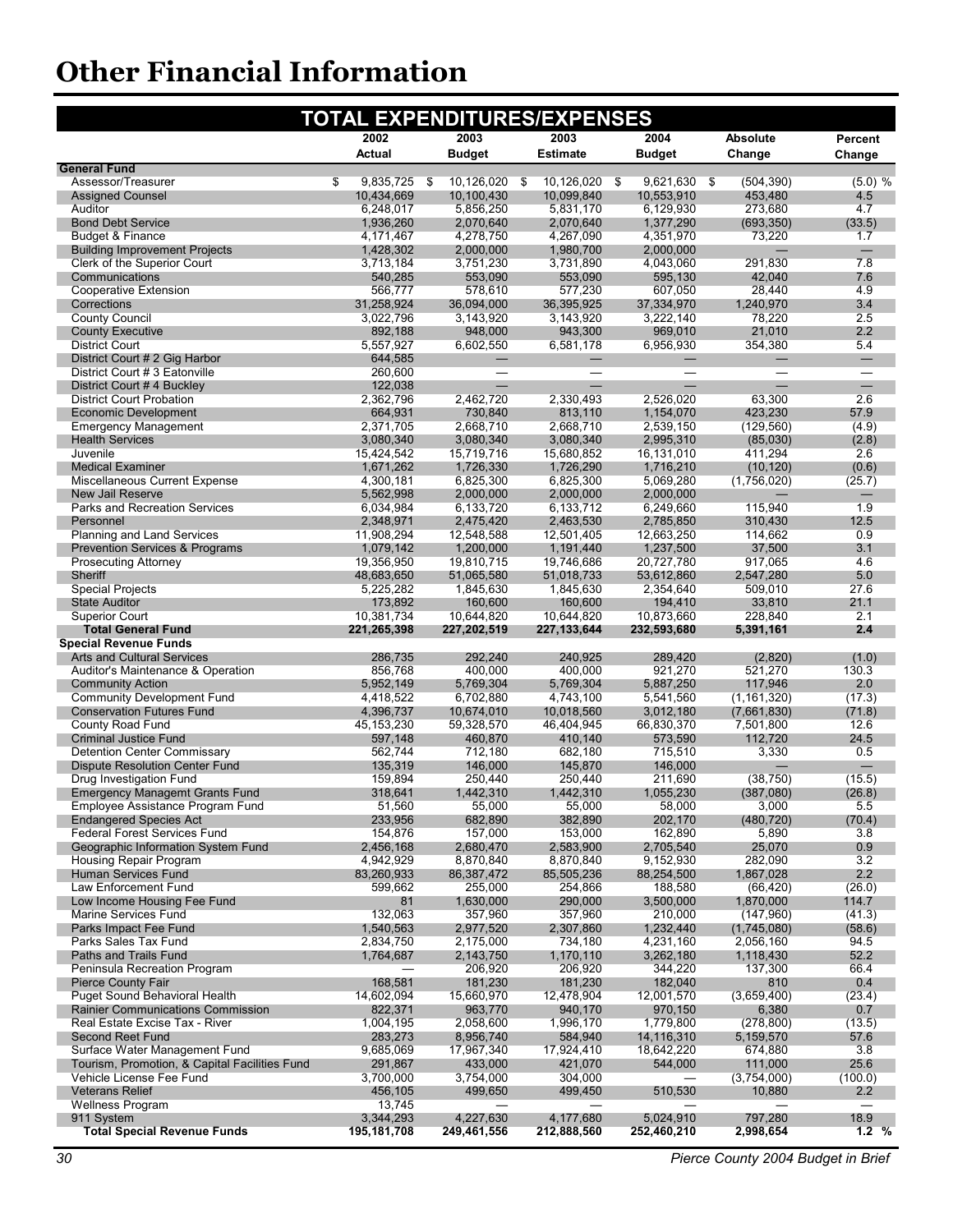| <b>TOTAL EXPENDITURES/EXPENSES</b>              |                                          |                   |                          |                          |                    |           |  |  |  |  |
|-------------------------------------------------|------------------------------------------|-------------------|--------------------------|--------------------------|--------------------|-----------|--|--|--|--|
|                                                 | 2003<br>2003<br>2002<br>2004<br>Absolute |                   |                          |                          |                    |           |  |  |  |  |
|                                                 | <b>Actual</b>                            | <b>Budget</b>     | <b>Estimate</b>          | <b>Budget</b>            | Change             | Change    |  |  |  |  |
| <b>Debt Service Funds</b>                       |                                          |                   |                          |                          |                    |           |  |  |  |  |
| CRID Bond Fund, No 2-88 Et Al                   | 5,520                                    |                   |                          |                          |                    |           |  |  |  |  |
| Limited Tax GOB Fund 1992                       | 284,108                                  | 286,290           | 286,290                  | 287,390                  | 1,100              | 0.4       |  |  |  |  |
| Ltd Tax GO Bond Fund 1994                       | 1,094,481                                | 698,800           | 658,280                  | 661,120                  | (37,680)           | (5.4)     |  |  |  |  |
| Ltd Tax GO Bond Fund 1997B                      | 174,705                                  | 175,140           | 175,140                  | 175,250                  | 110                | 0.1       |  |  |  |  |
| Ltd Tax GO Bond Fund 1999                       | 416,893                                  | 419,020           | 419,020                  | 415,700                  | (3, 320)           | (0.8)     |  |  |  |  |
| Ltd Tax GO Bond Fund 2000                       | 2,396,238                                | 2,396,240         | 2,396,240                | 2,845,240                | 449,000            | 18.7      |  |  |  |  |
| Ltd Tax GO Refund Bd Fd 1992                    | 664,605                                  | 660,400           | 660,400                  | 664,200                  | 3,800              | 0.6       |  |  |  |  |
| Ltd Tax GO Refund Bd Fd 1997                    | 990,915                                  | 1,007,040         | 1,007,040                | $\overline{\phantom{0}}$ | (1,007,040)        | (100.0)   |  |  |  |  |
| Ltd Tax GO Refunding 2003                       |                                          | 8,714,470         | 8,714,470                | 381,740                  | (8,332,730)        | (95.6)    |  |  |  |  |
| <b>Total Debt Service Funds</b>                 | 6,027,465                                | 14,357,400        | 14,316,880               | 5,430,640                | (8,926,760)        | (62.2)    |  |  |  |  |
| <b>Capital Project Funds</b>                    |                                          |                   |                          |                          |                    |           |  |  |  |  |
| <b>Administration Building Fund</b>             | 16,618                                   | 856,140           | 856,950                  |                          | (856, 140)         | (100.0)   |  |  |  |  |
| <b>Corporate Express Building</b>               | —                                        | 3.300.000         | 3.300.000                |                          | (3,300,000)        | (100.0)   |  |  |  |  |
| Human Services Construction Fund                | $\qquad \qquad -$                        |                   | $\overline{\phantom{0}}$ | 1,001,400                | 1,001,400          | $\infty$  |  |  |  |  |
| Park Sales Tax Bond Fund                        | 9.860                                    | 16,899,350        | 300.000                  | 13,491,680               | (3,407,670)        | (20.2)    |  |  |  |  |
| <b>Parks Construction Fund</b>                  | 1.105.190                                | 4,655,310         | 2,277,010                | 4,615,730                | (39,580)           | (0.9)     |  |  |  |  |
| Parks Reet Bond Fund                            |                                          | 100.900           | 100,900                  | 3,415,000                | 3,314,100          | 3,284.5   |  |  |  |  |
| <b>Permanent Jail Construction</b>              | 15,082,639                               | 6,893,870         | 10,286,030               | 4,453,500                | (2,440,370)        | (35.4)    |  |  |  |  |
| <b>Public Works Construction Fund</b>           | 29.486.650                               | 51,845,000        | 21,163,640               | 38,266,000               | (13, 579, 000)     | (26.2)    |  |  |  |  |
| Real Estate Excise Tax - Capital Improvement    | 4,793,415                                | 4,693,170         | 4,270,110                | 5,755,460                | 1,062,290          | 22.6      |  |  |  |  |
| <b>RID Construction Fund</b>                    | 46,639                                   | 28,040            | 28,040                   |                          | (28,040)           | (100.0)   |  |  |  |  |
| 1% For Arts Construction                        | 87,378                                   | 285,910           | 35,060                   | 326,000                  | 40,090             | 14.0      |  |  |  |  |
| <b>Total Capital Project Funds</b>              | 50.628.389                               | 89,557,690        | 42,617,740               | 71,324,770               | (18, 232, 920)     | (20.4)    |  |  |  |  |
| <b>Enterprise Funds</b>                         |                                          |                   |                          |                          |                    |           |  |  |  |  |
| <b>Airport Fund</b>                             | 341,792                                  | 583.880           | 397,109                  | 585.610                  | 1.730              | 0.3       |  |  |  |  |
| <b>Chambers Creek Golf Course</b>               |                                          |                   |                          | 1,326,600                | 1,326,600          | $\infty$  |  |  |  |  |
| <b>Golf Courses</b>                             | 1,106,330                                | 1,079,310         | 950,080                  | 1,077,020                | (2,290)            | (0.2)     |  |  |  |  |
| <b>Pierce County Ferry Services</b>             | 2,533,272                                | 2,615,250         | 2,232,430                | 7,211,370                | 4,596,120          | 175.7     |  |  |  |  |
| Sewer Revenue Bonds                             | 6,824,380                                | 6,541,670         | 6,541,670                | 4,981,180                | (1,560,490)        | (23.9)    |  |  |  |  |
| <b>Sewer Facil Restricted Reserve</b>           | 9,464,571                                | 16,036,530        | 20,373,530               | 6,245,830                | (9,790,700)        | (61.1)    |  |  |  |  |
| <b>Sewer Utility Fund</b>                       | 37,399,879                               | 39,164,420        | 35,434,340               | 44,658,080               | 5,493,660          | 14.0      |  |  |  |  |
| <b>Sewer Utility Construction</b>               | 9,078,464                                | 23,479,000        | 24,692,060               | 18,145,000               | (5,334,000)        | (22.7)    |  |  |  |  |
| Solid Waste Management Fund                     | 3,723,277                                | 5,664,540         | 4,510,430                | 4,902,140                | (762, 400)         | (13.5)    |  |  |  |  |
| <b>Water Utility Fund</b>                       | 95,481                                   | 426,490           | 76,490                   | 162,830                  | (263, 660)         | (61.8)    |  |  |  |  |
| <b>Total Enterprise Funds</b>                   | 70,567,446                               | 95,591,090        | 95,208,139               | 89,295,660               | (6, 295, 430)      | (6.6)     |  |  |  |  |
| <b>Intragovernmental Service Funds</b>          |                                          |                   |                          |                          |                    |           |  |  |  |  |
| Equipment Rental & Revolving                    | 8,119,450                                | 12,371,040        | 11,704,690               | 10,240,150               | (2, 130, 890)      | (17.2)    |  |  |  |  |
| <b>Facilities Management Fund</b>               | 7,916,496                                | 9,621,070         | 9,008,650                | 9,918,760                | 297,690            | 3.1       |  |  |  |  |
| <b>Fleet Rental</b>                             | 3,085,622                                | 3,838,980         | 3,541,297                | 3,724,720                | (114, 260)         | (3.0)     |  |  |  |  |
| <b>General Services</b>                         | 2,585,479                                | 2,729,610         | 2,689,470                | 2,821,480                | 91,870             | 3.4       |  |  |  |  |
| <b>Information Services Fund</b>                | 15,582,251                               | 15,781,630        | 15,720,408               | 15,056,790               | (724, 840)         | (4.6)     |  |  |  |  |
| Radio Communications Fund                       | 1,641,989                                | 1,739,630         | 1,741,130                | 1,822,680                | 83,050             | 4.8       |  |  |  |  |
| Self Insurance Fund                             | 4,001,597                                | 8,367,590         | 7,596,516                | 8,221,350                | (146, 240)         | (1.7)     |  |  |  |  |
| <b>Workers Compensation</b>                     | 3,543,686                                | 2,350,700         | 2,790,436                | 2,785,060                | 434,360            | 18.5      |  |  |  |  |
| <b>Total Intragovernmental Service Funds</b>    | 46,476,570                               | 56,800,250        | 54,792,597               | 54,590,990               | (2, 209, 260)      | (3.9)     |  |  |  |  |
| <b>Tacoma - Pierce County Health Department</b> | 33,360,536                               | 34,833,167        | 34,833,167               | 34,033,255               | (799, 912)         | (2.3)     |  |  |  |  |
| <b>Grand Total</b>                              | 623,507,512<br>\$                        | 767,803,672<br>\$ | 681,790,727<br>- \$      | 739,729,205<br>\$        | (28,074,467)<br>\$ | $(3.7)$ % |  |  |  |  |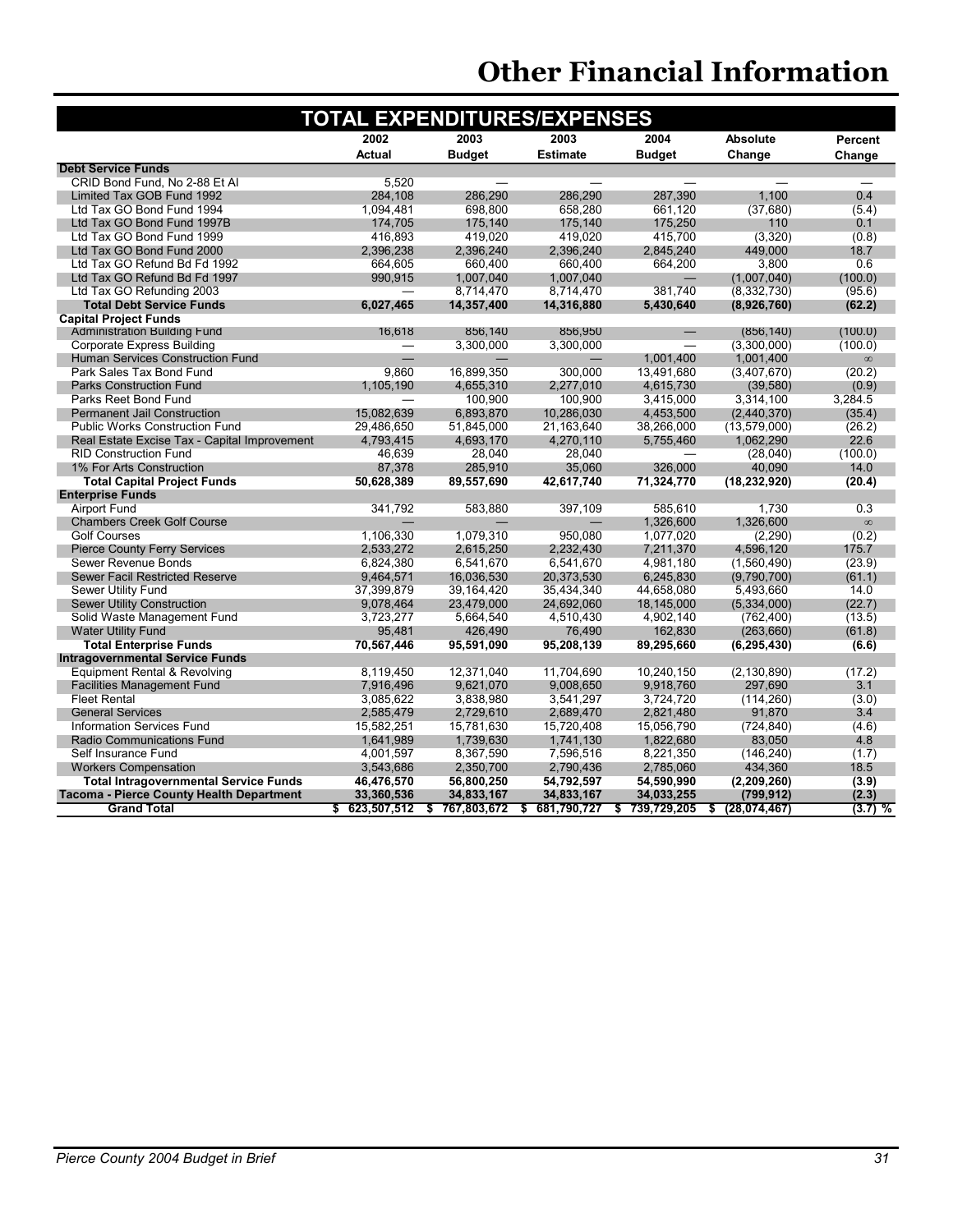| DEPARTMENTAL EXPENDITURES/EXPENSES BY FUNCTION                                  |                        |                         |                         |                   |
|---------------------------------------------------------------------------------|------------------------|-------------------------|-------------------------|-------------------|
|                                                                                 | 2004                   | 2003                    | Absolute                | Percent           |
|                                                                                 | <b>Budget</b>          | <b>Budget</b>           | Change                  | Change            |
| <b>General Government</b>                                                       |                        |                         |                         |                   |
| <b>Administration Building Fund</b>                                             | \$<br>\$               | 856,140                 | (856, 140)<br>-\$       | (100.0) %         |
| Assessor/Treasurer<br>Auditor                                                   | 9,621,630<br>6,129,930 | 10,126,020<br>5,856,250 | (504, 390)<br>273,680   | (5.0)<br>4.7      |
| <b>Auditor'S Maint &amp; Operation</b>                                          | 921,270                | 400,000                 | 521,270                 | 130.3             |
| <b>Bond Debt Service</b>                                                        | 713,090                | 805,310                 | (92, 220)               | (11.5)            |
| <b>Budget &amp; Finance</b>                                                     | 4,351,970              | 4,278,750               | 73,220                  | 1.7               |
| <b>Building Improvement Projects</b>                                            |                        | 350,000                 | (350,000)               | (100.0)           |
| Communications                                                                  | 595,130                | 553,090                 | 42,040                  | 7.6               |
| <b>Corporate Express Building</b><br><b>County Council</b>                      | 3,222,140              | 990,000<br>3,143,920    | (990,000)<br>78,220     | (100.0)<br>2.5    |
| <b>County Executive</b>                                                         | 969,010                | 948,000                 | 21,010                  | 2.2               |
| Employee Assistance Program Fund                                                | 58,000                 | 55,000                  | 3,000                   | 5.5               |
| Miscellaneous Current Expense                                                   | 1,494,760              | 1,387,130               | 107,630                 | 7.8               |
| Personnel                                                                       | 2,785,850              | 2,475,420               | 310,430                 | 12.5              |
| <b>Rainier Communications Commission</b>                                        | 970,150                | 963,770                 | 6,380                   | 0.7               |
| Real Estate Excise Tax - Capital Improvement                                    | 4,612,600              | 2,929,220               | 1,683,380               | 57.5              |
| <b>Special Projects</b>                                                         | 1,480,630              | 981,510                 | 499,120                 | 50.9              |
| <b>State Auditor</b>                                                            | 194,410                | 160,600                 | 33,810                  | 21.1              |
| <b>Total General Government</b><br><b>Public Safety</b>                         | 38,120,570             | 37,260,130              | 860,440                 | 2.3               |
| <b>Bond Debt Service</b>                                                        | 464,940                | 955,730                 | (490, 790)              | (51.4)            |
| Corporate Express Building                                                      |                        | 2,310,000               | (2,310,000)             | (100.0)           |
| Corrections                                                                     | 37,334,970             | 36,094,000              | 1,240,970               | 3.4               |
| <b>Criminal Justice Fund</b>                                                    | 365,590                | 263,310                 | 102,280                 | 38.8              |
| <b>Detention Center Commissary</b>                                              | 715,510                | 712,180                 | 3,330                   | 0.5               |
| <b>District Court Probation</b>                                                 | 2,526,020              | 2,462,720               | 63,300                  | 2.6               |
| Drug Investigation Fund<br><b>Emergency Management</b>                          | 211,690<br>2,539,150   | 250,440<br>2,668,710    | (38, 750)<br>(129, 560) | (15.5)<br>(4.9)   |
| <b>Emergency Managemt Grants Fund</b>                                           | 1,055,230              | 1,442,310               | (387,080)               | (26.8)            |
| Juvenile                                                                        | 13,976,400             | 13,629,419              | 346,981                 | 2.5               |
| Law Enforcement Fund                                                            | 188,580                | 255,000                 | (66, 420)               | (26.0)            |
| Marine Services Fund                                                            | 210,000                | 357,960                 | (147, 960)              | (41.3)            |
| <b>Medical Examiner</b>                                                         | 1,716,210              | 1,726,330               | (10, 120)               | (0.6)             |
| Miscellaneous Current Expense                                                   | 392,810                | 2,848,170               | (2,455,360)             | (86.2)            |
| New Jail Reserve                                                                | 2,000,000              | 2,000,000               |                         |                   |
| <b>Permanent Jail Construction</b><br><b>Prevention Services &amp; Programs</b> | 4,453,500<br>1,237,500 | 6,893,870<br>1,200,000  | (2,440,370)<br>37,500   | (35.4)<br>3.1     |
| Real Estate Excise Tax - Capital Improvement                                    | 730,000                | 1,323,680               | (593, 680)              | (44.9)            |
| Sheriff                                                                         | 53,612,860             | 51,065,580              | 2,547,280               | 5.0               |
| <b>Special Projects</b>                                                         | 88,500                 | 89,000                  | (500)                   | (0.6)             |
| 911 System                                                                      | 5,024,910              | 4,227,630               | 797,280                 | 18.9              |
| <b>Total Public Safety</b>                                                      | 128,844,370            | 132,776,039             | (3,931,669)             | (3.0)             |
| <b>Physical Environment</b>                                                     |                        |                         |                         |                   |
| <b>Conservation Futures Fund</b>                                                | 3,012,180              | 10,674,010              | (7,661,830)             | (71.8)            |
| <b>Endangered Species Act</b><br><b>Federal Forest Services Fund</b>            | 202,170<br>162,890     | 682,890<br>157,000      | (480, 720)<br>5,890     | (70.4)<br>3.8     |
| Geographic Information System Fund                                              | 2,705,540              | 2,680,470               | 25,070                  | 0.9               |
| Low Income Housing Fee Fund                                                     | 3,500,000              | 1,630,000               | 1,870,000               | 114.7             |
| Miscellaneous Current Expense                                                   | 1,308,960              | 1,205,450               | 103,510                 | 8.6               |
| Real Estate Excise Tax - River                                                  | 1,779,800              | 2,058,600               | (278, 800)              | (13.5)            |
| <b>Special Projects</b>                                                         | 546,130                | 536,010                 | 10,120                  | 1.9               |
| Surface Water Management Fund                                                   | 18,642,220             | 17,967,340              | 674,880                 | 3.8               |
| <b>Total Physical Environment</b>                                               | 31,859,890             | 37,591,770              | (5,731,880)             | (15.2)            |
| <b>Legal &amp; Judicial</b><br><b>Assigned Counsel</b>                          | 10,553,910             | 10,100,430              | 453,480                 | 4.5               |
| <b>Bond Debt Service</b>                                                        | 199,260                | 309,600                 | (110, 340)              | (35.6)            |
| <b>Building Improvement Projects</b>                                            | 2,000,000              | 1,650,000               | 350,000                 | 21.2              |
| Clerk of the Superior Court                                                     | 4,043,060              | 3,751,230               | 291,830                 | 7.8               |
| Criminal Justice Fund                                                           | 208,000                | 197,560                 | 10,440                  | 5.3               |
| Dispute Resolution Center Fund                                                  | 146,000                | 146,000                 |                         | $\qquad \qquad -$ |
| <b>District Court</b>                                                           | 6,956,930              | 6,602,550               | 354,380                 | 5.4               |
| Juvenile                                                                        | 2,154,610              | 2,090,297               | 64,313                  | 3.1               |
| Miscellaneous Current Expense                                                   | 399,000                | 404,490                 | (5, 490)                | (1.4)<br>4.6      |
| <b>Prosecuting Attorney</b><br>Real Estate Excise Tax - Capital Improvement     | 20,727,780<br>412,860  | 19,810,715<br>440,270   | 917,065<br>(27, 410)    | (6.2)             |
| <b>Superior Court</b>                                                           | 10,873,660             | 10,644,820              | 228,840                 | 2.1               |
| <b>Total Legal &amp; Judicial</b>                                               | 58,675,070             | 56,147,962              | 2,527,108               | 4.5 %             |